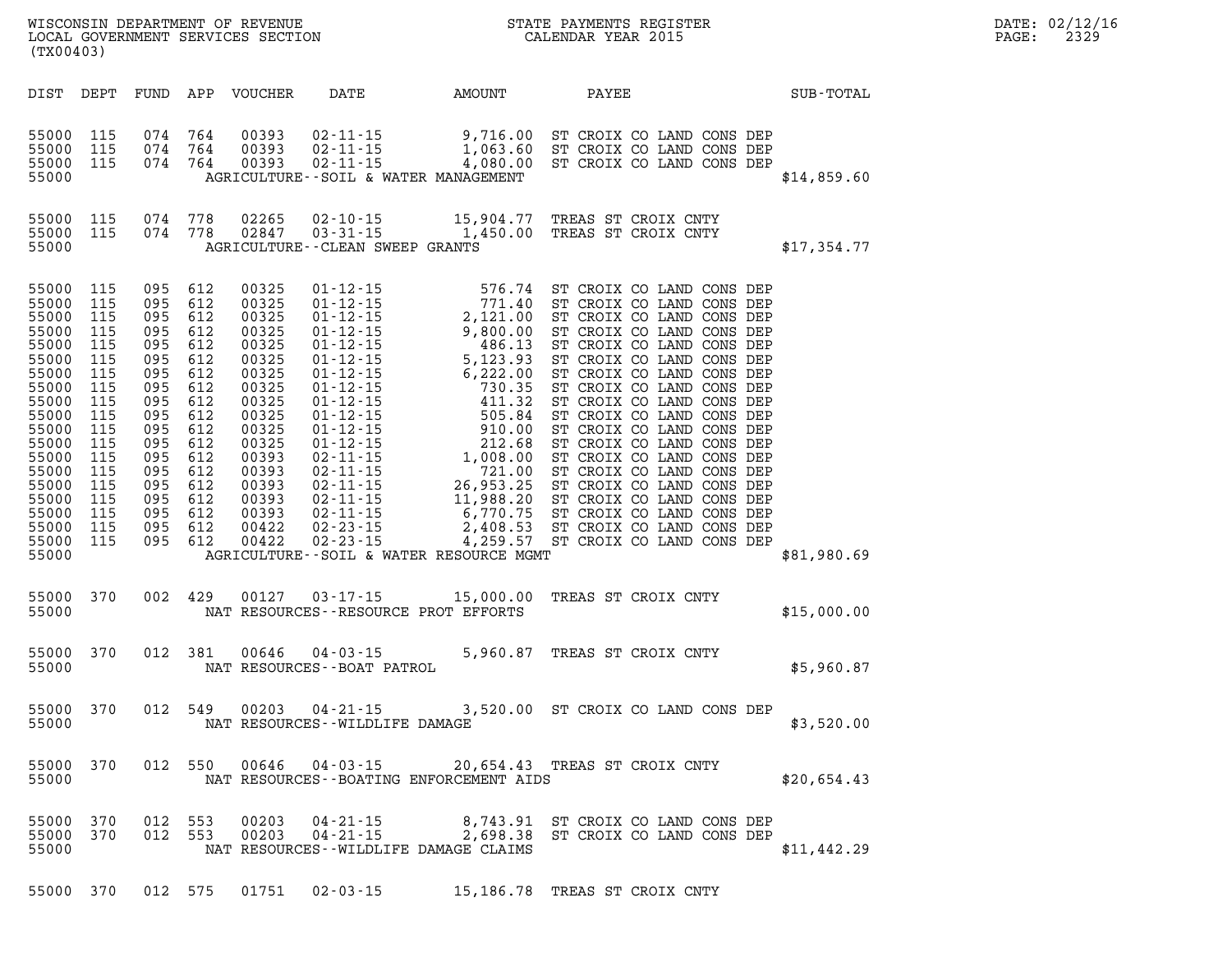| (TX00403)                                                                                       |                                                                           |                                                                           |                                                                           |                                                                                                 | WISCONSIN DEPARTMENT OF REVENUE<br>LOCAL GOVERNMENT SERVICES SECTION                                                                                                                               | STATE PAYMENTS REGISTER<br>CALENDAR YEAR 2015                                                                                                          |                                                                                                                                                                      | DATE: 02/12/16<br>2330<br>$\mathtt{PAGE:}$ |  |
|-------------------------------------------------------------------------------------------------|---------------------------------------------------------------------------|---------------------------------------------------------------------------|---------------------------------------------------------------------------|-------------------------------------------------------------------------------------------------|----------------------------------------------------------------------------------------------------------------------------------------------------------------------------------------------------|--------------------------------------------------------------------------------------------------------------------------------------------------------|----------------------------------------------------------------------------------------------------------------------------------------------------------------------|--------------------------------------------|--|
|                                                                                                 |                                                                           |                                                                           |                                                                           | DIST DEPT FUND APP VOUCHER DATE                                                                 |                                                                                                                                                                                                    | <b>AMOUNT</b>                                                                                                                                          | PAYEE                                                                                                                                                                | <b>SUB-TOTAL</b>                           |  |
| 55000                                                                                           |                                                                           |                                                                           |                                                                           |                                                                                                 |                                                                                                                                                                                                    | NAT RESOURCES--SNOWMOBILE TRAIL AIDS                                                                                                                   |                                                                                                                                                                      | \$15,186.78                                |  |
| 55000                                                                                           |                                                                           |                                                                           |                                                                           |                                                                                                 |                                                                                                                                                                                                    | NAT RESOURCES -- PMT IN LIEU OF TAXES                                                                                                                  | 55000 370 012 584 00029 09-01-15 3,108.00 TREAS ST CROIX CNTY                                                                                                        | \$3,108.00                                 |  |
| 55000                                                                                           | 55000 370                                                                 |                                                                           |                                                                           |                                                                                                 |                                                                                                                                                                                                    | NAT RESOURCES--LAKES MANAGEMENT GRANTS                                                                                                                 | 012 663 02554 05-14-15 16,781.25 TREAS ST CROIX CNTY                                                                                                                 | \$16,781.25                                |  |
| 55000                                                                                           | 55000 370                                                                 |                                                                           |                                                                           |                                                                                                 | NAT RESOURCES -- RU RECYCLING GRANT                                                                                                                                                                |                                                                                                                                                        | 074 670 43004 05-29-15 176,931.26 TREAS ST CROIX CNTY                                                                                                                | \$176,931.26                               |  |
| 55000                                                                                           | 55000 370                                                                 |                                                                           |                                                                           |                                                                                                 |                                                                                                                                                                                                    | NAT RESOURCES--RU CONSOLIDATED GRANT                                                                                                                   | 074 673 43004 05-29-15 19,753.94 TREAS ST CROIX CNTY                                                                                                                 | \$19,753.94                                |  |
| 55000                                                                                           | 55000 395                                                                 |                                                                           |                                                                           |                                                                                                 |                                                                                                                                                                                                    | TRANSPORTATION--ELDERLY & DISABLED                                                                                                                     | 011 168 50055 06-09-15 153,276.00 COUNTY OF ST CROIX                                                                                                                 | \$153, 276.00                              |  |
| 55000                                                                                           | 55000 395<br>55000 395                                                    |                                                                           |                                                                           |                                                                                                 | TRANSPORTATION--FLOOD DAMAGE AID                                                                                                                                                                   |                                                                                                                                                        | 011 174 38542 02-09-15 47,725.52 TREAS ST CROIX CO<br>011 174 61048 09-28-15 6,397.13 TREAS ST CROIX CO                                                              | \$54,122.65                                |  |
| 55000                                                                                           | 55000 395                                                                 |                                                                           |                                                                           |                                                                                                 |                                                                                                                                                                                                    | TRANSPORTATION - - HIGHWAY SAFETY - FEDERAL                                                                                                            | 011 185 50473 06-15-15 3,999.95 TREAS ST CROIX CO                                                                                                                    | \$3,999.95                                 |  |
| 55000<br>55000                                                                                  | 55000 395<br>55000 395<br>- 395                                           |                                                                           |                                                                           |                                                                                                 |                                                                                                                                                                                                    | TRANSPORTATION - - GENERAL TRANSP AIDS - GTA                                                                                                           | 011 190 36055 01-05-15 459,330.66 COUNTY OF ST CROIX<br>011 190 52055 07-06-15 918,661.32 COUNTY OF ST CROIX<br>011 190 64055 10-05-15 459,330.69 COUNTY OF ST CROIX | \$1,837,322.67                             |  |
| 55000                                                                                           |                                                                           |                                                                           |                                                                           |                                                                                                 |                                                                                                                                                                                                    | TRANSPORTATION - - LRIP/TRIP/MSIP GRANTS                                                                                                               | 55000 395 011 278 68917 12-14-15 6,784.45 TREAS ST CROIX CO                                                                                                          | \$6,784.45                                 |  |
| 55000<br>55000<br>55000<br>55000<br>55000<br>55000<br>55000<br>55000<br>55000<br>55000<br>55000 | 435<br>435<br>435<br>435<br>435<br>435<br>435<br>435<br>435<br>435<br>435 | 005<br>005<br>005<br>005<br>005<br>005<br>005<br>005<br>005<br>005<br>005 | 000<br>000<br>000<br>000<br>000<br>000<br>000<br>000<br>000<br>000<br>000 | 90511<br>90514<br>90515<br>90517<br>90518<br>90519<br>90600<br>90601<br>90604<br>90607<br>90609 | $01 - 01 - 15$<br>$02 - 01 - 15$<br>$03 - 01 - 15$<br>$04 - 01 - 15$<br>$05 - 01 - 15$<br>$06 - 01 - 15$<br>$07 - 01 - 15$<br>$08 - 01 - 15$<br>$09 - 01 - 15$<br>$10 - 01 - 15$<br>$11 - 02 - 15$ | 179,689.00<br>83,091.00<br>229,065.00<br>290,710.00<br>214,446.00<br>163,807.00<br>279,682.00<br>86,350.00<br>1,004,404.00<br>236,459.00<br>124,495.00 | ST CROIX CO<br>ST CROIX CO<br>ST CROIX CO<br>ST CROIX CO<br>ST CROIX CO<br>ST CROIX CO<br>ST CROIX CO<br>ST CROIX CO<br>ST CROIX CO<br>ST CROIX CO<br>ST CROIX CO    |                                            |  |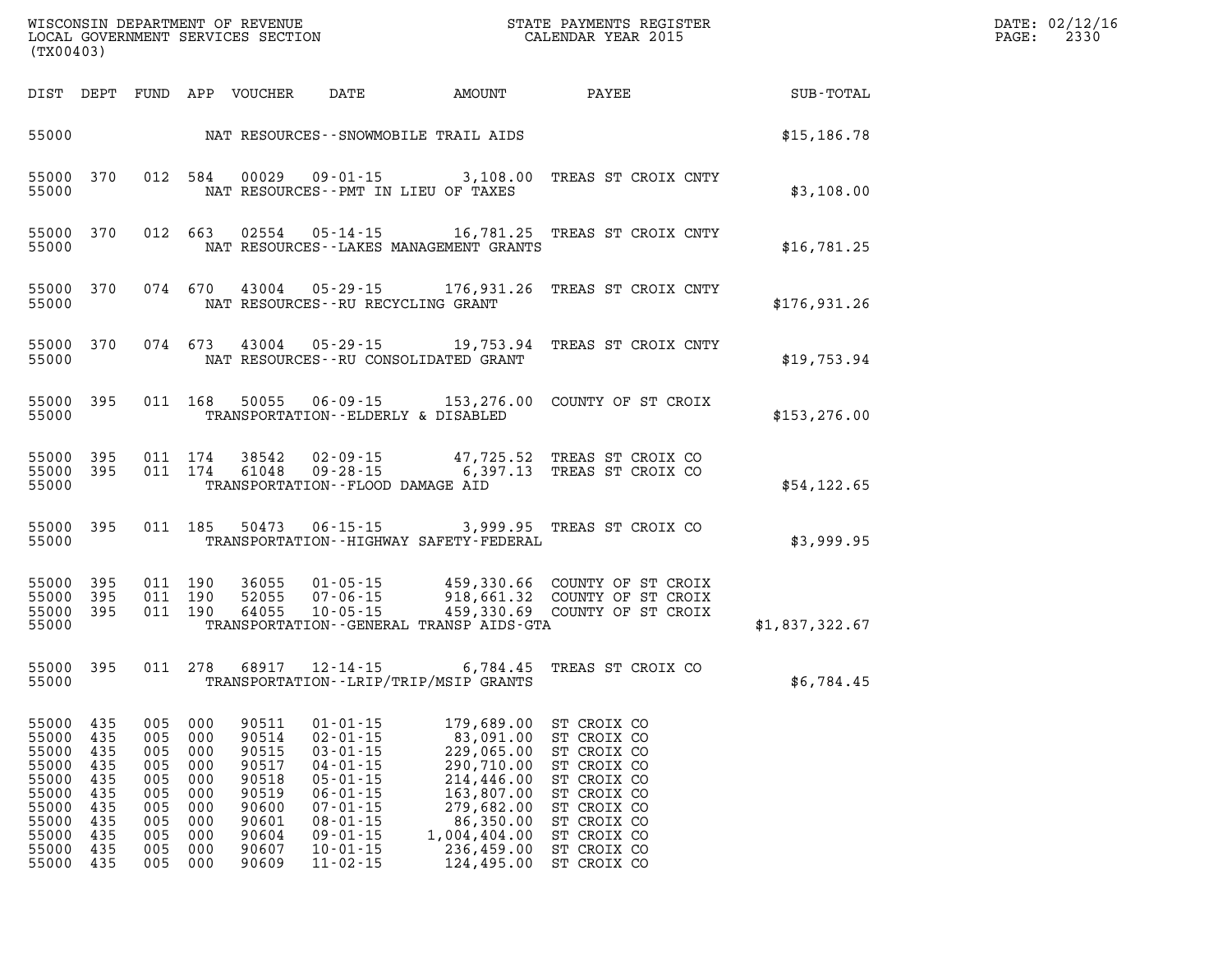| (TX00403)                                                                                                                                                                                                        |                                                                           |                   |                                  |                                  |                                                                                                                   |                                                  | WISCONSIN DEPARTMENT OF REVENUE<br>LOCAL GOVERNMENT SERVICES SECTION CALENDAR YEAR 2015                                                                                                                                               | $\mathbb{E} \mathbb{R}$ | DATE: 02/12/16<br>$\mathtt{PAGE}$ :<br>2331 |
|------------------------------------------------------------------------------------------------------------------------------------------------------------------------------------------------------------------|---------------------------------------------------------------------------|-------------------|----------------------------------|----------------------------------|-------------------------------------------------------------------------------------------------------------------|--------------------------------------------------|---------------------------------------------------------------------------------------------------------------------------------------------------------------------------------------------------------------------------------------|-------------------------|---------------------------------------------|
| DIST DEPT                                                                                                                                                                                                        |                                                                           |                   |                                  | FUND APP VOUCHER                 | DATE AMOUNT                                                                                                       |                                                  | PAYEE SUB-TOTAL                                                                                                                                                                                                                       |                         |                                             |
| 55000 435<br>55000                                                                                                                                                                                               |                                                                           |                   |                                  |                                  | HEALTH SERVICES - - STATE/FED AIDS                                                                                | 005 000 90611 12-01-15 75,800.00 ST CROIX CO     |                                                                                                                                                                                                                                       | \$2,967,998.00          |                                             |
| 55000<br>55000                                                                                                                                                                                                   | 435                                                                       |                   | 005 162                          | 01DHS                            |                                                                                                                   | HS--AMBULANCE FUNDING ASSISTANCE GRANTS          | 09-11-15 3,698.67 RED WING FIRE DEPT                                                                                                                                                                                                  | \$3,698.67              |                                             |
| 55000<br>55000<br>55000<br>55000<br>55000<br>55000 437<br>55000<br>55000 437<br>55000<br>55000 437<br>55000<br>55000 437<br>55000<br>55000 437<br>55000<br>55000 437<br>55000<br>55000 437<br>55000 437<br>55000 | 437<br>437<br>437<br>437<br>437<br>437<br>437<br>437<br>437<br>437<br>437 |                   |                                  |                                  |                                                                                                                   |                                                  | 005 000 00000 01-05-15 10,779.67 SAINT. CROIX **<br>005 000 00000 01-30-15 145,448.08 SAINT. CROIX **<br>005 000 00000 02-05-15 141,182.13 SAINT. CROIX **<br>005 000 00000 02-05-15 141,182.13 SAINT. CROIX **<br>005 000 00000 04-1 |                         |                                             |
| 55000<br>55000 455<br>55000 455<br>55000                                                                                                                                                                         | 455                                                                       |                   | 002 202<br>002 202<br>002 202    | 00600<br>03582<br>04214          |                                                                                                                   | JUSTICE -- LAW ENFORCEMENT TRAINING REIMB        | 08-20-15 1,469.98 TREAS ST CROIX CNTY<br>01-09-15 720.44 TREAS ST CROIX CNTY<br>02-05-15 1,440.88 TREAS ST CROIX CNTY                                                                                                                 | \$3,631.30              |                                             |
| 55000 455<br>55000                                                                                                                                                                                               |                                                                           |                   |                                  | 002 221 14                       | JUSTICE -- LAW ENFORCEMENT SERVICES AID                                                                           |                                                  | 07-21-15 1,190.00 TREAS ST CROIX CNTY                                                                                                                                                                                                 | \$1,190.00              |                                             |
| 55000 455<br>55000<br>55000<br>55000<br>55000                                                                                                                                                                    | 455<br>455<br>455                                                         | 002<br>002        | 002 231<br>231<br>002 231<br>231 | 00600<br>00980<br>03582<br>04214 | $08 - 20 - 15$<br>$09 - 15 - 15$<br>$01 - 09 - 15$<br>$02 - 05 - 15$<br>JUSTICE - - LAW ENFORCEMENT TRAINING      | 12,640.00<br>2,423.20<br>4,447.15                | 3,500.65 TREAS ST CROIX CNTY<br>55000 455 002 231 00600 08-20-15 4,495.20 TREAS ST CROIX CNTY<br>TREAS ST CROIX CNTY<br>TREAS ST CROIX CNTY<br>TREAS ST CROIX CNTY                                                                    | \$27,506.20             |                                             |
| 55000<br>55000<br>55000<br>55000<br>55000                                                                                                                                                                        | 455<br>455<br>455<br>455                                                  | 002<br>002<br>002 | 251<br>251<br>251<br>002 251     | 04249<br>05777<br>05784<br>07357 | $02 - 09 - 15$<br>$04 - 24 - 15$<br>$04 - 24 - 15$<br>$07 - 16 - 15$<br>JUSTICE - - TRUANCY PROGRAM - GRANT FUNDS | 17,459.52<br>11,885.31<br>16,059.29<br>14,995.88 | TREAS ST CROIX CNTY<br>TREAS ST CROIX CNTY<br>TREAS ST CROIX CNTY<br>TREAS ST CROIX CNTY                                                                                                                                              | \$60,400.00             |                                             |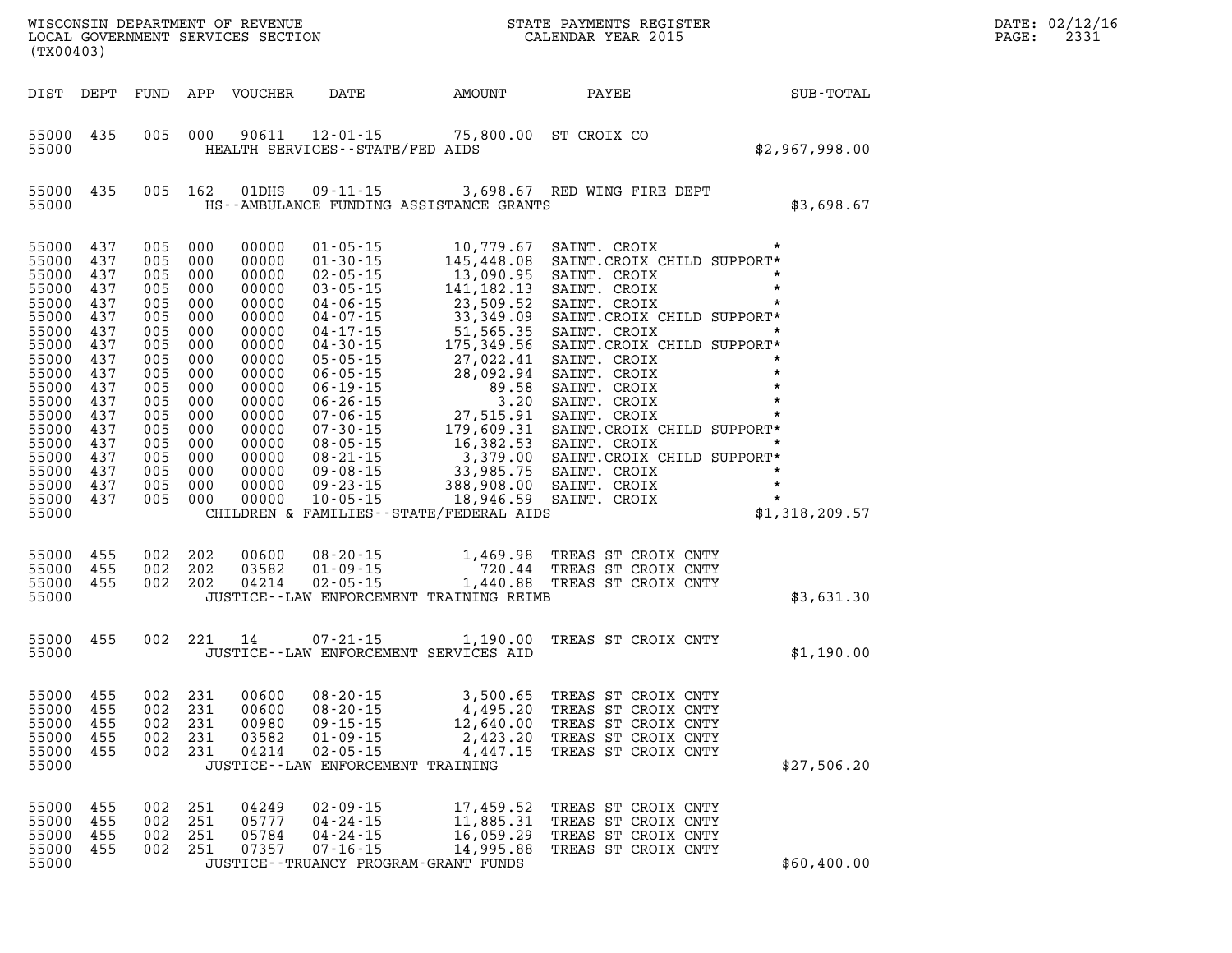| WISCONSIN DEPARTMENT OF REVENUE<br>LOCAL GOVERNMENT SERVICES SECTION CALENDAR YEAR 2015<br>(TX00403) |                          |                    |                                          |                                                    |                                                                                                                                                                                                                                                                                      |        | STATE PAYMENTS REGISTER                                       |  | DATE: 02/12/16<br>PAGE:<br>2332 |  |
|------------------------------------------------------------------------------------------------------|--------------------------|--------------------|------------------------------------------|----------------------------------------------------|--------------------------------------------------------------------------------------------------------------------------------------------------------------------------------------------------------------------------------------------------------------------------------------|--------|---------------------------------------------------------------|--|---------------------------------|--|
|                                                                                                      |                          |                    |                                          | DIST DEPT FUND APP VOUCHER                         | DATE<br>AMOUNT                                                                                                                                                                                                                                                                       |        | PAYEE                                                         |  | <b>SUB-TOTAL</b>                |  |
| 55000 455<br>55000 455<br>55000 455<br>55000                                                         |                          |                    | 002 271<br>002 271<br>002 271            | 00485<br>04575<br>06629                            | 08-14-15 14,211.62 TREAS ST CROIX CNTY<br>03-26-15 21,241.42 TREAS ST CROIX CNTY<br>06-11-15 12,905.73 TREAS ST CROIX CNTY<br>JUSTICE - - TREATMENT ALT/DIVERSION GRANT                                                                                                              |        |                                                               |  | \$48,358.77                     |  |
| 55000 455<br>55000 455<br>55000                                                                      |                          |                    | 002 532<br>002 532                       | 04<br>12                                           | 03-09-15 76,660.18 TREAS ST CROIX CNTY<br>07-27-15 67,791.88 TREAS ST CROIX CNTY<br>$07 - 27 - 15$<br>JUSTICE - - VICTIM/WITNESS ASSISTANCE SERV                                                                                                                                     |        | 67,791.88 TREAS ST CROIX CNTY                                 |  | \$144,452.06                    |  |
| 55000 455<br>55000 455<br>55000 455<br>55000                                                         |                          | 002 542<br>002 542 | 002 542                                  | 00243<br>04759<br>06173                            | JUSTICE - - VICTIM ASSISTANCE                                                                                                                                                                                                                                                        |        |                                                               |  | \$31,296.00                     |  |
| 55000<br>55000 465<br>55000                                                                          | 465                      |                    | 002 337<br>002 337                       | 01020<br>01373                                     | 01-20-15 9,915.00 TREAS ST CROIX CNTY<br>06-24-15 10,897.50 TREAS ST CROIX CNTY<br>MILITARY AFFAIRS-EMERGENCY MGMT PLANNING                                                                                                                                                          |        |                                                               |  | \$20,812.50                     |  |
| 55000<br>55000<br>55000<br>55000<br>55000 465<br>55000 465<br>55000                                  | 465<br>465<br>465<br>465 | 002 342<br>002 342 | 002 342<br>002 342<br>002 342<br>002 342 | 00032<br>00046<br>00248<br>00249<br>00937<br>01443 | 08-13-15 2,246.37 TREAS ST CROIX CNTY<br>08-04-15 6,568.06 TREAS ST CROIX CNTY<br>09-28-15 2,496.00 TREAS ST CROIX CNTY<br>09-28-15 1,856.00 TREAS ST CROIX CNTY<br>01-15-15 29,701.41 TREAS ST CROIX CNTY<br>06-25-15 29,780.08 TREAS S<br>MILITARY AFFAIRS-EMERGENCY MGMT-FED FUND |        | 2,246.37 TREAS ST CROIX CNTY<br>29,780.08 TREAS ST CROIX CNTY |  | \$72,647.92                     |  |
| 55000<br>55000                                                                                       | 465                      |                    | 002 350                                  | 00608                                              | 01-26-15<br>MILITARY AFFAIRS--HOMELAND SEC GRANT                                                                                                                                                                                                                                     | 592.41 | TREAS ST CROIX CNTY                                           |  | \$592.41                        |  |
| 55000<br>55000                                                                                       | 465                      |                    | 072 365                                  | 00734                                              | 02-27-15<br>MILITARY AFFAIRS - - EMERGENCY MANAGEMENT                                                                                                                                                                                                                                |        | 11,767.57 TREAS ST CROIX CNTY                                 |  | \$11,767.57                     |  |
| 55000<br>55000                                                                                       | 485                      |                    | 002 127                                  | 06060                                              | $06 - 12 - 15$<br>VETERANS AFFAIRS GRANTS                                                                                                                                                                                                                                            |        | 1,300.00 TREAS ST CROIX CNTY                                  |  | \$1,300.00                      |  |
| 55000 485<br>55000                                                                                   |                          |                    | 082 267                                  | 06060                                              | 06 - 12 - 15<br>VETERANS AFFAIRS - - GRANTS TO COUNTIES                                                                                                                                                                                                                              |        | 5,850.00 TREAS ST CROIX CNTY                                  |  | \$5,850.00                      |  |
| 55000<br>55000                                                                                       | 485                      |                    | 082 280                                  | 03011                                              | 01-02-15<br>VETERANS AFFAIRS - - GRANTS                                                                                                                                                                                                                                              |        | 4,254.71 TREAS ST CROIX CNTY                                  |  | \$4,254.71                      |  |
| 55000<br>55000                                                                                       | 485                      |                    | 083 370                                  | 06060                                              | 06 - 12 - 15<br>VETERANS AFFAIRS - - GRANTS TO COUNTIES                                                                                                                                                                                                                              |        | 5,850.00 TREAS ST CROIX CNTY                                  |  | \$5,850.00                      |  |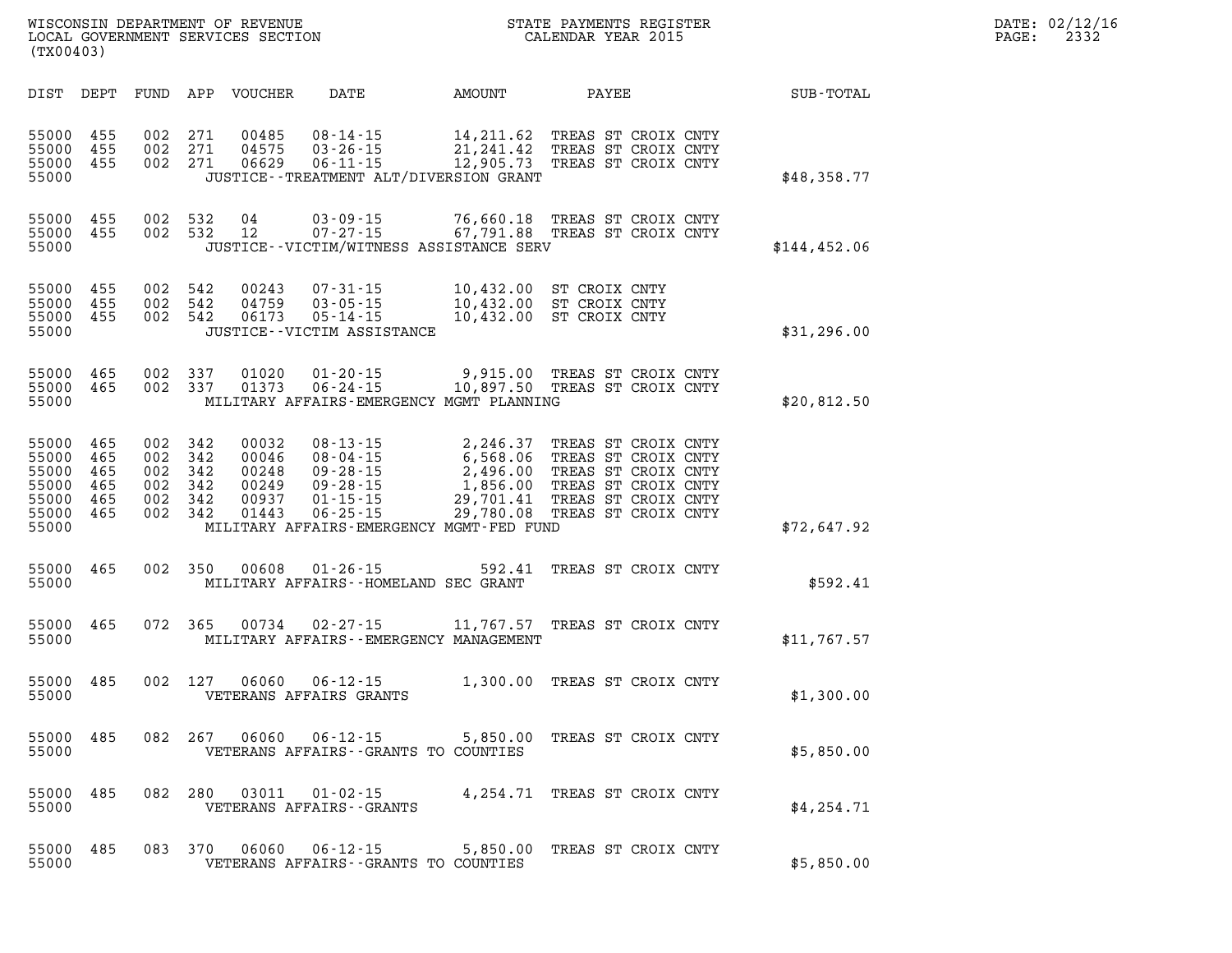| ----<br>55000<br>55000<br>55000<br>55000<br>55000<br>55000<br>55000<br>55000<br>55000<br>55000                                                                                                                                                                             | ---<br>505<br>505<br>505<br>505<br>505<br>505<br>505<br>505<br>505                                                                                                                                      | ---<br>002<br>002<br>002<br>002<br>002<br>002<br>002<br>002<br>002                                                                                                                                      | ---<br>155<br>155<br>155<br>155<br>155<br>155<br>155<br>155<br>155                                                                                                                                      |                                                                                                                                                                | DOA-HOUSING ASSISTANCE-FEDERAL FUNDS        | 60601 03-24-15 1,008.41 TREAS ST CROIX CNTY<br>60632 04-07-15 824.08 TREAS ST CROIX CNTY<br>60632 04-07-15 1,189.37 TREAS ST CROIX CNTY<br>60632 04-07-15<br>60714 05-21-15<br>60714 05-21-15<br>60791 06-08-15<br>7.966.49<br>60791 06-08-15<br>7.966.49<br>60828 06-23-15<br>7.914.59<br>60828 06-23-15<br>7.914.59<br>60828 06-23-15<br>7.914.59<br>7.914.59<br>7.914.59                                                                                                                                                                                                                                                                                                                                                                                                                                                                                                                 | TREAS ST CROIX CNTY<br>TREAS ST CROIX CNTY<br>TREAS ST CROIX CNTY<br>TREAS ST CROIX CNTY<br>TREAS ST CROIX CNTY<br>TREAS ST CROIX CNTY                                                                                                                                                                                                                                                                                                                                                                                                                                                                                                                                                  |  |
|----------------------------------------------------------------------------------------------------------------------------------------------------------------------------------------------------------------------------------------------------------------------------|---------------------------------------------------------------------------------------------------------------------------------------------------------------------------------------------------------|---------------------------------------------------------------------------------------------------------------------------------------------------------------------------------------------------------|---------------------------------------------------------------------------------------------------------------------------------------------------------------------------------------------------------|----------------------------------------------------------------------------------------------------------------------------------------------------------------|---------------------------------------------|---------------------------------------------------------------------------------------------------------------------------------------------------------------------------------------------------------------------------------------------------------------------------------------------------------------------------------------------------------------------------------------------------------------------------------------------------------------------------------------------------------------------------------------------------------------------------------------------------------------------------------------------------------------------------------------------------------------------------------------------------------------------------------------------------------------------------------------------------------------------------------------------|-----------------------------------------------------------------------------------------------------------------------------------------------------------------------------------------------------------------------------------------------------------------------------------------------------------------------------------------------------------------------------------------------------------------------------------------------------------------------------------------------------------------------------------------------------------------------------------------------------------------------------------------------------------------------------------------|--|
| 55000<br>55000<br>55000<br>55000<br>55000<br>55000<br>55000<br>55000<br>55000<br>55000<br>55000<br>55000<br>55000<br>55000<br>55000<br>55000<br>55000<br>55000<br>55000<br>55000<br>55000<br>55000<br>55000<br>55000<br>55000<br>55000<br>55000<br>55000<br>55000<br>55000 | 505<br>505<br>505<br>505<br>505<br>505<br>505<br>505<br>505<br>505<br>505<br>505<br>505<br>505<br>505<br>505<br>505<br>505<br>505<br>505<br>505<br>505<br>505<br>505<br>505<br>505<br>505<br>505<br>505 | 035<br>035<br>035<br>035<br>035<br>035<br>035<br>035<br>035<br>035<br>035<br>035<br>035<br>035<br>035<br>035<br>035<br>035<br>035<br>035<br>035<br>035<br>035<br>035<br>035<br>035<br>035<br>035<br>035 | 371<br>371<br>371<br>371<br>371<br>371<br>371<br>371<br>371<br>371<br>371<br>371<br>371<br>371<br>371<br>371<br>371<br>371<br>371<br>371<br>371<br>371<br>371<br>371<br>371<br>371<br>371<br>371<br>371 | 60068<br>60068<br>60108<br>60108<br>60108<br>60139<br>60139<br>60139<br>60395<br>60395<br>60632<br>60632<br>60632<br>60714<br>60714<br>60714<br>60791<br>60791 | $05 - 21 - 15$<br>DOA--PUBLIC BENEFITS FUND | 08-25-15 202.00<br>08-25-15 115.44<br>09 - 09 - 15 619.93<br>$136.57$<br>$09 - 09 - 15$<br>$09 - 09 - 15$<br>$136.57$<br>$09 - 23 - 15$<br>$332.24$<br>$09 - 23 - 15$<br>$541.49$<br>$905.49$<br>$01 - 06 - 15$<br>$01 - 06 - 15$<br>$1,212.34$<br>$23.396$<br>$\begin{array}{cccc} 1,213.86 \\ 60395 & 01 - 06 - 15 & 830.86 \\ 60572 & 03 - 10 - 15 & 600.41 \\ 60572 & 03 - 10 - 15 & 523.21 \\ 60572 & 03 - 10 - 15 & 674.38 \\ 60601 & 03 - 24 - 15 & 510.43 \\ 60601 & 03 - 24 - 15 & 273.89 \\ 60601 & 03 - 24 - 15 & 368.31 \\ 60601 & 03 - 24$<br>04 - 07 - 15<br>04 - 07 - 15<br>04 - 07 - 15<br>04 - 07 - 15<br>661 - 69<br>634.49<br>$05 - 21 - 15$<br>$05 - 21 - 15$<br>$06 - 08 - 15$<br>$06 - 08 - 15$<br>$07 - 15$<br>$08 - 15$<br>$09 - 15$<br>$06 - 08 - 15$ $457.05$<br>60791 06-08-15 704.62<br>60828 06-23-15 889.09<br>60828 06-23-15 438.80<br>60828 06-23-15 366.90 | TREAS ST CROIX CNTY<br>TREAS ST CROIX CNTY<br>TREAS ST CROIX CNTY<br>TREAS ST CROIX CNTY<br>TREAS ST CROIX CNTY<br>TREAS ST CROIX CNTY<br>TREAS ST CROIX CNTY<br>TREAS ST CROIX CNTY<br>TREAS ST CROIX CNTY<br>TREAS ST CROIX CNTY<br>TREAS ST CROIX CNTY<br>TREAS ST CROIX CNTY<br>TREAS ST CROIX CNTY<br>TREAS ST CROIX CNTY<br>TREAS ST CROIX CNTY<br>TREAS ST CROIX CNTY<br>TREAS ST CROIX CNTY<br>TREAS ST CROIX CNTY<br>TREAS ST CROIX CNTY<br>TREAS ST CROIX CNTY<br>TREAS ST CROIX CNTY<br>TREAS ST CROIX CNTY<br>TREAS ST CROIX CNTY<br>TREAS ST CROIX CNTY<br>TREAS ST CROIX CNTY<br>TREAS ST CROIX CNTY<br>TREAS ST CROIX CNTY<br>TREAS ST CROIX CNTY<br>TREAS ST CROIX CNTY |  |

| 002<br>60068<br>$08 - 25 - 15$<br>55000<br>505<br>155<br>115.43<br>TREAS ST<br>CROIX CNTY<br>55000<br>505<br>002<br>155<br>60068<br>$08 - 25 - 15$<br>1,735.65<br>TREAS<br>ST<br>CROIX CNTY<br>002<br>155<br>$09 - 09 - 15$<br>137.76<br>55000<br>505<br>60108<br>TREAS<br>ST<br>CROIX CNTY<br>$09 - 23 - 15$<br>1,086.59<br>55000<br>505<br>002<br>155<br>60139<br>TREAS<br>ST<br>CROIX CNTY<br>55000<br>002<br>155<br>60395<br>$01 - 06 - 15$<br>842.16<br>505<br>TREAS<br>ST<br>CROIX CNTY<br>$01 - 06 - 15$<br>695.85<br>55000<br>505<br>002<br>155<br>60395<br>TREAS<br>CROIX CNTY<br>ST<br>752.79<br>55000<br>002<br>155<br>60572<br>$03 - 10 - 15$<br>505<br>TREAS<br>ST<br>CROIX CNTY<br>1,646.84<br>155<br>60572<br>$03 - 10 - 15$<br>55000<br>505<br>002<br>TREAS<br>SТ<br>CROIX CNTY<br>55000<br>002<br>155<br>60601<br>$03 - 24 - 15$<br>679.96<br>505<br>TREAS<br>CROIX CNTY<br>ST<br>55000<br>155<br>60601<br>$03 - 24 - 15$<br>1,008.41<br>505<br>002<br>TREAS<br>CROIX CNTY<br>ST<br>55000<br>505<br>002<br>155<br>60632<br>$04 - 07 - 15$<br>824.08<br>TREAS<br>ST<br>CROIX CNTY<br>155<br>1,189.37<br>55000<br>505<br>002<br>60632<br>$04 - 07 - 15$<br>TREAS<br>CROIX CNTY<br>ST<br>55000<br>505<br>002<br>$05 - 21 - 15$<br>711.47<br>155<br>60714<br>TREAS<br>ST<br>CROIX CNTY<br>1,210.13<br>55000<br>002<br>155<br>$05 - 21 - 15$<br>505<br>60714<br>TREAS<br>SТ<br>CROIX CNTY | DIST  | DEPT | FUND | APP | <b>VOUCHER</b> | DATE           | AMOUNT   | PAYEE                     | SUB-TOTAL   |
|-------------------------------------------------------------------------------------------------------------------------------------------------------------------------------------------------------------------------------------------------------------------------------------------------------------------------------------------------------------------------------------------------------------------------------------------------------------------------------------------------------------------------------------------------------------------------------------------------------------------------------------------------------------------------------------------------------------------------------------------------------------------------------------------------------------------------------------------------------------------------------------------------------------------------------------------------------------------------------------------------------------------------------------------------------------------------------------------------------------------------------------------------------------------------------------------------------------------------------------------------------------------------------------------------------------------------------------------------------------------------------------------------------|-------|------|------|-----|----------------|----------------|----------|---------------------------|-------------|
| 55000<br>002<br>60791<br>$06 - 08 - 15$<br>1,519.72<br>505<br>155<br>TREAS<br>CROIX CNTY<br>ST<br>55000<br>505<br>002<br>60828<br>$06 - 23 - 15$<br>2,914.59<br>155<br>TREAS<br>CROIX CNTY<br>ST<br>60828<br>1,128.90<br>55000<br>505<br>002<br>155<br>$06 - 23 - 15$<br>TREAS<br>ST<br>CROIX CNTY<br>55000<br>ASSISTANCE-FEDERAL FUNDS<br>DOA-HOUSING                                                                                                                                                                                                                                                                                                                                                                                                                                                                                                                                                                                                                                                                                                                                                                                                                                                                                                                                                                                                                                                | 55000 | 505  | 002  | 155 | 60791          | $06 - 08 - 15$ | 1,966.49 | TREAS<br>CROIX CNTY<br>ST | \$20,166.19 |

\$15,408.94

**WISCONSIN DEPARTMENT OF REVENUE STATE PAYMENTS REGISTER DATE: 02/12/16**  LOCAL GOVERNMENT SERVICES SECTION **(TX00403)**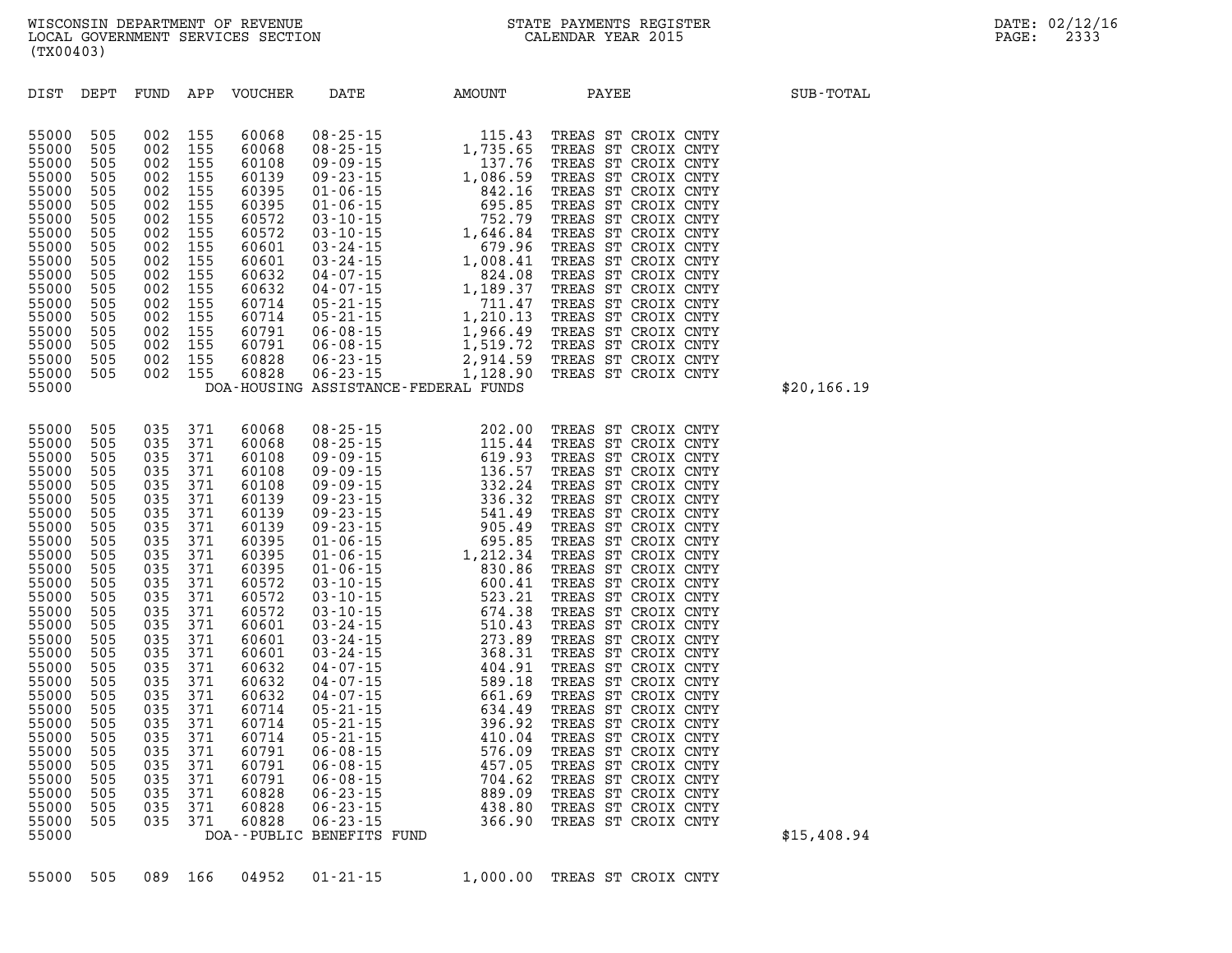| WISCONSIN DEPARTMENT OF REVENUE<br>LOCAL GOVERNMENT SERVICES SECTION<br>(TX00403) |                |     |                |                                |                                                                    | STATE PAYMENTS REGISTER<br>CALENDAR YEAR 2015                    |                 | DATE: 02/12/16<br>2334<br>$\mathtt{PAGE}$ : |
|-----------------------------------------------------------------------------------|----------------|-----|----------------|--------------------------------|--------------------------------------------------------------------|------------------------------------------------------------------|-----------------|---------------------------------------------|
| DIST<br>DEPT                                                                      | FUND           | APP | VOUCHER        | DATE                           | AMOUNT                                                             | PAYEE                                                            | SUB-TOTAL       |                                             |
| 55000                                                                             |                |     |                | DOA--LAND INFORMATION FUND     |                                                                    |                                                                  | \$1,000.00      |                                             |
| 55000 835<br>55000                                                                | 002            | 105 |                | REVENUE--STATE SHARED REVENUES |                                                                    | 44351 07-27-15 77,200.23 TREAS ST CROIX CNTY                     | \$77, 200.23    |                                             |
| 55000 835<br>55000                                                                | 002            | 109 | 01055          | REVENUE--EXEMPT COMPUTER AID   | 07-27-15 42,158.00                                                 | TREAS ST CROIX CNTY                                              | \$42,158.00     |                                             |
| 55000<br>835<br>55000 835<br>55000                                                | 002<br>002 302 | 302 | 10110<br>11110 |                                | 07-27-15 11,563,348.02<br>REVENUE-FIRST DOLLAR/SCHOOL LEVY CREDITS | TREAS ST CROIX CNTY<br>07-27-15 2,149,069.83 TREAS ST CROIX CNTY | \$13,712,417.85 |                                             |
| 55000 835<br>55000                                                                | 021            | 363 |                | REVENUE--LOTTERY CREDIT -      |                                                                    | 37249 03-23-15 2,582,042.49 TREAS ST CROIX CNTY                  | \$2,582,042.49  |                                             |
| 55000                                                                             |                |     |                | DISTRICT TOTAL APPROPRIATIONS  |                                                                    |                                                                  | \$23,638,248.98 |                                             |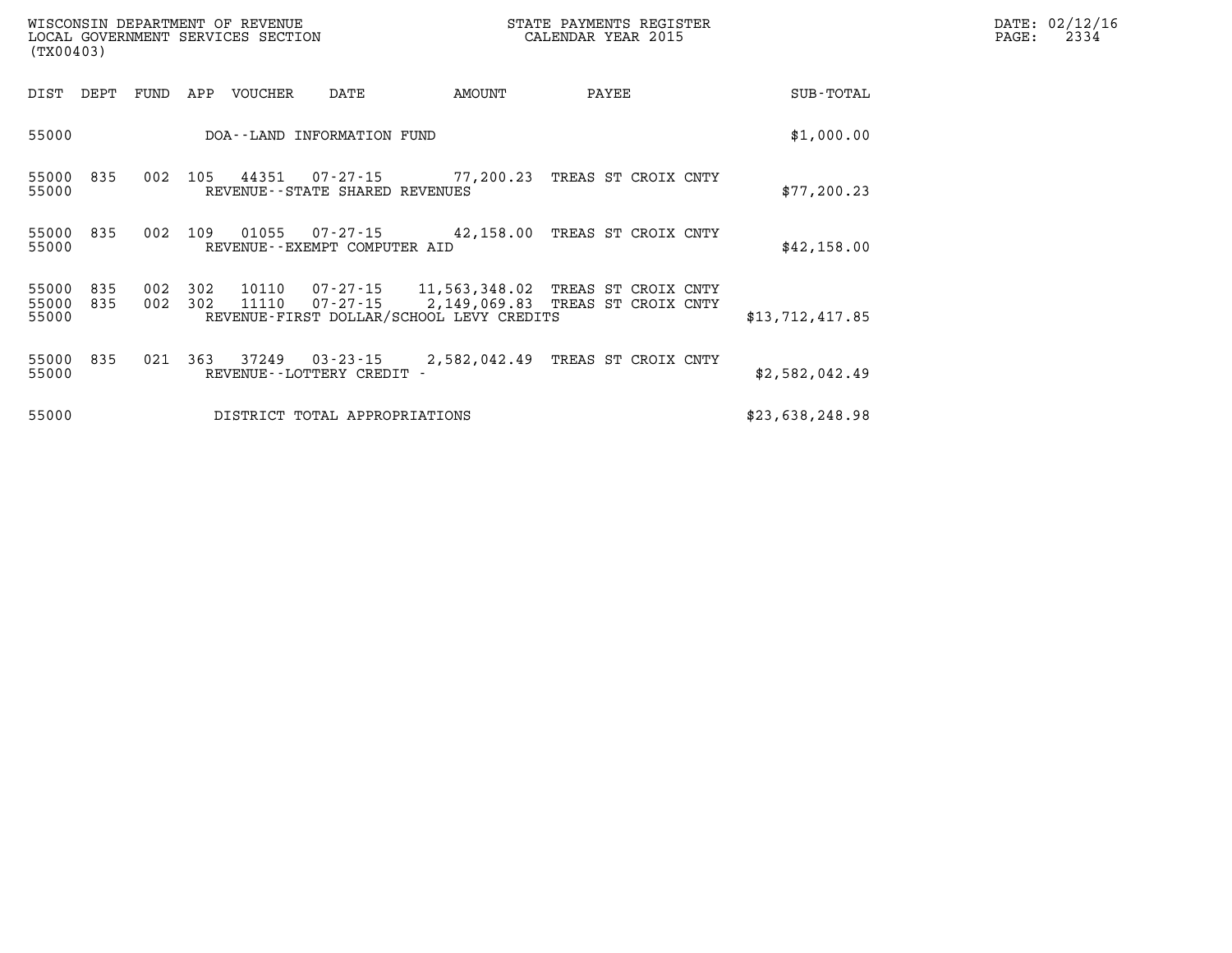| (TX00403)                   |            |                    |         |                            | WISCONSIN DEPARTMENT OF REVENUE<br>LOCAL GOVERNMENT SERVICES SECTION<br>(my00402) |                                                                          | STATE PAYMENTS REGISTER<br>CALENDAR YEAR 2015                                                                                                      | DATE: 02/12/16<br>2335<br>PAGE: |  |
|-----------------------------|------------|--------------------|---------|----------------------------|-----------------------------------------------------------------------------------|--------------------------------------------------------------------------|----------------------------------------------------------------------------------------------------------------------------------------------------|---------------------------------|--|
|                             |            |                    |         | DIST DEPT FUND APP VOUCHER | DATE                                                                              | AMOUNT                                                                   | PAYEE                                                                                                                                              | SUB-TOTAL                       |  |
| 55002                       | 55002 165  |                    |         |                            |                                                                                   | 002 225 01370 06-25-15 2,585.75<br>SAFETY/PROF SERV--FIRE INSURANCE DUES | TREAS TN BALDWIN                                                                                                                                   | \$2,585.75                      |  |
| 55002                       | 55002 370  |                    | 012 571 |                            |                                                                                   | NAT RESOURCES - - FOREST CROP/MFL/CO FOREST                              | 39497  06-02-15  44.80 TREAS TN BALDWIN                                                                                                            | \$44.80                         |  |
| 55002                       | 55002 370  |                    |         |                            |                                                                                   | NAT RESOURCES--AIDS IN LIEU OF TAXES                                     | 012 579 20620 04-03-15 41.15 TREAS TN BALDWIN                                                                                                      | \$41.15                         |  |
| 55002                       | 55002 395  |                    | 011 174 |                            | TRANSPORTATION--FLOOD DAMAGE AID                                                  |                                                                          | 38543 02-09-15 9,780.75 TREAS TN BALDWIN                                                                                                           | \$9,780.75                      |  |
| 55002<br>55002              | 395<br>395 | 011 191<br>011 191 |         |                            |                                                                                   |                                                                          | 39373   01-05-15   29,022.36   TOWN OF BALDWIN<br>47373   04-06-15   29,022.36   TOWN OF BALDWIN<br>55373   07-06-15   29,022.36   TOWN OF BALDWIN |                                 |  |
| 55002<br>55002 395<br>55002 | 395        | 011 191            | 011 191 | 67373                      |                                                                                   | TRANSPORTATION--GENERAL TRANSP AIDS-GTA                                  | 10-05-15 29,022.36 TOWN OF BALDWIN                                                                                                                 | \$116,089.44                    |  |
| 55002                       | 55002 835  |                    | 002 105 |                            | REVENUE - - STATE SHARED REVENUES                                                 |                                                                          | 44318  07-27-15  7,185.08  TREAS TN BALDWIN                                                                                                        | \$7,185.08                      |  |
| 55002                       | 55002 835  |                    |         |                            | REVENUE--EXEMPT COMPUTER AID                                                      |                                                                          | 002 109 03271 07-27-15 195.00 TREAS TN BALDWIN                                                                                                     | \$195.00                        |  |
| 55002                       | 55002 835  |                    | 002 501 | 00003                      | 02-02-15                                                                          | DOA-PAYMENT FOR MUNICIPAL SERVICES AID                                   | 120.13 TREAS TN BALDWIN                                                                                                                            | \$120.13                        |  |
| 55002                       |            |                    |         |                            | DISTRICT TOTAL APPROPRIATIONS                                                     |                                                                          |                                                                                                                                                    | \$136,042.10                    |  |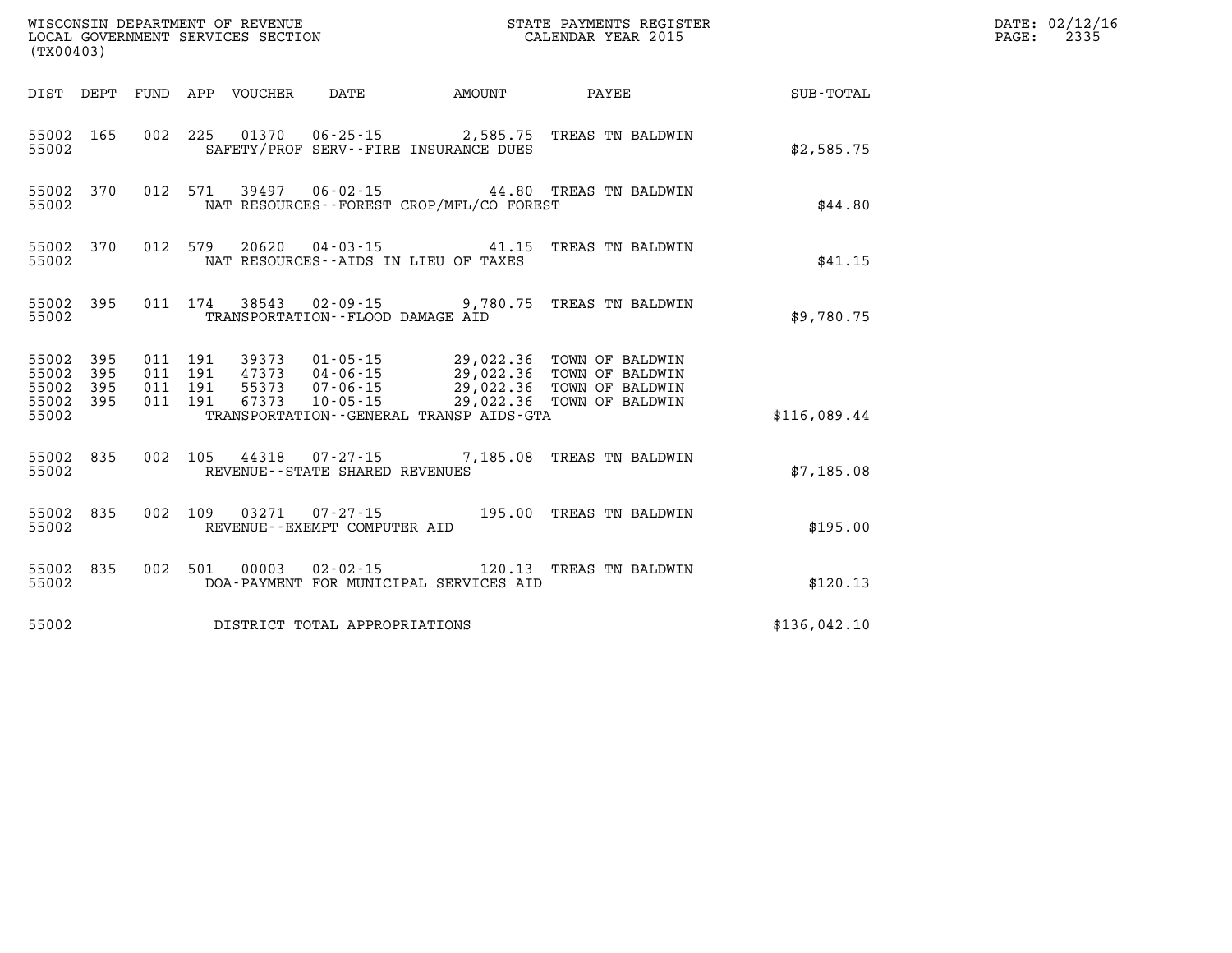| (TX00403)                   |            |                               | WISCONSIN DEPARTMENT OF REVENUE | LOCAL GOVERNMENT SERVICES SECTION |                                                                                                                                  | STATE PAYMENTS REGISTER<br>CALENDAR YEAR 2015 |               | DATE: 02/12/16<br>PAGE:<br>2336 |
|-----------------------------|------------|-------------------------------|---------------------------------|-----------------------------------|----------------------------------------------------------------------------------------------------------------------------------|-----------------------------------------------|---------------|---------------------------------|
|                             |            |                               | DIST DEPT FUND APP VOUCHER      | DATE                              | AMOUNT                                                                                                                           | PAYEE                                         | SUB-TOTAL     |                                 |
| 55004                       | 55004 165  |                               |                                 |                                   | 002 225 01371 06-25-15 2,406.83 TREAS TN CADY<br>SAFETY/PROF SERV--FIRE INSURANCE DUES                                           |                                               | \$2,406.83    |                                 |
| 55004                       | 55004 370  | 012 571                       |                                 |                                   | 39498  06-02-15  325.20 TREAS TN CADY<br>NAT RESOURCES - - FOREST CROP/MFL/CO FOREST                                             |                                               | \$325.20      |                                 |
| 55004                       | 55004 370  | 074 670                       |                                 | NAT RESOURCES--RU RECYCLING GRANT | 43005  05-29-15  1,503.27  TREAS TN CADY                                                                                         |                                               | \$1,503.27    |                                 |
| 55004 395<br>55004<br>55004 | 395<br>395 | 011 191<br>011 191<br>011 191 |                                 |                                   | 39374  01-05-15  25,284.46  TOWN OF CADY<br>47374  04-06-15  25,284.46  TOWN OF CADY<br>55374  07-06-15  25,284.46  TOWN OF CADY |                                               |               |                                 |
| 55004 395<br>55004          |            | 011 191                       | 67374                           |                                   | 10-05-15 25,284.48 TOWN OF CADY<br>TRANSPORTATION--GENERAL TRANSP AIDS-GTA                                                       |                                               | \$101, 137.86 |                                 |
| 55004                       | 55004 835  |                               |                                 | REVENUE - - STATE SHARED REVENUES | 002 105 44319 07-27-15 3,252.84 TREAS TN CADY                                                                                    |                                               | \$3,252.84    |                                 |
| 55004                       | 55004 835  | 002 109                       |                                 | REVENUE--EXEMPT COMPUTER AID      |                                                                                                                                  |                                               | \$200.00      |                                 |
| 55004                       |            |                               |                                 | DISTRICT TOTAL APPROPRIATIONS     |                                                                                                                                  |                                               | \$108,826.00  |                                 |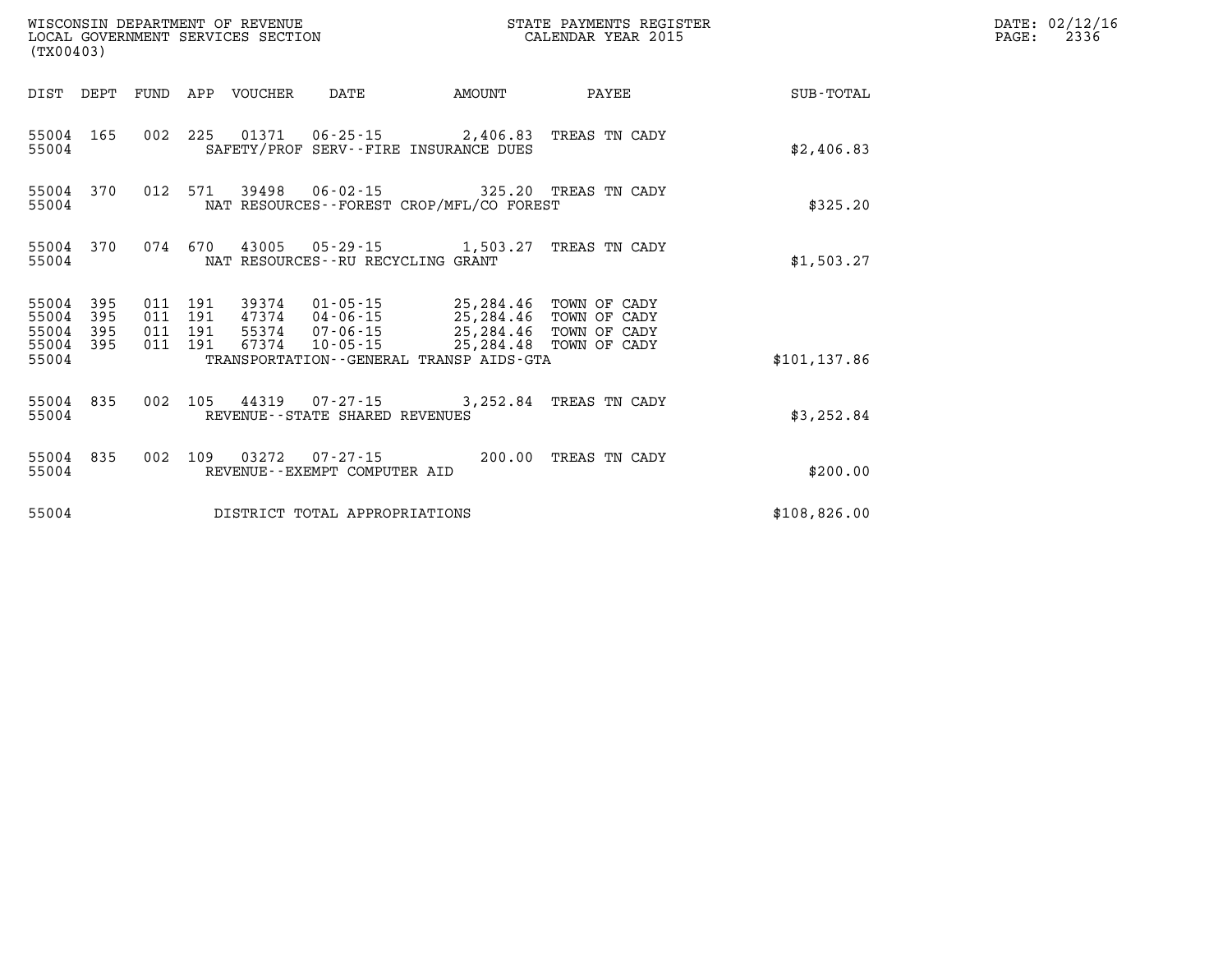| WISCONSIN DEPARTMENT OF REVENUE<br>LOCAL GOVERNMENT SERVICES SECTION<br>(TX00403) |                                          |                                  |                                                                                                     |               | STATE PAYMENTS REGISTER<br>CALENDAR YEAR 2015                                                                                       |              | DATE: 02/12/16<br>PAGE:<br>2337 |
|-----------------------------------------------------------------------------------|------------------------------------------|----------------------------------|-----------------------------------------------------------------------------------------------------|---------------|-------------------------------------------------------------------------------------------------------------------------------------|--------------|---------------------------------|
| DIST DEPT FUND APP VOUCHER                                                        |                                          |                                  | DATE                                                                                                | <b>AMOUNT</b> | <b>PAYEE</b> PAYEE                                                                                                                  | SUB-TOTAL    |                                 |
| 55006 165<br>55006                                                                | 002 225                                  | 01372                            | 06-25-15<br>SAFETY/PROF SERV--FIRE INSURANCE DUES                                                   |               | 1,564.34 TREAS TN CYLON                                                                                                             | \$1,564.34   |                                 |
| 55006 370<br>55006                                                                | 002 503                                  | 18017                            | NAT RESOURCES--AIDS IN LIEU OF TAXES                                                                |               | 01-30-15 14,291.56 TREAS TN CYLON<br>2977.19 TOWN SHARE                                                                             | \$14, 291.56 |                                 |
| 55006 370<br>55006                                                                | 012 571                                  |                                  | NAT RESOURCES--FOREST CROP/MFL/CO FOREST                                                            |               | 39499  06-02-15  123.00 TREAS TN CYLON                                                                                              | \$123.00     |                                 |
| 55006 370<br>55006 370<br>55006                                                   | 012 579<br>012 579                       |                                  | 20621 04-03-15 20.80<br>$20621$ $04 - 03 - 15$ $1,678.56$<br>NAT RESOURCES -- AIDS IN LIEU OF TAXES |               | TREAS TN CYLON<br>TREAS TN CYLON                                                                                                    | \$1,699.36   |                                 |
| 55006 370<br>55006                                                                | 074 670                                  |                                  | NAT RESOURCES - - RU RECYCLING GRANT                                                                |               | 43006  05-29-15  3,075.34  TREAS TN CYLON                                                                                           | \$3,075.34   |                                 |
| 55006 395<br>55006<br>395<br>55006 395<br>55006 395<br>55006                      | 011 191<br>011 191<br>011 191<br>011 191 | 39375<br>47375<br>55375<br>67375 | 10-05-15<br>TRANSPORTATION--GENERAL TRANSP AIDS-GTA                                                 |               | 01-05-15 20,539.15 TOWN OF CYLON<br>04-06-15 20,539.15 TOWN OF CYLON<br>07-06-15 20,539.15 TOWN OF CYLON<br>20,539.17 TOWN OF CYLON | \$82,156.62  |                                 |
| 55006 835<br>55006                                                                | 002 105                                  |                                  | 44320 07-27-15<br>REVENUE - - STATE SHARED REVENUES                                                 |               | 3,054.02 TREAS TN CYLON                                                                                                             | \$3,054.02   |                                 |
| 55006 835<br>55006                                                                | 002 109                                  | 03273                            | 07-27-15<br>REVENUE--EXEMPT COMPUTER AID                                                            |               | 65.00 TREAS TN CYLON                                                                                                                | \$65.00      |                                 |
| 55006                                                                             |                                          |                                  | DISTRICT TOTAL APPROPRIATIONS                                                                       |               |                                                                                                                                     | \$106,029.24 |                                 |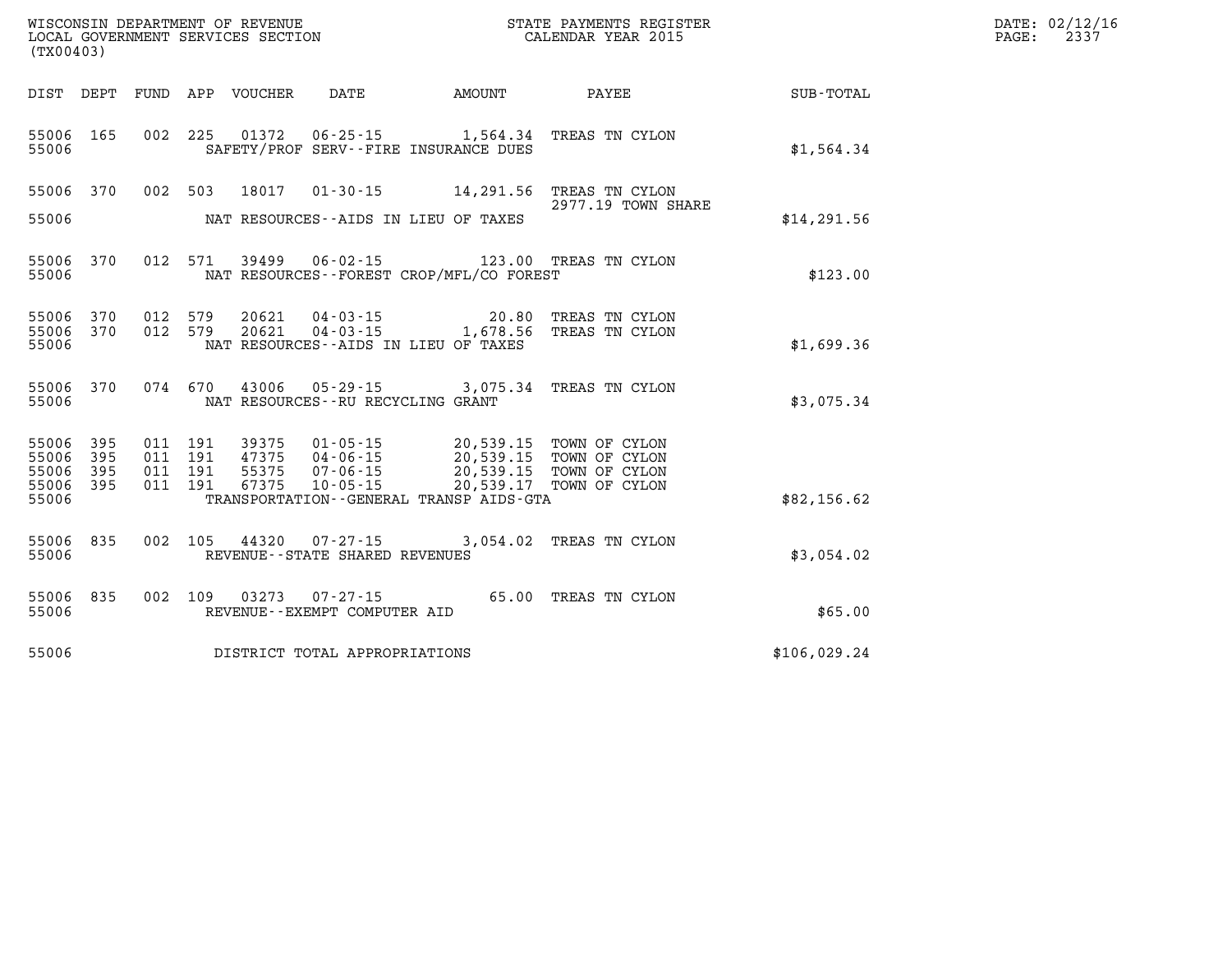| (TX00403)                                 |                          |                                          |                         |                                   |                                             | ${\tt WISCOONSIM} \begin{tabular}{lcccc} {\tt NISCOONSIM} \end{tabular} \begin{tabular}{lcccc} {\tt NISCOONSIM} \end{tabular} \begin{tabular}{lcccc} {\tt NUCAL} \end{tabular} \begin{tabular}{lcccc} {\tt NUCAL} \end{tabular} \begin{tabular}{lcccc} {\tt NUCAL} \end{tabular} \begin{tabular}{lcccc} {\tt NUCAL} \end{tabular} \end{tabular} \begin{tabular}{lcccc} {\tt NUCAL} \end{tabular} \begin{tabular}{lcccc} {\tt NUCAL} \end{tabular} \end{tabular} \begin{tabular}{lcccc} {\tt NUCAL} \end{tabular} \begin{tabular}{lcccc} {\$<br>STATE PAYMENTS REGISTER |               | DATE: 02/12/16<br>2338<br>PAGE: |
|-------------------------------------------|--------------------------|------------------------------------------|-------------------------|-----------------------------------|---------------------------------------------|------------------------------------------------------------------------------------------------------------------------------------------------------------------------------------------------------------------------------------------------------------------------------------------------------------------------------------------------------------------------------------------------------------------------------------------------------------------------------------------------------------------------------------------------------------------------|---------------|---------------------------------|
|                                           | DIST DEPT                |                                          | FUND APP VOUCHER        | DATE                              | AMOUNT                                      | PAYEE                                                                                                                                                                                                                                                                                                                                                                                                                                                                                                                                                                  | SUB-TOTAL     |                                 |
| 55008                                     | 55008 165                |                                          |                         |                                   | SAFETY/PROF SERV--FIRE INSURANCE DUES       | 002 225 01373 06-25-15 3,394.11 TREAS TN EAU GALLE                                                                                                                                                                                                                                                                                                                                                                                                                                                                                                                     | \$3,394.11    |                                 |
| 55008<br>55008<br>55008                   | 370<br>370               | 000 001<br>000 001                       | 01DNR<br>$04\rm{DNR}$   |                                   | NAT RESOURCES-SEVERANCE/YIELD/WITHDRAWAL    | 04-09-15 546.61 TREAS TOWN EAU GALLE<br>06-03-15 659.27 TREAS TOWN EAU GALLE                                                                                                                                                                                                                                                                                                                                                                                                                                                                                           | \$1,205.88    |                                 |
| 55008<br>55008                            | 370                      | 012 571                                  |                         |                                   | NAT RESOURCES - - FOREST CROP/MFL/CO FOREST | 39500  06-02-15  320.80 TREAS TN EAU GALLE                                                                                                                                                                                                                                                                                                                                                                                                                                                                                                                             | \$320.80      |                                 |
| 55008<br>55008<br>55008<br>55008<br>55008 | 395<br>395<br>395<br>395 | 011 191<br>011 191<br>011 191<br>011 191 | 47376<br>55376<br>67376 |                                   | TRANSPORTATION--GENERAL TRANSP AIDS-GTA     | 39376  01-05-15  26,473.54  TOWN OF EAU GALLE<br>04-06-15<br>07-06-15<br>07-06-15<br>26,473.54 TOWN OF EAU GALLE<br>10-05-15<br>26,473.56 TOWN OF EAU GALLE                                                                                                                                                                                                                                                                                                                                                                                                            | \$105,894.18  |                                 |
| 55008                                     | 55008 835                |                                          |                         | REVENUE - - STATE SHARED REVENUES |                                             | 002 105 44321 07-27-15 2,300.77 TREAS TN EAU GALLE                                                                                                                                                                                                                                                                                                                                                                                                                                                                                                                     | \$2,300.77    |                                 |
| 55008                                     | 55008 835                |                                          |                         | REVENUE--EXEMPT COMPUTER AID      |                                             | 002 109 03274 07-27-15 3.00 TREAS TN EAU GALLE                                                                                                                                                                                                                                                                                                                                                                                                                                                                                                                         | \$3.00        |                                 |
| 55008                                     |                          |                                          |                         | DISTRICT TOTAL APPROPRIATIONS     |                                             |                                                                                                                                                                                                                                                                                                                                                                                                                                                                                                                                                                        | \$113, 118.74 |                                 |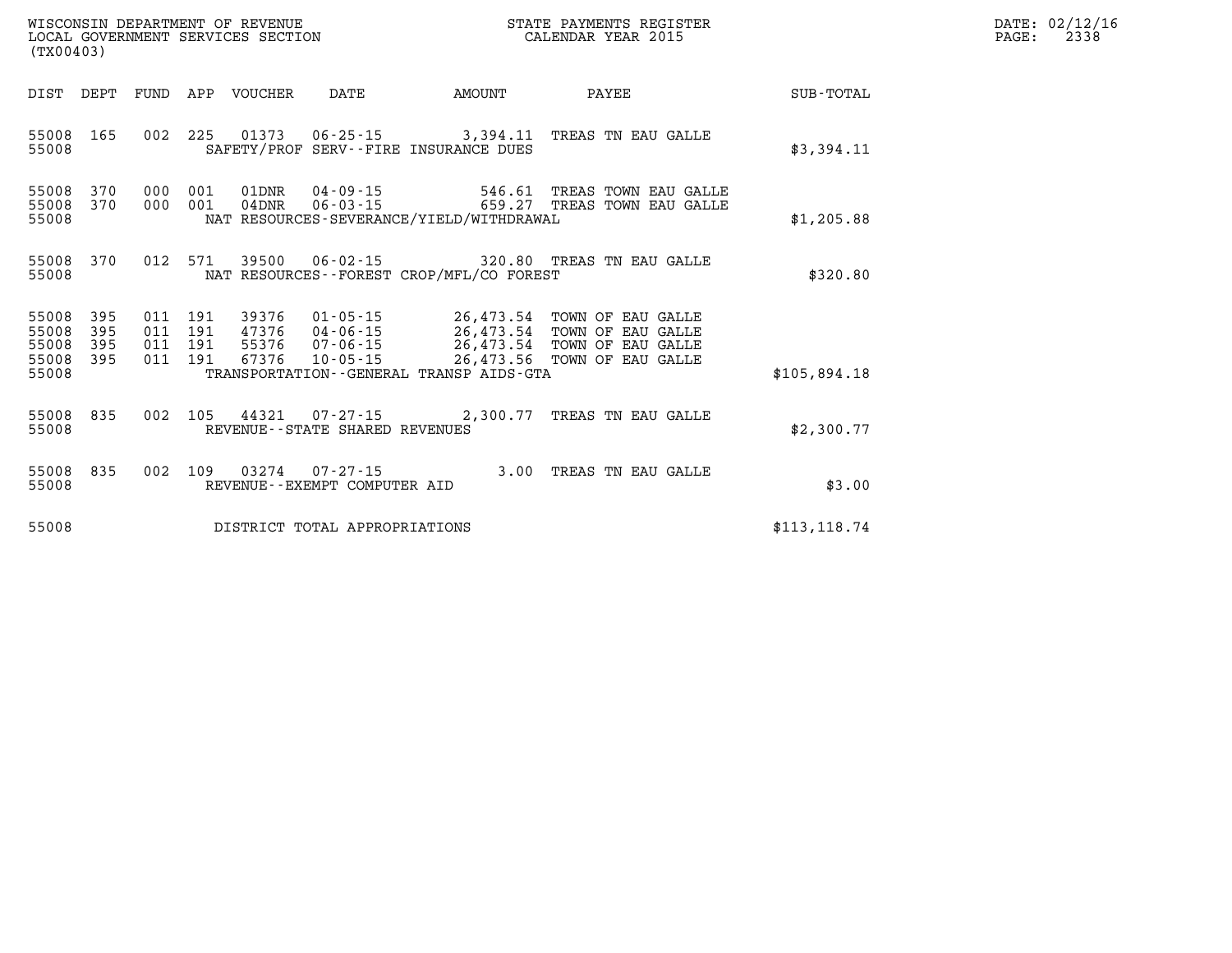| (TX00403)                   |            |  |                  |                                                        |                                              | % WISCONSIN DEPARTMENT OF REVENUE $$\tt STATE~~PAYMENTS~REGISTER~LOCAL~GOVERNMENT~SERVICES~SECTION~CALENDAR~YEAR~2015$                                   |               | DATE: 02/12/16<br>$\mathtt{PAGE:}$<br>2339 |
|-----------------------------|------------|--|------------------|--------------------------------------------------------|----------------------------------------------|----------------------------------------------------------------------------------------------------------------------------------------------------------|---------------|--------------------------------------------|
| DIST DEPT                   |            |  | FUND APP VOUCHER | DATE                                                   |                                              | AMOUNT PAYEE                                                                                                                                             | SUB-TOTAL     |                                            |
| 55010 165<br>55010          |            |  |                  |                                                        | SAFETY/PROF SERV--FIRE INSURANCE DUES        | 002 225 01374 06-25-15 1,681.85 TREAS TN EMERALD                                                                                                         | \$1,681.85    |                                            |
| 55010 370                   |            |  |                  |                                                        |                                              | 002 503 17756 01-12-15 7,933.07 TREAS TN EMERALD<br>2654.06 TOWN SHARE                                                                                   |               |                                            |
| 55010                       |            |  |                  |                                                        | NAT RESOURCES--AIDS IN LIEU OF TAXES         |                                                                                                                                                          | \$7,933.07    |                                            |
| 55010 370<br>55010          |            |  |                  |                                                        | NAT RESOURCES - - FOREST CROP/MFL/CO FOREST  | 012 571 39501 06-02-15 78.20 TREAS TN EMERALD                                                                                                            | \$78.20       |                                            |
| 55010<br>55010              | 395        |  |                  | TRANSPORTATION--FLOOD DAMAGE AID                       |                                              | 011 174 38544 02-09-15 46,060.69 TREAS TN EMERALD                                                                                                        | \$46,060.69   |                                            |
| 55010<br>55010              | 395<br>395 |  | 011 191 39377    |                                                        |                                              | 01-05-15 25,570.72 TOWN OF EMERALD                                                                                                                       |               |                                            |
| 55010<br>55010 395<br>55010 | 395        |  |                  |                                                        | TRANSPORTATION - - GENERAL TRANSP AIDS - GTA | 011 191 47377 04-06-15 25,570.72 TOWN OF EMERALD<br>011 191 55377 07-06-15 25,570.72 TOWN OF EMERALD<br>011 191 67377 10-05-15 25,570.74 TOWN OF EMERALD | \$102, 282.90 |                                            |
| 55010<br>55010              | 835        |  |                  | REVENUE--STATE SHARED REVENUES                         |                                              | 002 105 44322 07-27-15 4,303.98 TREAS TN EMERALD                                                                                                         | \$4,303.98    |                                            |
| 55010<br>55010              | 835        |  |                  | 002 109 03275 07-27-15<br>REVENUE--EXEMPT COMPUTER AID |                                              | 10.00 TREAS TN EMERALD                                                                                                                                   | \$10.00       |                                            |
| 55010                       |            |  |                  | DISTRICT TOTAL APPROPRIATIONS                          |                                              |                                                                                                                                                          | \$162,350.69  |                                            |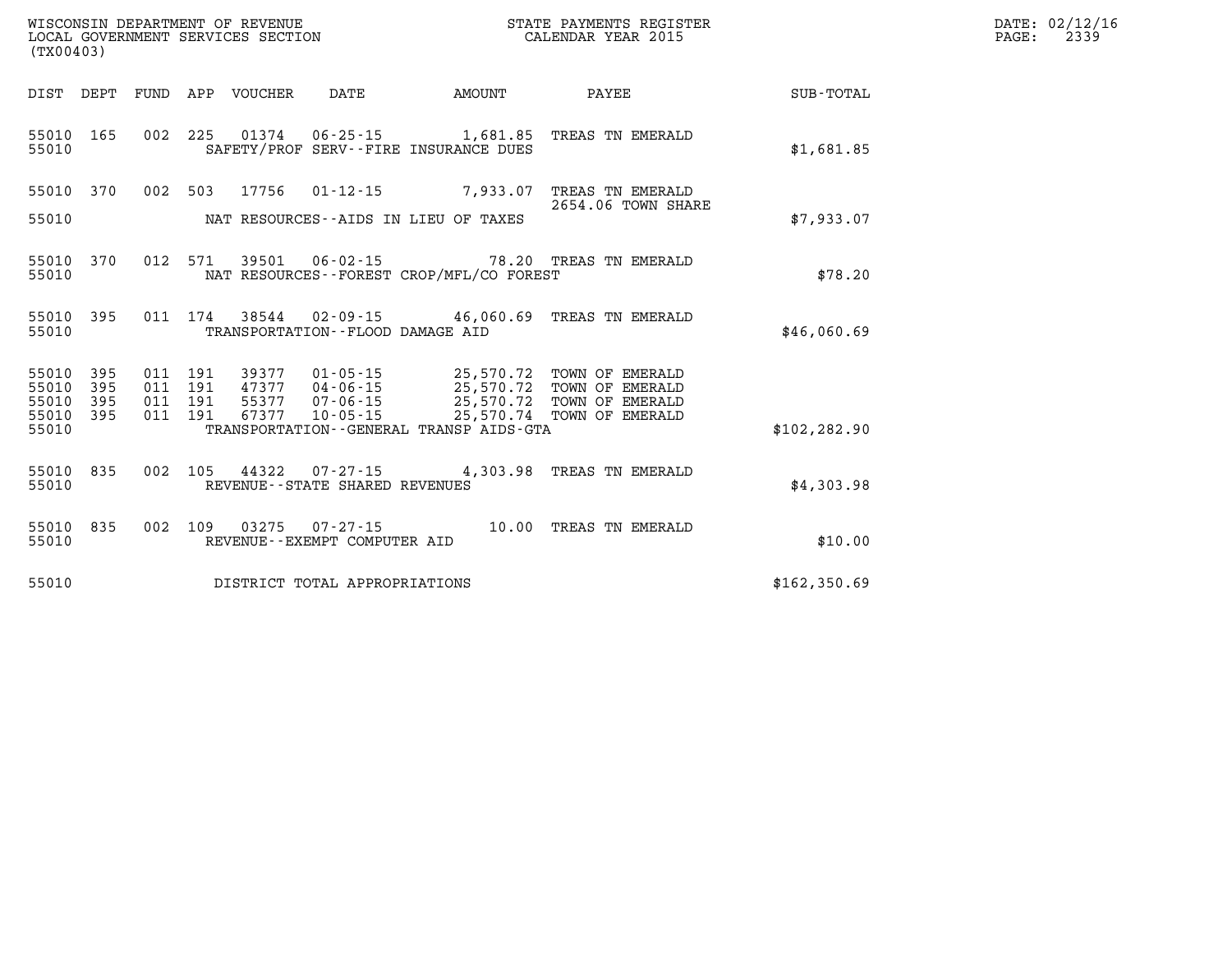| WISCONSIN DEPARTMENT OF REVENUE<br>LOCAL GOVERNMENT SERVICES SECTION TERMS COLENDAR YEAR 2015<br>(TX00403) |           |         |         |               |                                  |                                              |                                                                                                                                                                                                              |               | DATE: 02/12/16<br>$\mathtt{PAGE:}$<br>2340 |
|------------------------------------------------------------------------------------------------------------|-----------|---------|---------|---------------|----------------------------------|----------------------------------------------|--------------------------------------------------------------------------------------------------------------------------------------------------------------------------------------------------------------|---------------|--------------------------------------------|
|                                                                                                            |           |         |         |               |                                  | DIST DEPT FUND APP VOUCHER DATE AMOUNT PAYEE |                                                                                                                                                                                                              | SUB-TOTAL     |                                            |
| 55012 165<br>55012                                                                                         |           |         |         |               |                                  | SAFETY/PROF SERV--FIRE INSURANCE DUES        | 002 225 01375 06-25-15 2,142.80 TREAS TN ERIN PRAIRIE                                                                                                                                                        | \$2,142.80    |                                            |
| 55012                                                                                                      | 55012 370 |         | 000 001 |               |                                  | NAT RESOURCES-SEVERANCE/YIELD/WITHDRAWAL     | 01DNR  04-09-15  209.23 TREAS TOWN ERIN PRAIRIE                                                                                                                                                              | \$209.23      |                                            |
|                                                                                                            |           |         |         |               |                                  |                                              | 55012 370 002 503 17757 01-12-15 16,583.53 TREAS TN ERIN PRAIRIE<br>2518.49 TOWN SHARE                                                                                                                       |               |                                            |
| 55012                                                                                                      |           |         |         |               |                                  | NAT RESOURCES--AIDS IN LIEU OF TAXES         |                                                                                                                                                                                                              | \$16,583.53   |                                            |
| 55012                                                                                                      | 55012 370 |         | 012 571 |               |                                  | NAT RESOURCES - - FOREST CROP/MFL/CO FOREST  |                                                                                                                                                                                                              | \$197.53      |                                            |
| 55012                                                                                                      | 55012 370 |         | 012 579 |               |                                  | NAT RESOURCES--AIDS IN LIEU OF TAXES         | 20622  04-03-15  129.50 TREAS TN ERIN PRAIRIE                                                                                                                                                                | \$129.50      |                                            |
| 55012                                                                                                      | 55012 395 |         |         |               | TRANSPORTATION--FLOOD DAMAGE AID |                                              | 011 174 38545 02-09-15 18,102.18 TREAS TN ERIN PRAIRIE                                                                                                                                                       | \$18, 102.18  |                                            |
| 55012 395<br>55012                                                                                         | 395       | 011 191 | 011 191 |               |                                  |                                              | 39378  01-05-15  25,691.83  TOWN OF ERIN PRAIRIE<br>47378  04-06-15  25,691.83  TOWN OF ERIN PRAIRIE<br>55378  07-06-15  25,691.83  TOWN OF ERIN PRAIRIE<br>67378  10-05-15  25,691.85  TOWN OF ERIN PRAIRIE |               |                                            |
| 55012 395<br>55012 395<br>55012                                                                            |           | 011 191 | 011 191 |               |                                  | TRANSPORTATION--GENERAL TRANSP AIDS-GTA      |                                                                                                                                                                                                              | \$102,767.34  |                                            |
| 55012 835<br>55012                                                                                         |           |         |         | 002 105 44323 | REVENUE--STATE SHARED REVENUES   |                                              | 07-27-15 1,413.01 TREAS TN ERIN PRAIRIE                                                                                                                                                                      | \$1,413.01    |                                            |
| 55012                                                                                                      | 55012 835 |         |         | 002 109 03276 | REVENUE--EXEMPT COMPUTER AID     |                                              | $07 - 27 - 15$ 1.00 TREAS TN ERIN PRAIRIE                                                                                                                                                                    | \$1.00        |                                            |
| 55012                                                                                                      |           |         |         |               | DISTRICT TOTAL APPROPRIATIONS    |                                              |                                                                                                                                                                                                              | \$141, 546.12 |                                            |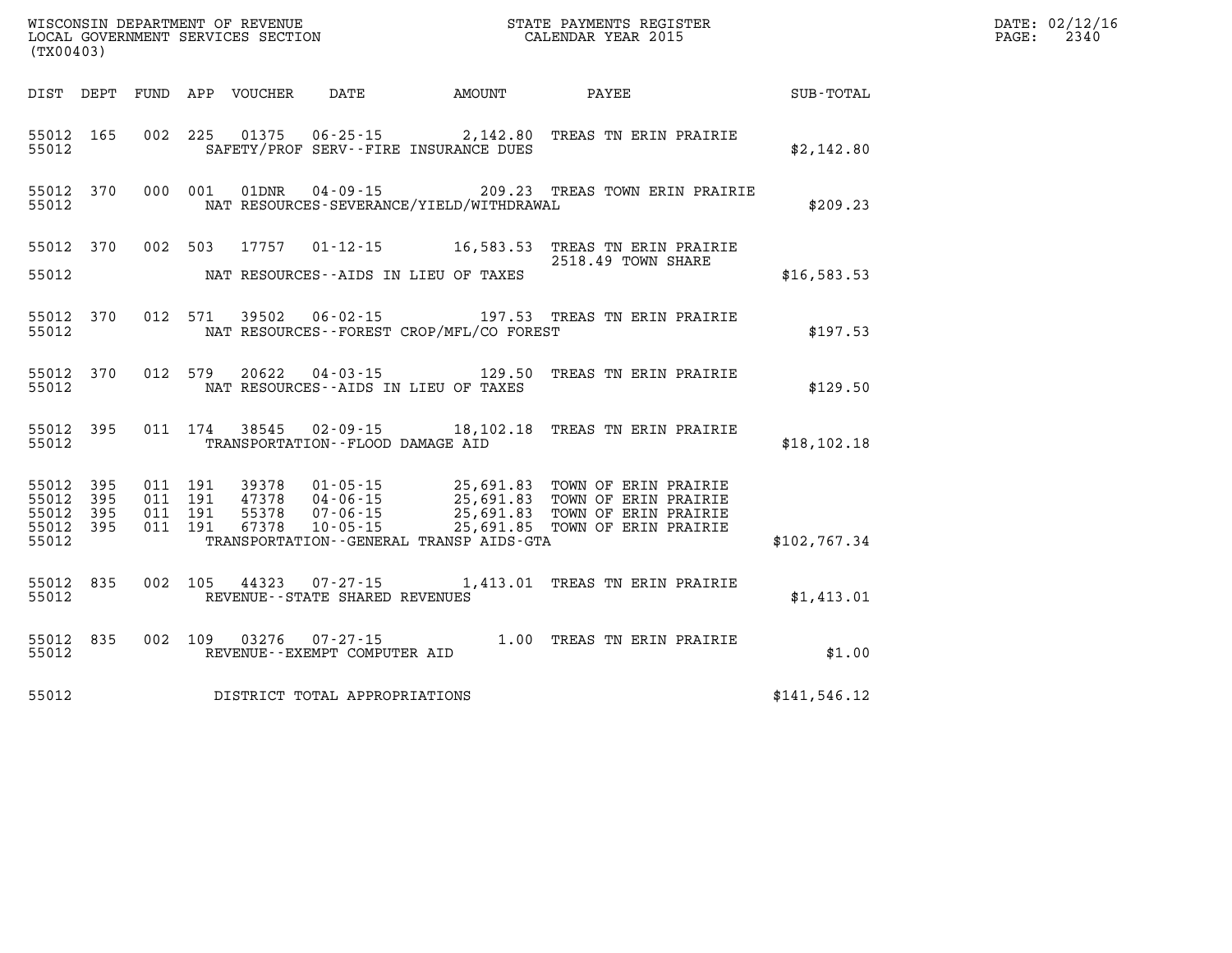| DATE: | 02/12/16 |
|-------|----------|
| PAGE: | 2341     |

| (TX00403)                                                             |                                                                                          |                                                                                                                 |                                                                                                              |                  |
|-----------------------------------------------------------------------|------------------------------------------------------------------------------------------|-----------------------------------------------------------------------------------------------------------------|--------------------------------------------------------------------------------------------------------------|------------------|
| DIST<br>DEPT                                                          | FUND<br>APP<br>VOUCHER                                                                   | DATE<br>AMOUNT                                                                                                  | PAYEE                                                                                                        | <b>SUB-TOTAL</b> |
| 165<br>55014<br>55014                                                 | 225<br>002<br>01376                                                                      | $06 - 25 - 15$<br>SAFETY/PROF SERV--FIRE INSURANCE DUES                                                         | 1,387.25 TREAS TN FOREST                                                                                     | \$1,387.25       |
| 55014<br>370<br>55014<br>370<br>370<br>55014<br>55014                 | 000<br>001<br>01DNR<br>000<br>001<br>04DNR<br>001<br>000<br>05DNR                        | 04-09-15<br>$06 - 03 - 15$<br>$09 - 28 - 15$<br>283.44<br>NAT RESOURCES-SEVERANCE/YIELD/WITHDRAWAL              | 281.69 TREAS TOWN FOREST<br>364.43 TREAS TOWN FOREST<br>TREAS TOWN FOREST                                    | \$929.56         |
| 55014<br>370<br>55014                                                 | 012<br>571                                                                               | 39503 06-02-15<br>NAT RESOURCES - - FOREST CROP/MFL/CO FOREST                                                   | 315.55 TREAS TN FOREST                                                                                       | \$315.55         |
| 55014<br>370<br>55014                                                 | 074 670<br>43007                                                                         | $05 - 29 - 15$<br>555.64<br>NAT RESOURCES - - RU RECYCLING GRANT                                                | TREAS TN FOREST                                                                                              | \$555.64         |
| 395<br>55014<br>395<br>55014<br>55014<br>395<br>395<br>55014<br>55014 | 011<br>191<br>39379<br>011<br>191<br>47379<br>011<br>191<br>55379<br>191<br>011<br>67379 | $01 - 05 - 15$<br>$04 - 06 - 15$<br>$07 - 06 - 15$<br>$10 - 05 - 15$<br>TRANSPORTATION--GENERAL TRANSP AIDS-GTA | 25,460.62 TOWN OF FOREST<br>25,460.62 TOWN OF FOREST<br>25,460.62 TOWN OF FOREST<br>25,460.64 TOWN OF FOREST | \$101,842.50     |
| 55014<br>835<br>55014                                                 | 002<br>105<br>44324                                                                      | $07 - 27 - 15$<br>6,843.89<br>REVENUE - - STATE SHARED REVENUES                                                 | TREAS TN FOREST                                                                                              | \$6,843.89       |
| 835<br>55014<br>55014                                                 | 002<br>109<br>03277                                                                      | 4.00<br>$07 - 27 - 15$<br>REVENUE--EXEMPT COMPUTER AID                                                          | TREAS TN FOREST                                                                                              | \$4.00           |
| 55014                                                                 |                                                                                          | DISTRICT TOTAL APPROPRIATIONS                                                                                   |                                                                                                              | \$111,878.39     |

WISCONSIN DEPARTMENT OF REVENUE **STATE PAYMENTS REGISTER**<br>LOCAL GOVERNMENT SERVICES SECTION

LOCAL GOVERNMENT SERVICES SECTION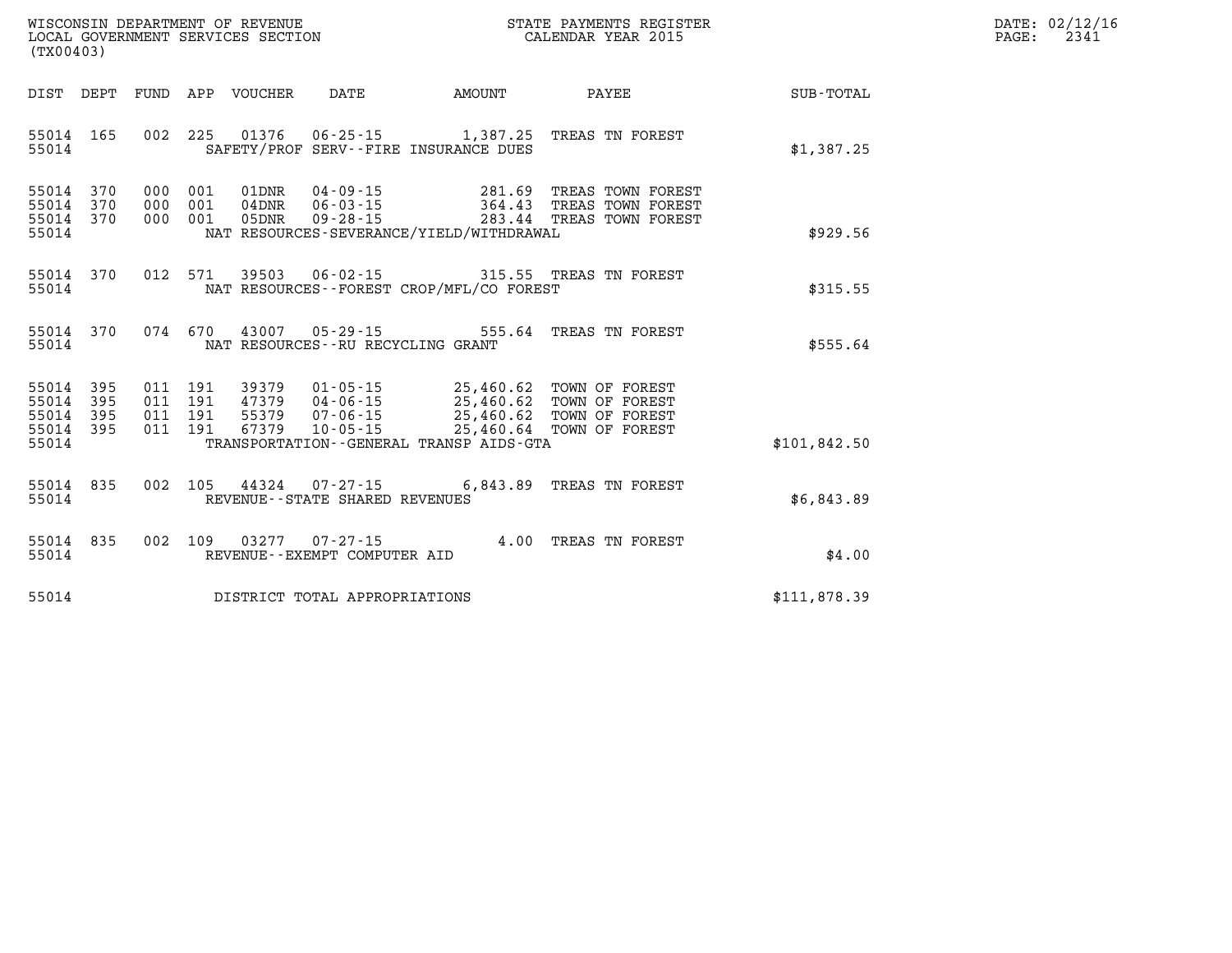| WISCONSIN DEPARTMENT OF REVENUE<br>LOCAL GOVERNMENT SERVICES SECTION<br>LOCAL GOVERNMENT SERVICES SECTION<br>CALENDAR YEAR 2015<br>(TX00403) |           |             |  |                                         |                                                |                                                                                                                                                                                                                                         |              | DATE: 02/12/16<br>PAGE: 2342 |
|----------------------------------------------------------------------------------------------------------------------------------------------|-----------|-------------|--|-----------------------------------------|------------------------------------------------|-----------------------------------------------------------------------------------------------------------------------------------------------------------------------------------------------------------------------------------------|--------------|------------------------------|
|                                                                                                                                              |           |             |  |                                         |                                                | DIST DEPT FUND APP VOUCHER DATE AMOUNT PAYEE PAYER SUB-TOTAL                                                                                                                                                                            |              |                              |
|                                                                                                                                              |           | 55016 35016 |  |                                         | SAFETY/PROF SERV--FIRE INSURANCE DUES          | 55016 165 002 225 01377 06-25-15 1,773.57 TREAS TN GLENWOOD                                                                                                                                                                             | \$1,773.57   |                              |
| 55016                                                                                                                                        |           |             |  |                                         | NAT RESOURCES-SEVERANCE/YIELD/WITHDRAWAL       | 55016 370 000 001 01DNR 04-09-15 1,232.55 TREAS TOWN GLENWOOD                                                                                                                                                                           | \$1,232.55   |                              |
|                                                                                                                                              |           |             |  |                                         | 55016 MAT RESOURCES--FOREST CROP/MFL/CO FOREST | 55016 370 012 571 39504 06-02-15 195.21 TREAS TN GLENWOOD                                                                                                                                                                               | \$195.21     |                              |
|                                                                                                                                              |           | 55016 750   |  | TRANSPORTATION--FLOOD DAMAGE AID        |                                                | 55016 395 011 174 38546 02-09-15 28,936.93 TREAS TN GLENWOOD                                                                                                                                                                            | \$28,936.93  |                              |
|                                                                                                                                              |           |             |  |                                         |                                                | 55016 395 011 191 39380 01-05-15 25,477.14 TOWN OF GLENWOOD<br>55016 395 011 191 47380 04-06-15 25,477.14 TOWN OF GLENWOOD<br>55016 395 011 191 55380 07-06-15 25,477.14 TOWN OF GLENWOOD<br>55016 395 011 191 67380 10-05-15 25,477.14 |              |                              |
|                                                                                                                                              | 55016     |             |  |                                         | TRANSPORTATION - - GENERAL TRANSP AIDS - GTA   |                                                                                                                                                                                                                                         | \$101,908.56 |                              |
|                                                                                                                                              | 55016 300 |             |  |                                         | MILITARY AFFAIRS--EMERGENCY MANAGEMENT         | 55016 465 072 365 00745 03-04-15 11,767.57 TREAS TN GLENWOOD                                                                                                                                                                            | \$11,767.57  |                              |
|                                                                                                                                              |           |             |  | 55016 REVENUE - - STATE SHARED REVENUES |                                                | 55016 835 002 105 44325 07-27-15 5,858.06 TREAS TN GLENWOOD                                                                                                                                                                             | \$5,858.06   |                              |
|                                                                                                                                              |           | 55016 750   |  | REVENUE--EXEMPT COMPUTER AID            |                                                | 55016 835 002 109 03278 07-27-15 11.00 TREAS TN GLENWOOD                                                                                                                                                                                | \$11.00      |                              |
|                                                                                                                                              |           |             |  | 55016 DISTRICT TOTAL APPROPRIATIONS     |                                                |                                                                                                                                                                                                                                         | \$151,683.45 |                              |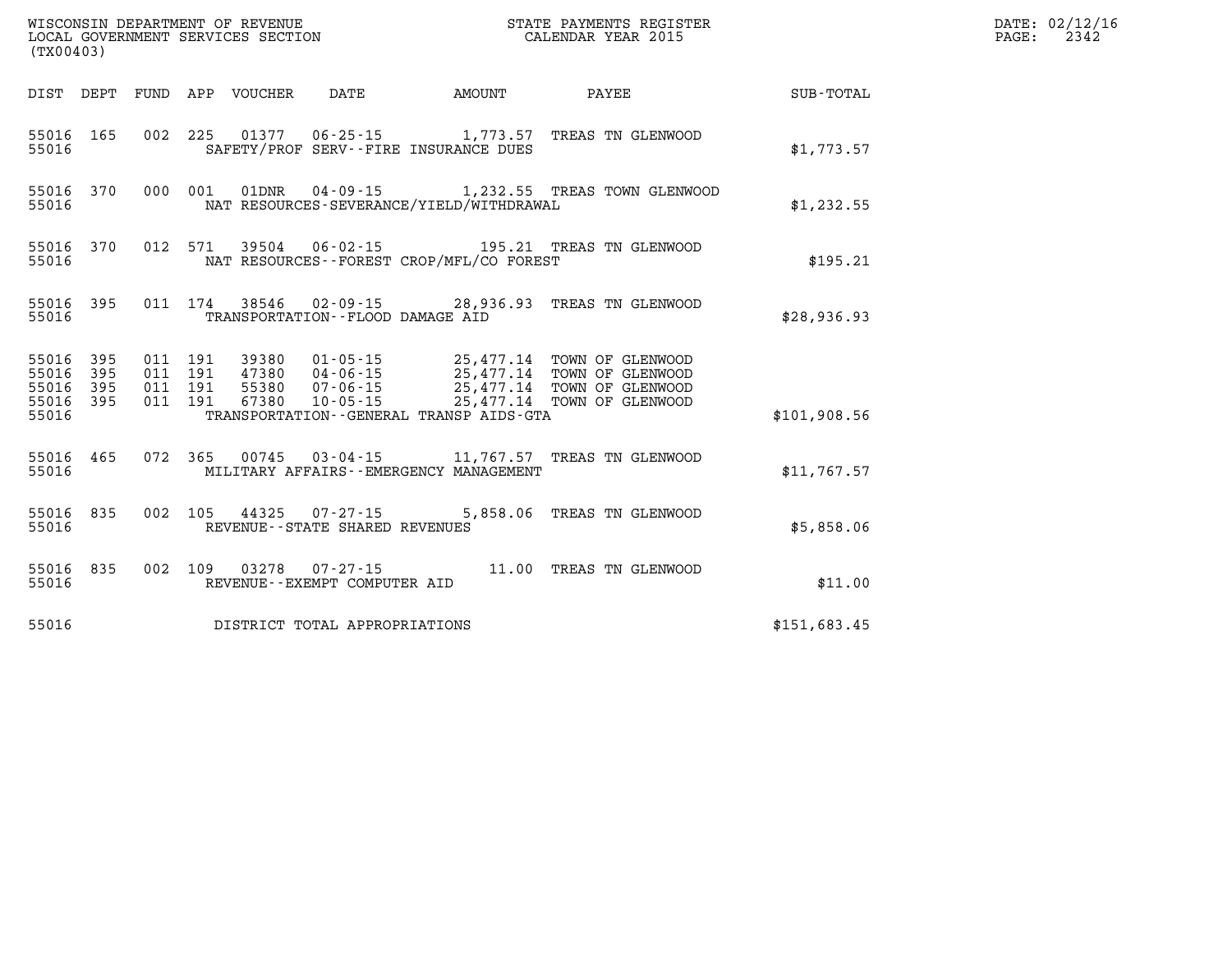| (TX00403)               |                   |                   |                   | WISCONSIN DEPARTMENT OF REVENUE<br>LOCAL GOVERNMENT SERVICES SECTION |                                                     |                                                      | STATE PAYMENTS REGISTER<br>CALENDAR YEAR 2015         |               |
|-------------------------|-------------------|-------------------|-------------------|----------------------------------------------------------------------|-----------------------------------------------------|------------------------------------------------------|-------------------------------------------------------|---------------|
| DIST                    | DEPT              | FUND              | APP               | VOUCHER                                                              | DATE                                                | AMOUNT                                               | PAYEE                                                 | SUB-TOTAL     |
| 55018<br>55018          | 165               | 002               | 225               | 01378                                                                |                                                     | SAFETY/PROF SERV--FIRE INSURANCE DUES                | TREAS TN HAMMOND                                      | \$6,716.07    |
| 55018<br>55018          | 370               | 012               | 571               | 39505                                                                | $06 - 02 - 15$                                      | NAT RESOURCES - - FOREST CROP/MFL/CO FOREST          | 30.40 TREAS TN HAMMOND                                | \$30.40       |
| 55018<br>55018<br>55018 | 395<br>395<br>395 | 011<br>011<br>011 | 191<br>191<br>191 | 39381<br>47381<br>55381                                              | 01-05-15<br>04-06-15<br>$07 - 06 - 15$              | 32,573.08<br>32,573.08<br>32,573.08                  | TOWN OF HAMMOND<br>TOWN OF HAMMOND<br>TOWN OF HAMMOND |               |
| 55018<br>55018          | 395               | 011               | 191               | 67381                                                                | $10 - 05 - 15$                                      | 32,573.10<br>TRANSPORTATION--GENERAL TRANSP AIDS-GTA | TOWN OF HAMMOND                                       | \$130, 292.34 |
| 55018<br>55018          | 835               | 002               | 105               | 44326                                                                | $07 - 27 - 15$<br>REVENUE - - STATE SHARED REVENUES | 1,605.32                                             | TREAS TN HAMMOND                                      | \$1,605.32    |
| 55018<br>55018          | 835               | 002               | 109               | 03279                                                                | $07 - 27 - 15$<br>REVENUE - - EXEMPT COMPUTER AID   | 8.00                                                 | TREAS TN HAMMOND                                      | \$8.00        |
| 55018                   |                   |                   |                   |                                                                      | DISTRICT TOTAL APPROPRIATIONS                       |                                                      |                                                       | \$138,652.13  |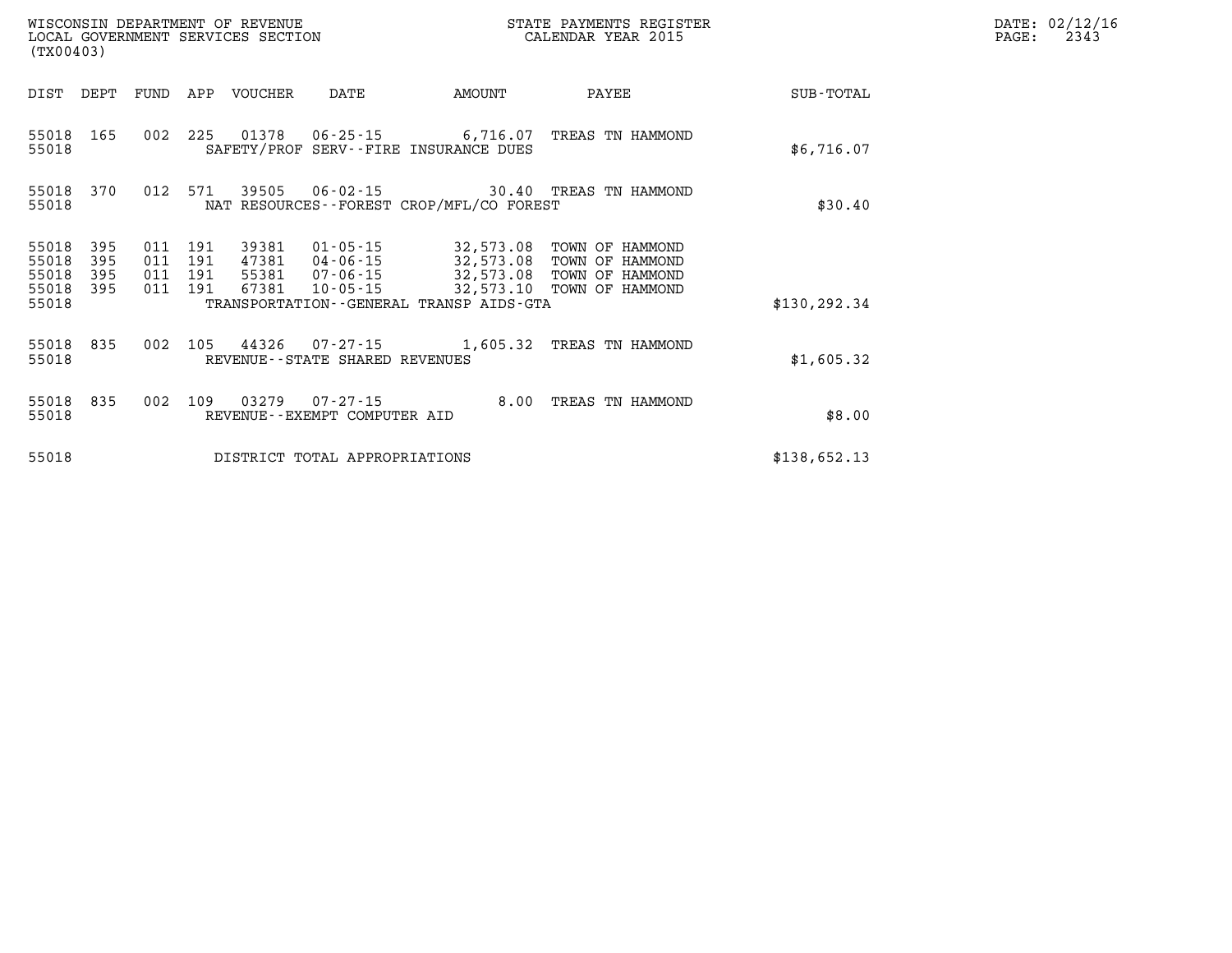| WISCONSIN DEPARTMENT OF REVENUE      | PAYMENTS REGISTER<br>3TATE | DATE: | 02/12/16 |
|--------------------------------------|----------------------------|-------|----------|
| GOVERNMENT SERVICES SECTION<br>LOCAL | CALENDAR YEAR 2015         | PAGE  | -234     |

| LOCAL GOVERNMENT SERVICES SECTION<br>(TX00403)    |            |         |                               | CALENDAR YEAR 2015               |                                                                |                                           | 2344                                                                                                          |                             |  |  |
|---------------------------------------------------|------------|---------|-------------------------------|----------------------------------|----------------------------------------------------------------|-------------------------------------------|---------------------------------------------------------------------------------------------------------------|-----------------------------|--|--|
| DIST DEPT                                         |            |         |                               | FUND APP VOUCHER                 |                                                                |                                           |                                                                                                               | DATE AMOUNT PAYEE SUB-TOTAL |  |  |
| 55020 165<br>55020                                |            |         | 002 225                       |                                  |                                                                | SAFETY/PROF SERV--FIRE INSURANCE DUES     | 01379  06-25-15  33,560.13  TREAS TN HUDSON                                                                   | \$33,560.13                 |  |  |
| 55020 370<br>55020                                |            |         |                               |                                  |                                                                | NAT RESOURCES--AIDS IN LIEU OF TAXES      | 002 503 17758 01-12-15 18,148.57 TREAS TN HUDSON<br>1250.31 TOWN SHARE                                        | \$18, 148.57                |  |  |
| 55020 370<br>55020                                |            |         | 012 571                       |                                  |                                                                | NAT RESOURCES--FOREST CROP/MFL/CO FOREST  | 39506  06-02-15  33.85  TREAS TN HUDSON                                                                       | \$33.85                     |  |  |
| 55020 370<br>55020 370<br>55020                   |            |         | 012 579<br>012 579            | 20623<br>20623                   | $04 - 03 - 15$                                                 | NAT RESOURCES--AIDS IN LIEU OF TAXES      | 56.67 TREAS TN HUDSON<br>04-03-15 1,138.01 TREAS TN HUDSON                                                    | \$1,194.68                  |  |  |
| 55020<br>55020<br>55020 395<br>55020 395<br>55020 | 395<br>395 | 011 191 | 011 191<br>011 191<br>011 191 | 39382<br>47382<br>55382<br>67382 | 01 - 05 - 15<br>04 - 06 - 15<br>07 - 06 - 15<br>$10 - 05 - 15$ | TRANSPORTATION--GENERAL TRANSP AIDS-GTA   | 54, 235.26 TOWN OF HUDSON<br>54,235.26 TOWN OF HUDSON<br>54,235.26 TOWN OF HUDSON<br>54,235.26 TOWN OF HUDSON | \$216,941.04                |  |  |
| 55020 465<br>55020                                |            |         |                               |                                  |                                                                | MILITARY AFFAIRS - - EMERGENCY MANAGEMENT | 072 365 01131 06-25-15 117,332.71 TREAS TN HUDSON                                                             | \$117,332.71                |  |  |
| 55020 835<br>55020                                |            |         |                               |                                  | REVENUE - - STATE SHARED REVENUES                              |                                           | 002 105 44327 07-27-15 10,928.84 TREAS TN HUDSON                                                              | \$10,928.84                 |  |  |
| 55020 835<br>55020                                |            |         | 002 109                       | 03280                            | $07 - 27 - 15$<br>REVENUE--EXEMPT COMPUTER AID                 |                                           | 421.00 TREAS TN HUDSON                                                                                        | \$421.00                    |  |  |
| 55020<br>55020                                    | 835        |         | 002 501                       | 00003                            | $02 - 02 - 15$                                                 | DOA-PAYMENT FOR MUNICIPAL SERVICES AID    | 409.73 TREAS TN HUDSON                                                                                        | \$409.73                    |  |  |
| 55020                                             |            |         |                               |                                  | DISTRICT TOTAL APPROPRIATIONS                                  |                                           |                                                                                                               | \$398,970.55                |  |  |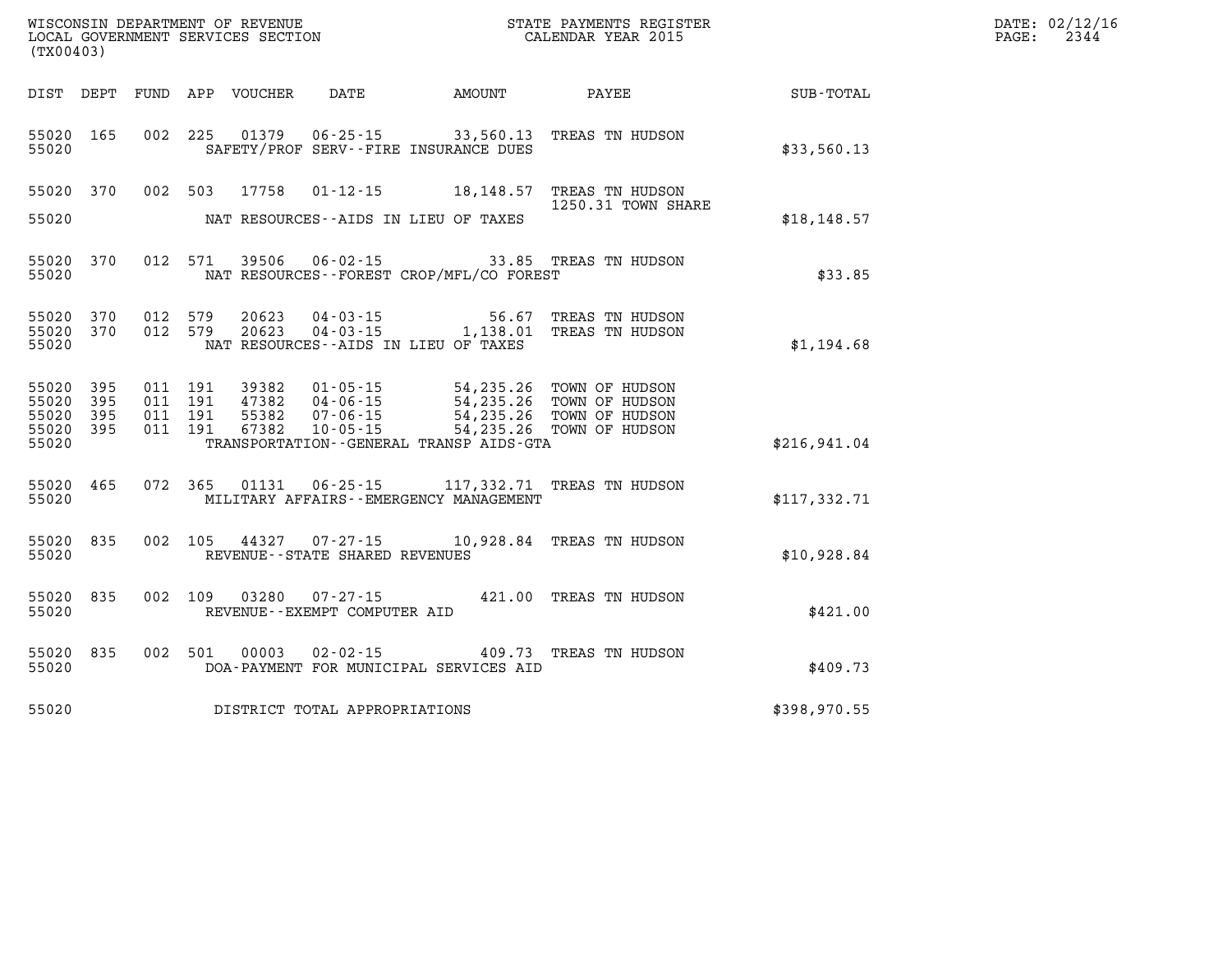| WISCONSIN DEPARTMENT OF REVENUE   | PAYMENTS REGISTER<br>STATE |      | DATE: 02/12/16 |
|-----------------------------------|----------------------------|------|----------------|
| LOCAL GOVERNMENT SERVICES SECTION | CALENDAR YEAR 2015         | PAGE | 2345           |

| (TX00403)                                                             |                          |                                                              |                                                                      |                                                                   |                                                                                                                  |               |
|-----------------------------------------------------------------------|--------------------------|--------------------------------------------------------------|----------------------------------------------------------------------|-------------------------------------------------------------------|------------------------------------------------------------------------------------------------------------------|---------------|
| DIST<br>DEPT                                                          | FUND                     | APP<br>VOUCHER                                               | DATE                                                                 | AMOUNT                                                            | PAYEE                                                                                                            | SUB-TOTAL     |
| 55022<br>165<br>55022                                                 | 002                      | 225<br>01380                                                 |                                                                      | $06 - 25 - 15$ 6,661.14<br>SAFETY/PROF SERV--FIRE INSURANCE DUES  | TREAS TN KINNICKINNIC                                                                                            | \$6,661.14    |
| 55022<br>370<br>370<br>55022<br>55022                                 | 002<br>002               | 503<br>17759<br>503<br>18139                                 | $01 - 12 - 15$<br>$01 - 30 - 15$                                     | 32,665.44<br>32,665.44<br>NAT RESOURCES -- AIDS IN LIEU OF TAXES  | TREAS TN KINNICKINNIC<br>TREAS TN KINNICKINNIC<br>4118.34 TOWN SHARE                                             | \$65,330.88   |
| 55022<br>370<br>55022                                                 | 012                      | 571<br>39507                                                 | $06 - 02 - 15$                                                       | 175.10<br>NAT RESOURCES -- FOREST CROP/MFL/CO FOREST              | TREAS TN KINNICKINNIC                                                                                            | \$175.10      |
| 55022<br>370<br>55022<br>370<br>55022                                 | 012<br>012               | 20624<br>579<br>579<br>20624                                 | $04 - 03 - 15$<br>$04 - 03 - 15$                                     | 8.30<br>180.30<br>NAT RESOURCES -- AIDS IN LIEU OF TAXES          | TREAS TN KINNICKINNIC<br>TREAS TN KINNICKINNIC                                                                   | \$188.60      |
| 395<br>55022<br>55022                                                 | 011                      | 174<br>38547                                                 | $02 - 09 - 15$<br>TRANSPORTATION -- FLOOD DAMAGE AID                 | 4,538.23                                                          | TREAS TN KINNICKINNIC                                                                                            | \$4,538.23    |
| 55022<br>395<br>55022<br>395<br>55022<br>395<br>395<br>55022<br>55022 | 011<br>011<br>011<br>011 | 191<br>39383<br>191<br>47383<br>191<br>55383<br>191<br>67383 | $01 - 05 - 15$<br>$04 - 06 - 15$<br>$07 - 06 - 15$<br>$10 - 05 - 15$ | 24,051.34<br>24,051.36<br>TRANSPORTATION--GENERAL TRANSP AIDS-GTA | 24,051.34 TOWN OF KINNICKINNIC<br>24,051.34 TOWN OF KINNICKINNIC<br>TOWN OF KINNICKINNIC<br>TOWN OF KINNICKINNIC | \$96,205.38   |
| 55022<br>835<br>55022                                                 | 002                      | 105<br>44328                                                 | $07 - 27 - 15$<br>REVENUE - - STATE SHARED REVENUES                  | 2,625.50                                                          | TREAS TN KINNICKINNIC                                                                                            | \$2,625.50    |
| 55022<br>835<br>55022                                                 | 002                      | 109<br>03281                                                 | $07 - 27 - 15$<br>REVENUE--EXEMPT COMPUTER AID                       | 33.00                                                             | TREAS TN KINNICKINNIC                                                                                            | \$33.00       |
| 55022                                                                 |                          |                                                              | DISTRICT TOTAL APPROPRIATIONS                                        |                                                                   |                                                                                                                  | \$175, 757.83 |

WISCONSIN DEPARTMENT OF REVENUE **STATE PAYMENTS REGISTER** LOCAL GOVERNMENT SERVICES SECTION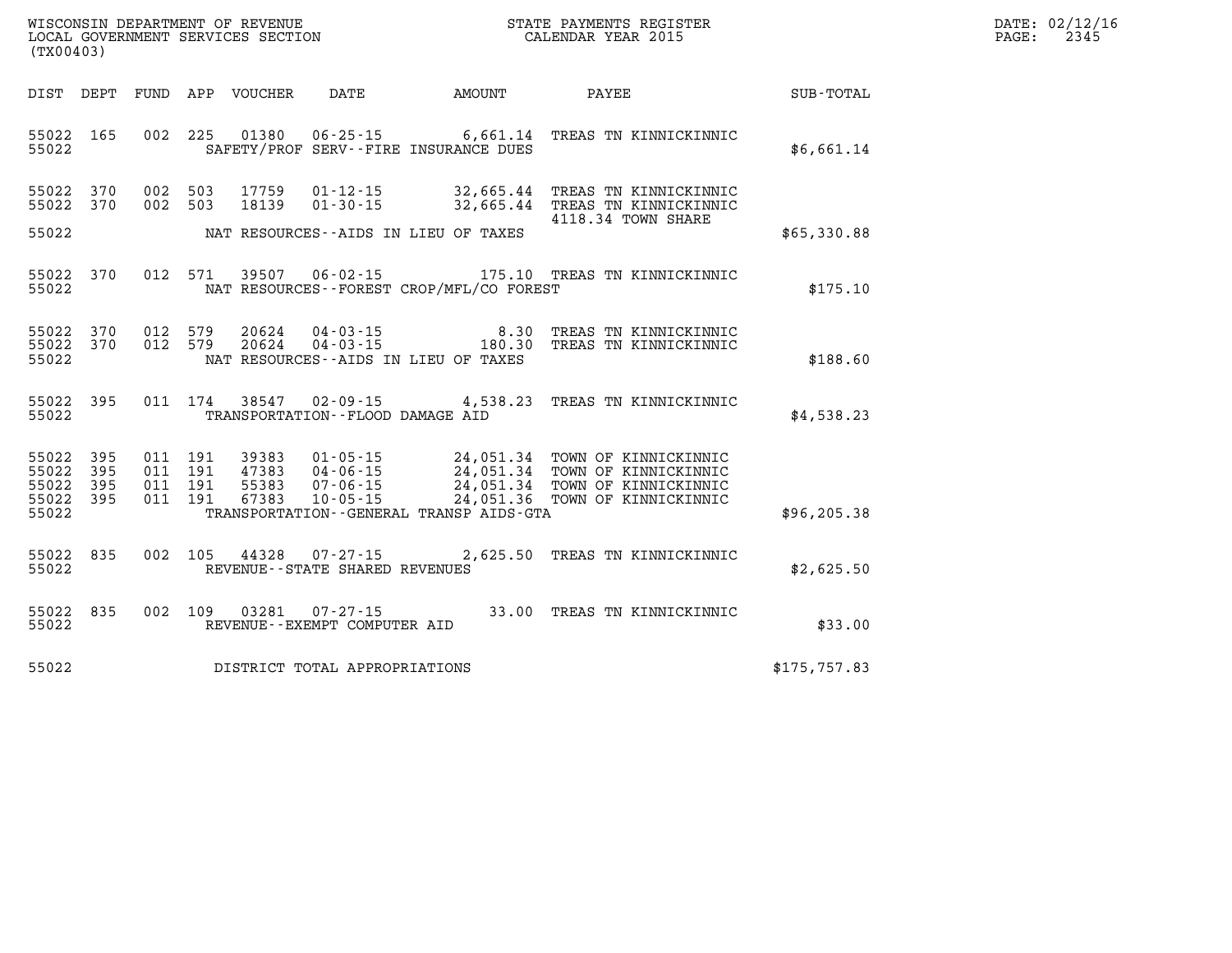| WISCONSIN DEPARTMENT OF REVENUE   | PAYMENTS REGISTER<br>STATE | DATE: | 02/12/16 |
|-----------------------------------|----------------------------|-------|----------|
| LOCAL GOVERNMENT SERVICES SECTION | CALENDAR YEAR 2015         | PAGE  | 2346     |

| LOCAL GOVERNMENT SERVICES SECTION CALENDAR YEAR 2015<br>(TX00403) |                        |           |  |               |                                     | PAGE:                                                                                                                                                                                                                                                                                                                                                                 | 2346              |             |  |  |
|-------------------------------------------------------------------|------------------------|-----------|--|---------------|-------------------------------------|-----------------------------------------------------------------------------------------------------------------------------------------------------------------------------------------------------------------------------------------------------------------------------------------------------------------------------------------------------------------------|-------------------|-------------|--|--|
|                                                                   |                        |           |  |               |                                     |                                                                                                                                                                                                                                                                                                                                                                       |                   |             |  |  |
|                                                                   | 55024                  | 55024 165 |  |               |                                     | 002 225 01381 06-25-15 1,450.99 TREAS TN PLEASANT VALLEY<br>SAFETY/PROF SERV--FIRE INSURANCE DUES                                                                                                                                                                                                                                                                     |                   | \$1,450.99  |  |  |
|                                                                   |                        |           |  |               |                                     | 55024 370 002 503 18191 03-11-15 4,032.64 TREAS TN PLEASANT VALLEY                                                                                                                                                                                                                                                                                                    | 660.71 TOWN SHARE |             |  |  |
|                                                                   |                        |           |  |               |                                     | 55024 NAT RESOURCES--AIDS IN LIEU OF TAXES                                                                                                                                                                                                                                                                                                                            |                   | \$4,032.64  |  |  |
|                                                                   | 55024                  | 55024 370 |  |               |                                     | 012 571 39508 06-02-15 23.40 TREAS TN PLEASANT VALLEY<br>NAT RESOURCES--FOREST CROP/MFL/CO FOREST                                                                                                                                                                                                                                                                     |                   | \$23.40     |  |  |
|                                                                   |                        | 55024     |  |               | TRANSPORTATION--FLOOD DAMAGE AID    | 55024 395 011 174 38548 02-09-15 2,549.76 TREAS TN PLEASANT VALLEY                                                                                                                                                                                                                                                                                                    |                   | \$2,549.76  |  |  |
|                                                                   | 55024 395<br>55024 395 |           |  |               |                                     | $\begin{array}{cccc} 011 & 191 & 39384 & 01\texttt{-}05\texttt{-}15 & 10,707.22 & \texttt{TOWN OF PLEASANT VALUEY} \\ 011 & 191 & 47384 & 04\texttt{-}06\texttt{-}15 & 10,707.22 & \texttt{TOWN OF PLEASANT VALUEY} \\ 011 & 191 & 55384 & 07\texttt{-}06\texttt{-}15 & 10,707.22 & \texttt{TOWN OF PLEASANT VALUEY} \\ 011 & 191 & 67384 & 10\texttt{-}05\texttt{-}$ |                   |             |  |  |
|                                                                   | 55024 395              | 55024 395 |  | 011 191 67384 |                                     |                                                                                                                                                                                                                                                                                                                                                                       |                   |             |  |  |
|                                                                   |                        | 55024     |  |               |                                     | TRANSPORTATION--GENERAL TRANSP AIDS-GTA                                                                                                                                                                                                                                                                                                                               |                   | \$42,828.90 |  |  |
|                                                                   | 55024                  | 55024 835 |  |               | REVENUE--STATE SHARED REVENUES      | 002 105 44329 07-27-15 1,950.97 TREAS TN PLEASANT VALLEY                                                                                                                                                                                                                                                                                                              |                   | \$1,950.97  |  |  |
|                                                                   |                        |           |  |               | 55024 REVENUE - EXEMPT COMPUTER AID | 55024 835 002 109 03282 07-27-15 2.00 TREAS TN PLEASANT VALLEY                                                                                                                                                                                                                                                                                                        |                   | \$2.00      |  |  |
|                                                                   |                        |           |  |               | 55024 DISTRICT TOTAL APPROPRIATIONS |                                                                                                                                                                                                                                                                                                                                                                       |                   | \$52,838.66 |  |  |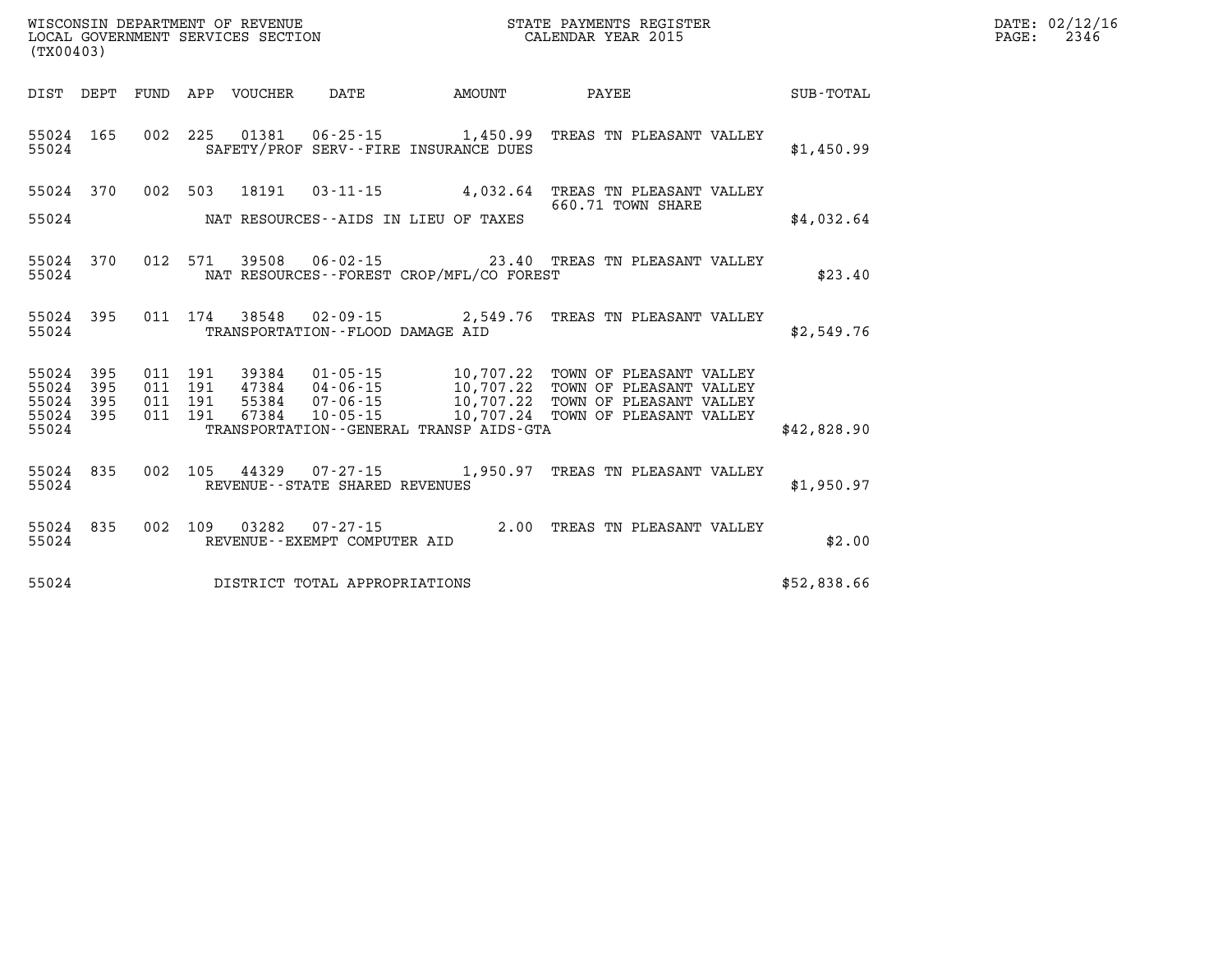| DATE: | 02/12/16 |
|-------|----------|
| PAGE: | 2347     |

|                                                   | WISCONSIN DEPARTMENT OF REVENUE<br>LOCAL GOVERNMENT SERVICES SECTION<br>(TX00403) |  |                                          |                                  |                                                | STATE PAYMENTS REGISTER<br>CALENDAR YEAR 2015                                                     |                                                                                    |               | DATE: 02/12/1<br>2347<br>PAGE: |
|---------------------------------------------------|-----------------------------------------------------------------------------------|--|------------------------------------------|----------------------------------|------------------------------------------------|---------------------------------------------------------------------------------------------------|------------------------------------------------------------------------------------|---------------|--------------------------------|
|                                                   |                                                                                   |  |                                          |                                  |                                                | DIST DEPT FUND APP VOUCHER DATE AMOUNT PAYEE                                                      |                                                                                    | SUB-TOTAL     |                                |
| 55026 165<br>55026                                |                                                                                   |  |                                          | 002 225 01382                    |                                                | SAFETY/PROF SERV--FIRE INSURANCE DUES                                                             | 06-25-15 11, 144.71 TREAS TN RICHMOND                                              | \$11,144.71   |                                |
| 55026 370<br>55026                                |                                                                                   |  | 002 503                                  | 17760                            |                                                | NAT RESOURCES--AIDS IN LIEU OF TAXES                                                              | 01-12-15 5,079.89 TREAS TN RICHMOND<br>352.53 TOWN SHARE                           | \$5,079.89    |                                |
| 55026                                             | 55026 370                                                                         |  | 012 571                                  | 39509                            |                                                | NAT RESOURCES--FOREST CROP/MFL/CO FOREST                                                          | 06-02-15 20.10 TREAS TN RICHMOND                                                   | \$20.10       |                                |
| 55026 370<br>55026                                |                                                                                   |  |                                          | 012 579 20625                    |                                                | NAT RESOURCES--AIDS IN LIEU OF TAXES                                                              | 04-03-15 124.38 TREAS TN RICHMOND                                                  | \$124.38      |                                |
| 55026<br>55026<br>55026 395<br>55026 395<br>55026 | 395<br>395                                                                        |  | 011 191<br>011 191<br>011 191<br>011 191 | 39385<br>47385<br>55385<br>67385 |                                                | TRANSPORTATION--GENERAL TRANSP AIDS-GTA                                                           |                                                                                    | \$147,996.42  |                                |
| 55026 465<br>55026 465<br>55026 465<br>55026      |                                                                                   |  | 002 305<br>002 305<br>002 305            | 00767<br>01038<br>01161          | $02 - 10 - 15$                                 | 03-09-15 104.70<br>01-20-15 303.06<br>02-10-15 108.86<br>MILITARY AFFAIRS-EMER MGMT-DISASTER RECO | TREAS TN RICHMOND<br>303.06 TREAS TN RICHMOND<br>108.86 TREAS TN RICHMOND          | \$516.62      |                                |
| 55026<br>55026 465<br>55026 465<br>55026          | 465                                                                               |  | 002 342<br>002 342<br>002 342            | 00767<br>01038<br>01161          | 03 - 09 - 15<br>01 - 20 - 15<br>$02 - 10 - 15$ | MILITARY AFFAIRS-EMERGENCY MGMT-FED FUND                                                          | 628.20 TREAS TN RICHMOND<br>1,818.37 TREAS TN RICHMOND<br>653.19 TREAS TN RICHMOND | \$3,099.76    |                                |
| 55026 835<br>55026                                |                                                                                   |  |                                          |                                  | REVENUE--STATE SHARED REVENUES                 |                                                                                                   | 002  105  44330  07-27-15  3,853.46  TREAS  TN RICHMOND                            | \$3,853.46    |                                |
| 55026<br>55026                                    | 835                                                                               |  |                                          | 002 109 03283                    | $07 - 27 - 15$<br>REVENUE--EXEMPT COMPUTER AID |                                                                                                   | 19.00 TREAS TN RICHMOND                                                            | \$19.00       |                                |
| 55026<br>55026                                    | 835                                                                               |  |                                          |                                  | REVENUE--LOTTERY CREDIT -                      |                                                                                                   | 021 363 35848 03-23-15 2,416.81 TREAS TN RICHMOND                                  | \$2,416.81    |                                |
| 55026                                             |                                                                                   |  |                                          |                                  | DISTRICT TOTAL APPROPRIATIONS                  |                                                                                                   |                                                                                    | \$174, 271.15 |                                |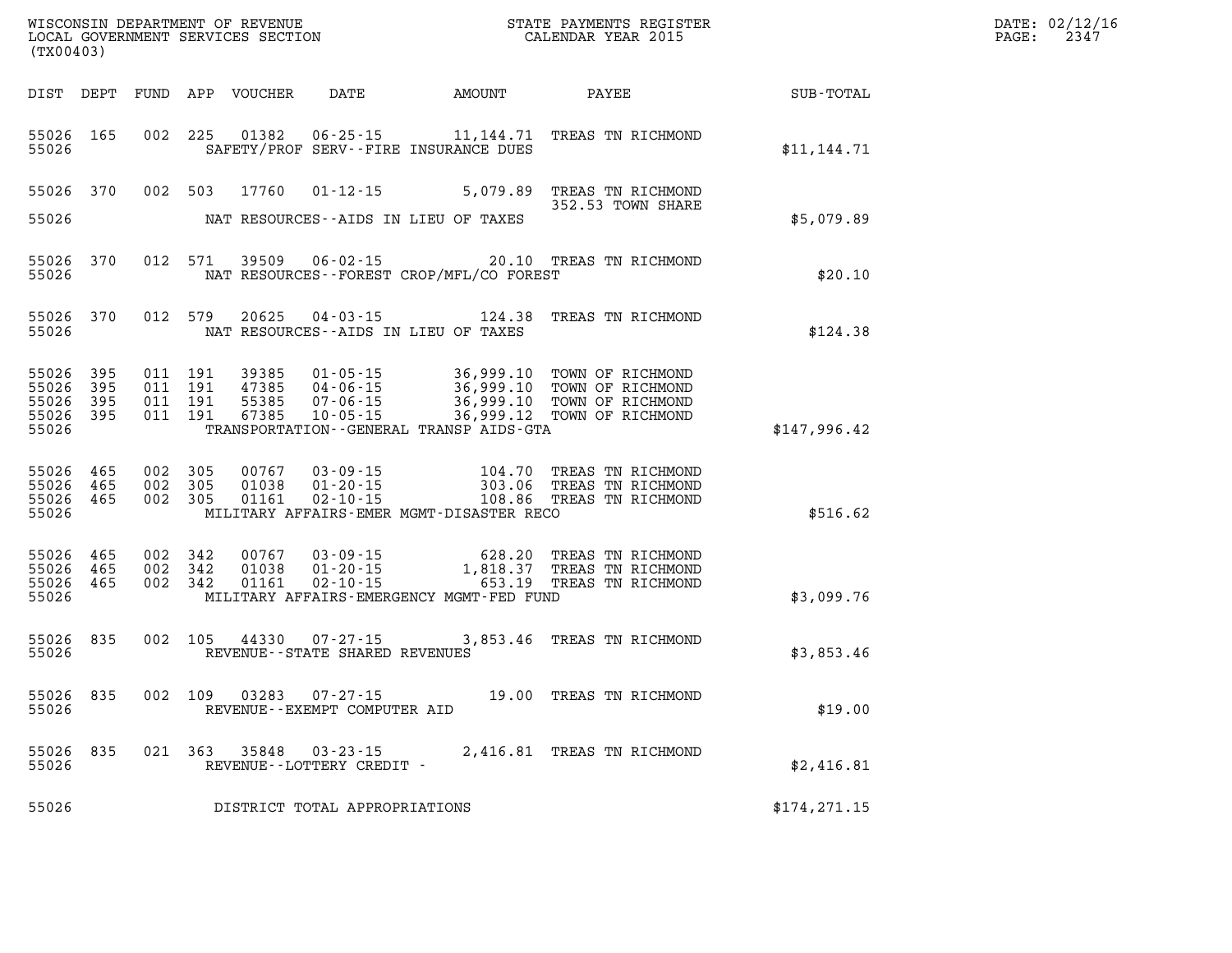|                         | WISCONSIN DEPARTMENT OF REVENUE<br>STATE PAYMENTS REGISTER<br>CALENDAR YEAR 2015<br>LOCAL GOVERNMENT SERVICES SECTION<br>(TX00403) |            |            |                |                                                  |                                                                   |                                                |             |
|-------------------------|------------------------------------------------------------------------------------------------------------------------------------|------------|------------|----------------|--------------------------------------------------|-------------------------------------------------------------------|------------------------------------------------|-------------|
| DIST                    | DEPT                                                                                                                               | FUND       | APP        | VOUCHER        | DATE                                             | AMOUNT                                                            | PAYEE                                          | SUB-TOTAL   |
| 55028<br>55028          | 165                                                                                                                                | 002        | 225        | 01383          | $06 - 25 - 15$                                   | 1,619.42<br>SAFETY/PROF SERV--FIRE INSURANCE DUES                 | TREAS TN RUSH RIVER                            | \$1,619.42  |
| 55028<br>55028          | 370                                                                                                                                | 012        | 571        | 39510          | $06 - 02 - 15$                                   | NAT RESOURCES--FOREST CROP/MFL/CO FOREST                          | 79.80 TREAS TN RUSH RIVER                      | \$79.80     |
| 55028<br>55028          | 395<br>395                                                                                                                         | 011<br>011 | 191<br>191 | 39386<br>47386 | 01-05-15<br>04-06-15                             | 11,709.13<br>11,709.13                                            | OF RUSH RIVER<br>TOWN<br>TOWN<br>OF RUSH RIVER |             |
| 55028<br>55028<br>55028 | 395<br>395                                                                                                                         | 011<br>011 | 191<br>191 | 55386<br>67386 | 07-06-15<br>$10 - 05 - 15$                       | 11,709.13<br>11,709.15<br>TRANSPORTATION--GENERAL TRANSP AIDS-GTA | TOWN OF RUSH RIVER<br>TOWN OF RUSH RIVER       | \$46.836.54 |
| 55028<br>55028          | 835                                                                                                                                | 002        | 105        | 44331          | $07 - 27 - 15$<br>REVENUE--STATE SHARED REVENUES | 1,790.60                                                          | TREAS TN RUSH RIVER                            | \$1,790.60  |
| 55028<br>55028          | 835                                                                                                                                | 002        | 109        | 03284          | $07 - 27 - 15$<br>REVENUE--EXEMPT COMPUTER AID   | 10.00                                                             | TREAS TN RUSH RIVER                            | \$10.00     |
| 55028                   |                                                                                                                                    |            |            |                | DISTRICT TOTAL APPROPRIATIONS                    |                                                                   |                                                | \$50,336.36 |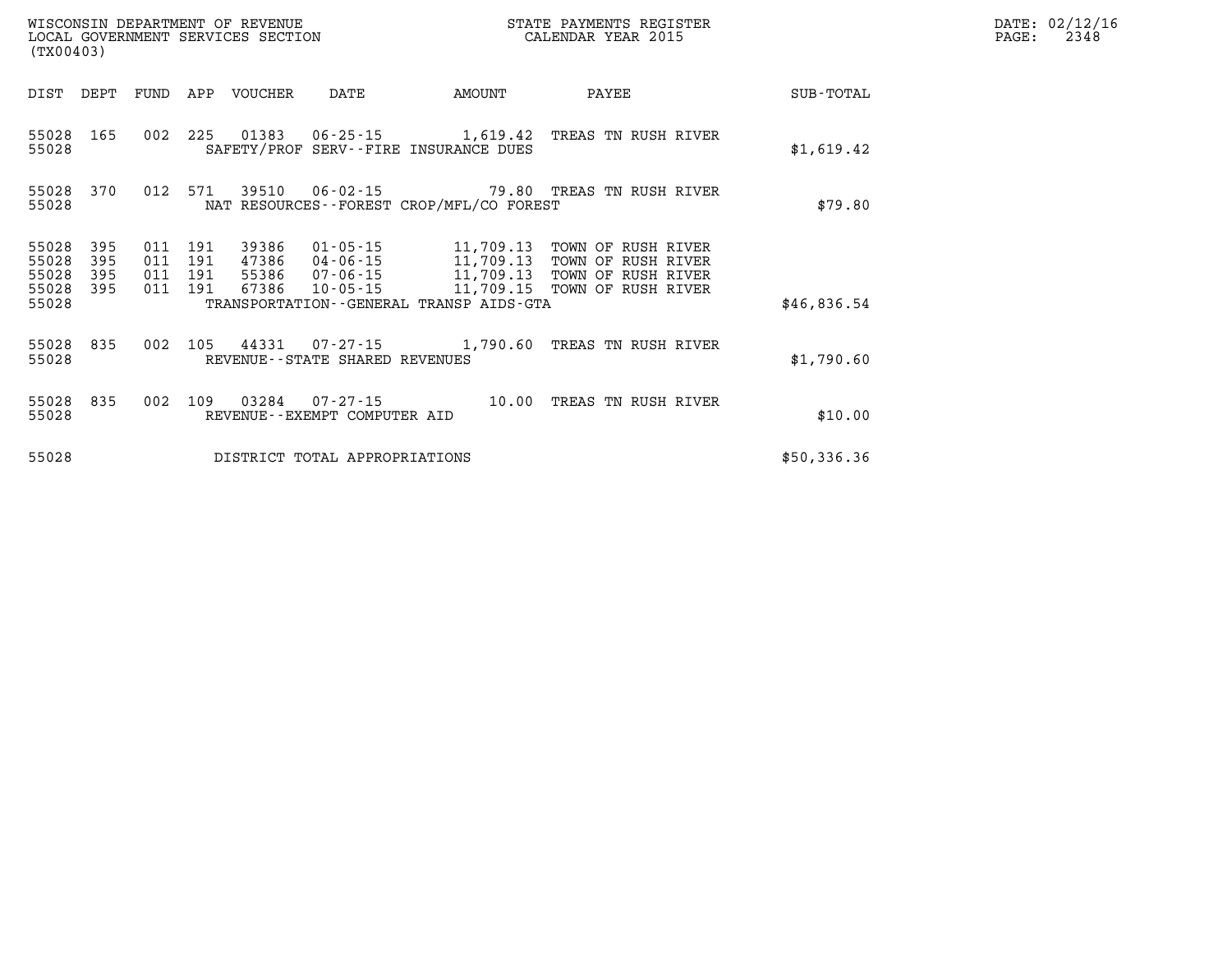| WISCONSIN DEPARTMENT OF REVENUE   | STATE PAYMENTS REGISTER | 02/12/16<br>DATE: |
|-----------------------------------|-------------------------|-------------------|
| LOCAL GOVERNMENT SERVICES SECTION | CALENDAR YEAR 2015      | 2349<br>PAGE      |

|                  |                                                                                                                                      |                                             |                                                                |                         |                          |                          |                          | (TX00403)                                 |
|------------------|--------------------------------------------------------------------------------------------------------------------------------------|---------------------------------------------|----------------------------------------------------------------|-------------------------|--------------------------|--------------------------|--------------------------|-------------------------------------------|
| <b>SUB-TOTAL</b> | PAYEE                                                                                                                                | AMOUNT                                      | DATE                                                           | APP VOUCHER             |                          | FUND                     | DEPT                     | DIST                                      |
| \$13,199.58      | 13,199.58 TREAS TN ST JOSEPH                                                                                                         | SAFETY/PROF SERV--FIRE INSURANCE DUES       | $06 - 25 - 15$                                                 | 01384                   | 225                      | 002                      | 165                      | 55030<br>55030                            |
|                  | 8,850.13 TREAS TN ST JOSEPH<br>1534.48 TOWN SHARE                                                                                    |                                             | $01 - 12 - 15$                                                 | 17761                   | 503                      | 002                      | 370                      | 55030                                     |
| \$10, 109.58     | 01-12-15 1,259.45 TREAS TN ST JOSEPH                                                                                                 | NAT RESOURCES -- AIDS IN LIEU OF TAXES      |                                                                | 17761                   | 503                      | 002                      | 370                      | 55030<br>55030                            |
| \$123.37         | 123.37 TREAS TN ST JOSEPH                                                                                                            | NAT RESOURCES - - FOREST CROP/MFL/CO FOREST | $06 - 02 - 15$                                                 | 39511                   | 571                      | 012                      | 370                      | 55030<br>55030                            |
| \$1,625.87       | 161.87 TREAS TN ST JOSEPH<br>04-03-15 1,464.00 TREAS TN ST JOSEPH                                                                    | NAT RESOURCES--AIDS IN LIEU OF TAXES        | $04 - 03 - 15$                                                 | 20627<br>20627          | 579<br>579               | 012<br>012               | 370<br>370               | 55030<br>55030<br>55030                   |
| \$148,584.75     | 37,146.18 TOWN OF SAINT JOSEPH<br>37,146.18 TOWN OF SAINT JOSEPH<br>37,146.18 TOWN OF SAINT JOSEPH<br>37,146.21 TOWN OF SAINT JOSEPH | TRANSPORTATION--GENERAL TRANSP AIDS-GTA     | $01 - 05 - 15$<br>47387 04-06-15<br>07-06-15<br>$10 - 05 - 15$ | 39387<br>55387<br>67387 | 191<br>191<br>191<br>191 | 011<br>011<br>011<br>011 | 395<br>395<br>395<br>395 | 55030<br>55030<br>55030<br>55030<br>55030 |
| \$5,767.43       | TREAS TN ST JOSEPH                                                                                                                   | 5,767.43                                    | $07 - 27 - 15$<br>REVENUE - - STATE SHARED REVENUES            | 44332                   | 105                      | 002                      | 835                      | 55030<br>55030                            |
| \$143.00         | 143.00 TREAS TN ST JOSEPH                                                                                                            |                                             | $07 - 27 - 15$<br>REVENUE--EXEMPT COMPUTER AID                 | 03285                   | 109                      | 002                      | 835                      | 55030<br>55030                            |
| \$3,376.31       | 3,376.31 TREAS TN ST JOSEPH                                                                                                          |                                             | $03 - 23 - 15$<br>REVENUE - - LOTTERY CREDIT -                 | 35849                   | 021 363                  |                          | 835                      | 55030<br>55030                            |
| \$182,929.89     |                                                                                                                                      |                                             | DISTRICT TOTAL APPROPRIATIONS                                  |                         |                          |                          |                          | 55030                                     |

**WISCONSIN DEPARTMENT OF REVENUE STATE STATE PAYMENTS REGISTER**<br>LOCAL GOVERNMENT SERVICES SECTION STATE: OF BALENDAR YEAR 2015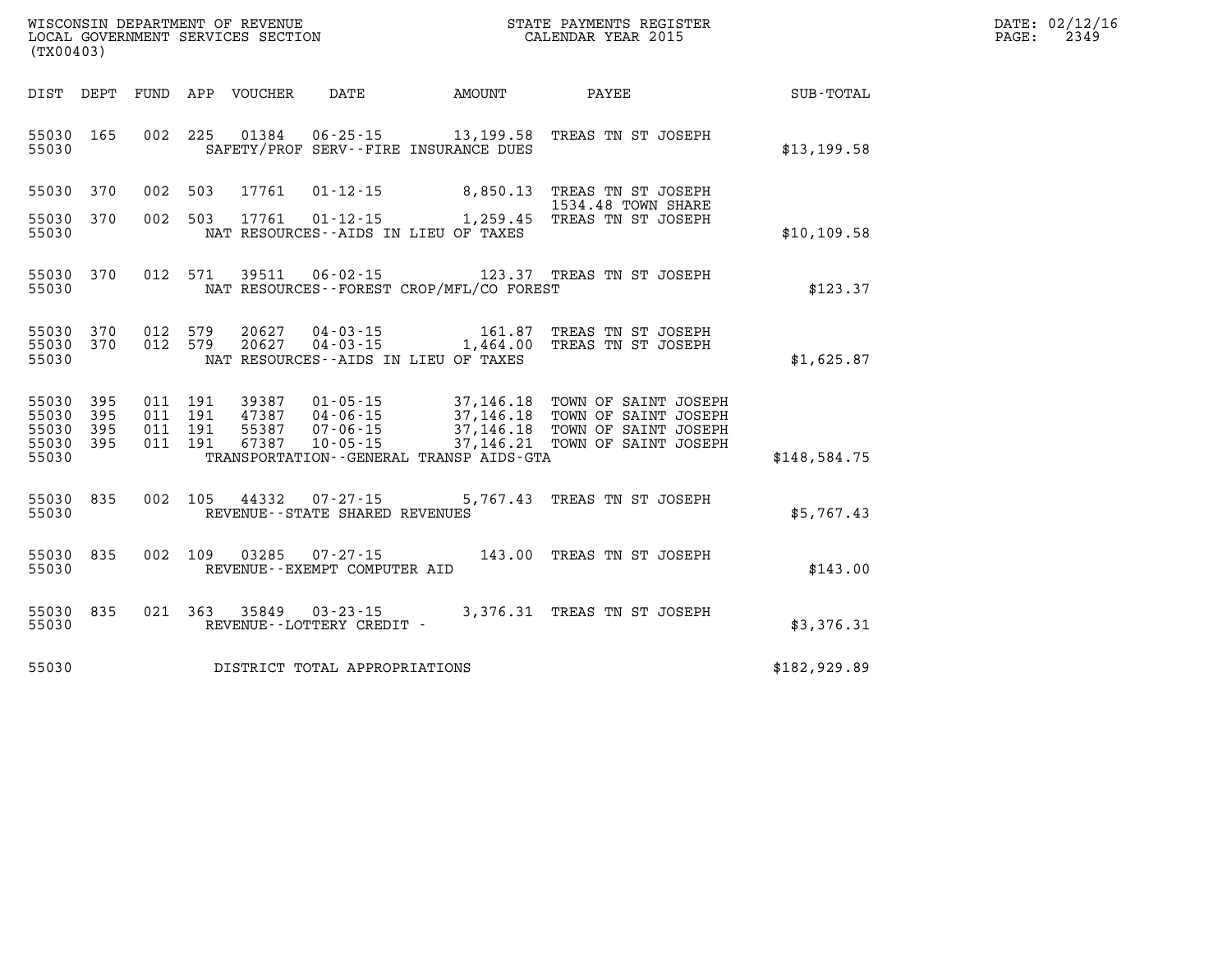| DATE: | 02/12/16 |
|-------|----------|
| PAGE: | 2350     |

| (TX00403)                                                                                             |                                                                                                                                                                                                                                                             | STATE PAYMENTS REGISTER    |              | DATE: 02/12/1<br>2350<br>PAGE: |
|-------------------------------------------------------------------------------------------------------|-------------------------------------------------------------------------------------------------------------------------------------------------------------------------------------------------------------------------------------------------------------|----------------------------|--------------|--------------------------------|
|                                                                                                       | DIST DEPT FUND APP VOUCHER DATE AMOUNT PAYEE TO SUB-TOTAL                                                                                                                                                                                                   |                            |              |                                |
| 55032 165<br>55032                                                                                    | 002 225 01385 06-25-15 13,304.66 TREAS TN SOMERSET<br>SAFETY/PROF SERV--FIRE INSURANCE DUES                                                                                                                                                                 |                            | \$13,304.66  |                                |
| 55032 370<br>55032 370<br>55032                                                                       | 000 001 04DNR 06-03-15 475.28 TREAS TOWN SOMERSET<br>000 001 05DNR 09-28-15 816.72 TREAS TOWN SOMERSET<br>NAT RESOURCES-SEVERANCE/YIELD/WITHDRAWAL                                                                                                          |                            | \$1,292.00   |                                |
| 55032 370<br>55032 370                                                                                | 002 503 17762 01-12-15 4,555.77 TREAS TN SOMERSET<br>002 503 17762 01-12-15 7,805.76 TREAS TN SOMERSET                                                                                                                                                      |                            |              |                                |
| 55032                                                                                                 | NAT RESOURCES--AIDS IN LIEU OF TAXES                                                                                                                                                                                                                        | 1527.86 TOWN SHARE         | \$12,361.53  |                                |
| 55032 370<br>55032                                                                                    | 012 571 39512 06-02-15 322.45 TREAS TN SOMERSET<br>NAT RESOURCES--FOREST CROP/MFL/CO FOREST                                                                                                                                                                 |                            | \$322.45     |                                |
| 012 579<br>55032 370<br>55032 370<br>012 579<br>55032 370<br>012 579<br>55032 370<br>012 579<br>55032 | 20626  04-03-15  473.34 TREAS TN SOMERSET<br>20626  04-03-15  2.39 TREAS TN SOMERSET<br>20626  04-03-15  207.65 TREAS TN SOMERSET<br>20626  04-03-15  789.69 TREAS TN SOMERSET<br>NAT RESOURCES -- AIDS IN LIEU OF TAXES                                    |                            | \$1,473.07   |                                |
| 55032 395<br>55032 395<br>55032 395<br>55032 395<br>55032                                             | 011 191 39388 01-05-15 55,407.82 TOWN OF SOMERSET<br>011 191 47388 04-06-15 55,407.82 TOWN OF SOMERSET<br>011 191 55388 07-06-15 55,407.82 TOWN OF SOMERSET<br>011 191 67388 10-05-15 55,407.84 TOWN OF SOMERSET<br>TRANSPORTATION--GENERAL TRANSP AIDS-GTA |                            | \$221,631.30 |                                |
| 55032 395<br>55032                                                                                    | 011 278 66677 11-18-15 290,376.70 TREAS TN SOMERSET<br>TRANSPORTATION - - LRIP/TRIP/MSIP GRANTS                                                                                                                                                             |                            | \$290,376.70 |                                |
| 55032 835                                                                                             | 002 105 44333 07-27-15<br>55032 REVENUE - - STATE SHARED REVENUES                                                                                                                                                                                           | 5,405.31 TREAS TN SOMERSET | \$5,405.31   |                                |
| 55032                                                                                                 | 55032 835 002 109 03286 07-27-15 1,181.00 TREAS TN SOMERSET<br>REVENUE--EXEMPT COMPUTER AID                                                                                                                                                                 |                            | \$1,181.00   |                                |
| 55032 835<br>55032                                                                                    | 021 363 35850 03-23-15<br>REVENUE--LOTTERY CREDIT -                                                                                                                                                                                                         | 2,591.65 TREAS TN SOMERSET | \$2,591.65   |                                |
| 55032                                                                                                 | DISTRICT TOTAL APPROPRIATIONS                                                                                                                                                                                                                               |                            | \$549,939.67 |                                |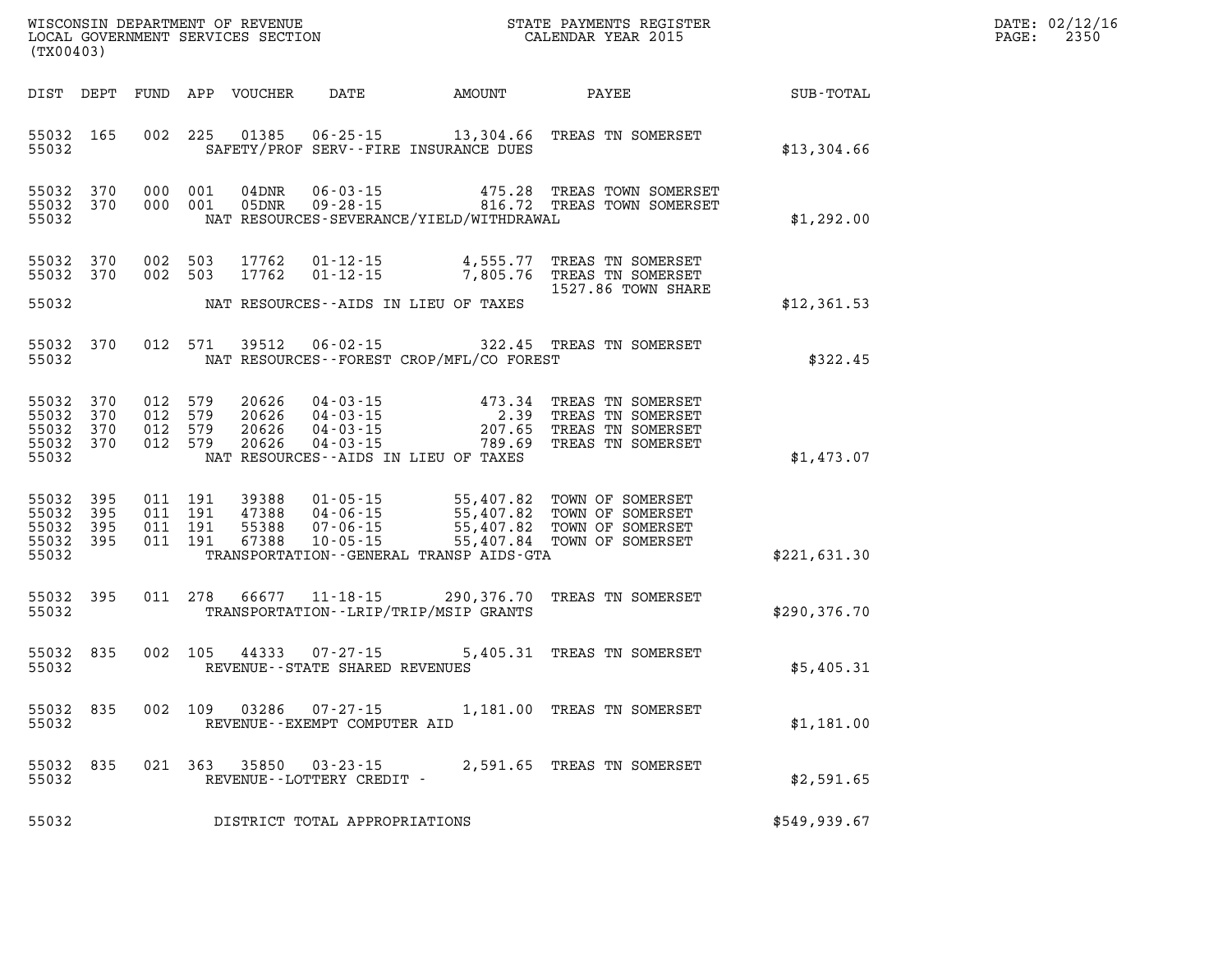| (TX00403)               |                   |     |                           | LOCAL GOVERNMENT SERVICES SECTION |                                |                                             | CALENDAR YEAR 2015                                                                                                                     |              | PAGE: | 2351 |
|-------------------------|-------------------|-----|---------------------------|-----------------------------------|--------------------------------|---------------------------------------------|----------------------------------------------------------------------------------------------------------------------------------------|--------------|-------|------|
|                         | DIST DEPT FUND    |     | APP                       | VOUCHER                           | DATE                           | AMOUNT                                      | PAYEE                                                                                                                                  | SUB-TOTAL    |       |      |
| 55034 165<br>55034      |                   |     |                           |                                   |                                | SAFETY/PROF SERV--FIRE INSURANCE DUES       | 002 225 01386 06-25-15 2,252.76 TREAS TN SPRINGFIELD                                                                                   | \$2,252.76   |       |      |
| 55034                   | 55034 370         |     |                           | 012 571 39513                     |                                | NAT RESOURCES - - FOREST CROP/MFL/CO FOREST | 06-02-15 148.44 TREAS TN SPRINGFIELD                                                                                                   | \$148.44     |       |      |
| 55034<br>55034<br>55034 | 395<br>395<br>395 | 011 | 191<br>011 191<br>011 191 | 39389                             |                                |                                             | 01-05-15 18,821.59 TOWN OF SPRINGFIELD<br>47389 04-06-15 18,821.59 TOWN OF SPRINGFIELD<br>55389 07-06-15 18,821.59 TOWN OF SPRINGFIELD |              |       |      |
| 55034 395<br>55034      |                   |     | 011 191                   | 67389                             | 10-05-15                       | TRANSPORTATION--GENERAL TRANSP AIDS-GTA     | 18,821.61 TOWN OF SPRINGFIELD                                                                                                          | \$75, 286.38 |       |      |
| 55034                   | 55034 835         |     |                           |                                   | REVENUE--STATE SHARED REVENUES |                                             | 002 105 44334 07-27-15 6,459.24 TREAS TN SPRINGFIELD                                                                                   | \$6,459.24   |       |      |
| 55034 835<br>55034      |                   | 002 | 109                       | 03287                             | REVENUE--EXEMPT COMPUTER AID   |                                             | 07-27-15 1.00 TREAS TN SPRINGFIELD                                                                                                     | \$1.00       |       |      |
| 55034                   |                   |     |                           |                                   | DISTRICT TOTAL APPROPRIATIONS  |                                             |                                                                                                                                        | \$84,147.82  |       |      |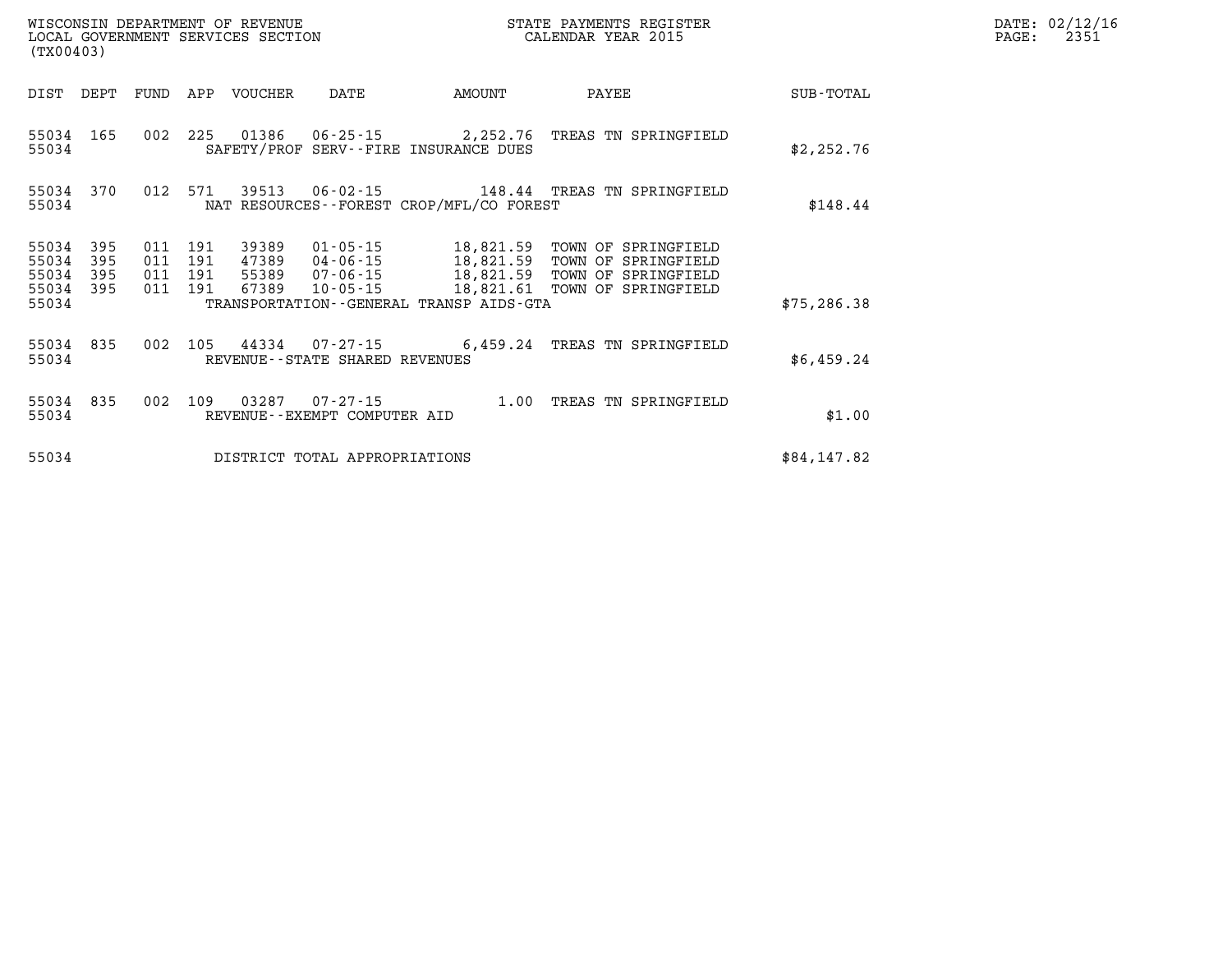|                             | WISCONSIN DEPARTMENT OF REVENUE<br>LOCAL GOVERNMENT SERVICES SECTION<br>(TX00403) |                               |         |               |                                                             | STATE PAYMENTS REGISTER<br>CALENDAR YEAR 2015 |                                                                                                                                                                                          |              | DATE: 02/12/16<br>PAGE:<br>2352 |
|-----------------------------|-----------------------------------------------------------------------------------|-------------------------------|---------|---------------|-------------------------------------------------------------|-----------------------------------------------|------------------------------------------------------------------------------------------------------------------------------------------------------------------------------------------|--------------|---------------------------------|
|                             |                                                                                   |                               |         |               |                                                             | DIST DEPT FUND APP VOUCHER DATE AMOUNT        | PAYEE                                                                                                                                                                                    | SUB-TOTAL    |                                 |
| 55036 165<br>55036          |                                                                                   |                               |         | 002 225 01387 |                                                             | SAFETY/PROF SERV--FIRE INSURANCE DUES         | 06-25-15 2,109.65 TREAS TN STANTON                                                                                                                                                       | \$2,109.65   |                                 |
| 55036                       | 55036 370                                                                         | 000 001                       |         | 05DNR         |                                                             | NAT RESOURCES-SEVERANCE/YIELD/WITHDRAWAL      | 09-28-15 152.62 TREAS TOWN STANTON                                                                                                                                                       | \$152.62     |                                 |
| 55036                       |                                                                                   |                               |         |               |                                                             | NAT RESOURCES--AIDS IN LIEU OF TAXES          | 55036 370 002 503 17763 01-12-15 10,029.23 TREAS TN STANTON<br>1816.11 TOWN SHARE                                                                                                        | \$10,029.23  |                                 |
| 55036                       | 55036 370                                                                         |                               | 012 571 | 39514         |                                                             | NAT RESOURCES - - FOREST CROP/MFL/CO FOREST   | 06-02-15 130.75 TREAS TN STANTON                                                                                                                                                         | \$130.75     |                                 |
| 55036 370<br>55036          |                                                                                   | 012 579                       |         | 20628         |                                                             | NAT RESOURCES -- AIDS IN LIEU OF TAXES        | 04-03-15 213.20 TREAS TN STANTON                                                                                                                                                         | \$213.20     |                                 |
| 55036 395<br>55036<br>55036 | 395<br>- 395                                                                      | 011 191<br>011 191<br>011 191 |         |               |                                                             |                                               | 39390  01-05-15  23,451.30  TOWN OF STANTON<br>47390  04-06-15  23,451.30  TOWN OF STANTON<br>55390  07-06-15  23,451.30  TOWN OF STANTON<br>67390  10-05-15  23,451.30  TOWN OF STANTON |              |                                 |
| 55036 395<br>55036          |                                                                                   | 011 191                       |         |               |                                                             | TRANSPORTATION--GENERAL TRANSP AIDS-GTA       |                                                                                                                                                                                          | \$93,805.20  |                                 |
| 55036 395<br>55036          |                                                                                   |                               |         |               |                                                             | TRANSPORTATION--LRIP/TRIP/MSIP GRANTS         | 011 278 63792 10-21-15 18,860.51 TREAS TN STANTON                                                                                                                                        | \$18,860.51  |                                 |
| 55036 835<br>55036          |                                                                                   |                               |         |               | 002 105 44335 07-27-15<br>REVENUE - - STATE SHARED REVENUES |                                               | 5,531.25 TREAS TN STANTON                                                                                                                                                                | \$5,531.25   |                                 |
| 55036                       | 55036 835                                                                         |                               |         |               | 002 109 03288 07-27-15<br>REVENUE--EXEMPT COMPUTER AID      |                                               | 12.00 TREAS TN STANTON                                                                                                                                                                   | \$12.00      |                                 |
| 55036                       | 55036 835                                                                         |                               |         | 021 363 35851 | 03-23-15<br>REVENUE--LOTTERY CREDIT -                       |                                               | 1,583.23 TREAS TN STANTON                                                                                                                                                                | \$1,583.23   |                                 |
| 55036                       |                                                                                   |                               |         |               | DISTRICT TOTAL APPROPRIATIONS                               |                                               |                                                                                                                                                                                          | \$132,427.64 |                                 |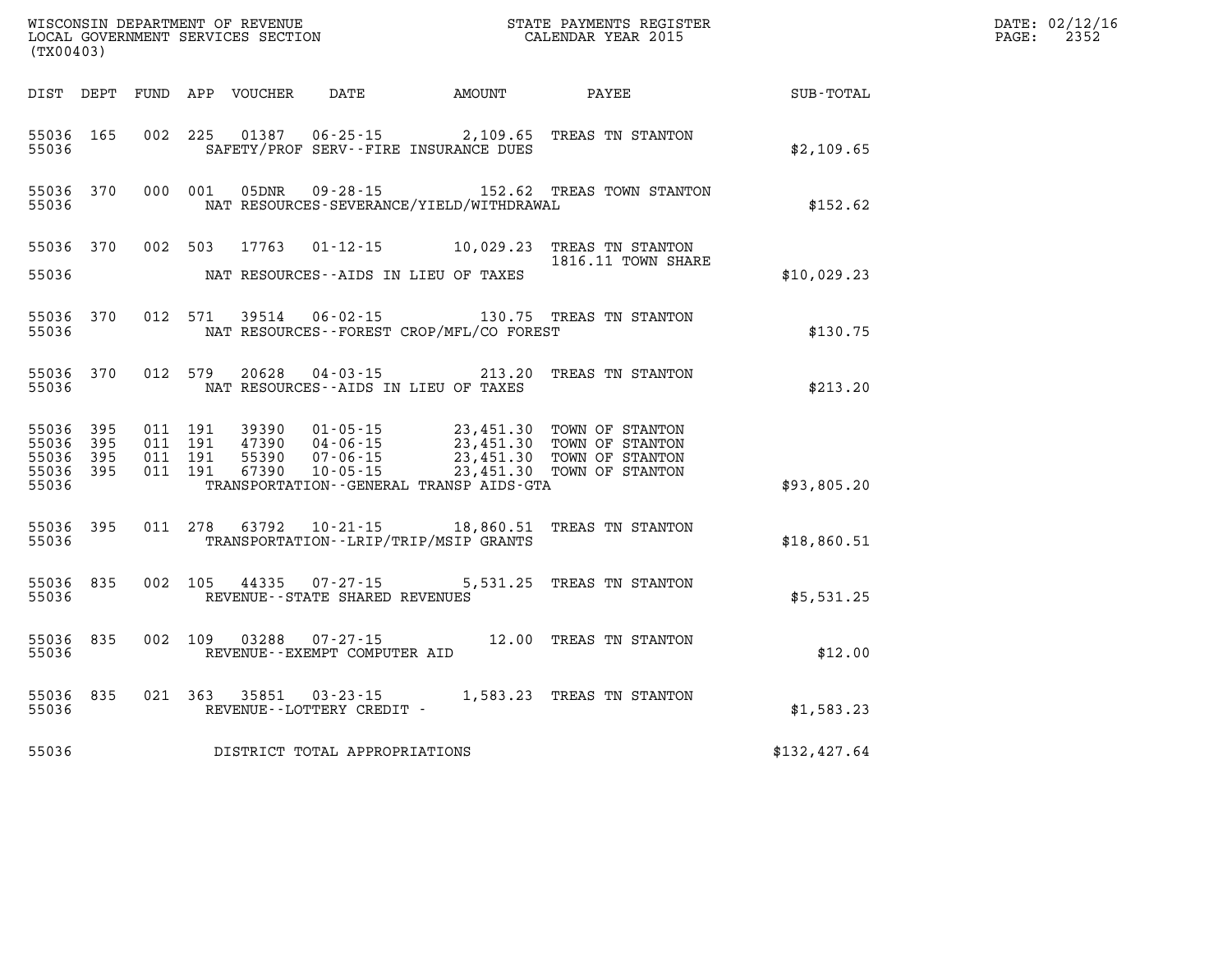| WISCONSIN DEPARTMENT OF REVENUE   | PAYMENTS REGISTER<br>STATE | 02/12/16<br>DATE: |
|-----------------------------------|----------------------------|-------------------|
| LOCAL GOVERNMENT SERVICES SECTION | CALENDAR YEAR 2015         | 2353<br>PAGE      |

| (TX00403)                                 |                                                          |                                                       |                                                                |                                              |                                                                                                                                      |               |
|-------------------------------------------|----------------------------------------------------------|-------------------------------------------------------|----------------------------------------------------------------|----------------------------------------------|--------------------------------------------------------------------------------------------------------------------------------------|---------------|
| DIST<br>DEPT                              | FUND                                                     | APP<br>VOUCHER                                        | DATE                                                           | AMOUNT                                       | PAYEE                                                                                                                                | SUB-TOTAL     |
| 55038<br>55038                            | 165<br>002                                               | 225<br>01388                                          |                                                                | SAFETY/PROF SERV--FIRE INSURANCE DUES        | 06-25-15 9,431.25 TREAS TN STAR PRAIRIE                                                                                              | \$9,431.25    |
| 55038<br>55038<br>55038<br>55038          | 370<br>000<br>370<br>000<br>370<br>000                   | 001<br>01DNR<br>001<br>$04$ DNR<br>001<br>05DNR       | $04 - 09 - 15$<br>$06 - 03 - 15$<br>$09 - 28 - 15$             | NAT RESOURCES-SEVERANCE/YIELD/WITHDRAWAL     | 110.85 TREAS TOWN STAR PRAIRIE<br>56.60 TREAS TOWN STAR PRAIRIE<br>27.18 TREAS TOWN STAR PRAIRIE                                     | \$194.63      |
| 55038<br>55038                            | 370<br>012                                               | 571<br>39515                                          |                                                                | NAT RESOURCES - - FOREST CROP/MFL/CO FOREST  | 06-02-15 136.94 TREAS TN STAR PRAIRIE                                                                                                | \$136.94      |
| 55038<br>55038<br>55038<br>55038<br>55038 | 395<br>011 191<br>395<br>011<br>395<br>011<br>395<br>011 | 39391<br>191<br>47391<br>55391<br>191<br>191<br>67391 | $01 - 05 - 15$<br>04-06-15<br>$07 - 06 - 15$<br>$10 - 05 - 15$ | TRANSPORTATION - - GENERAL TRANSP AIDS - GTA | 33,872.26 TOWN OF STAR PRAIRIE<br>33,872.26 TOWN OF STAR PRAIRIE<br>33,872.26 TOWN OF STAR PRAIRIE<br>33,872.28 TOWN OF STAR PRAIRIE | \$135,489.06  |
| 55038<br>55038                            | 835<br>002                                               | 105<br>44336                                          | REVENUE - - STATE SHARED REVENUES                              |                                              | 07-27-15 5,220.27 TREAS TN STAR PRAIRIE                                                                                              | \$5,220.27    |
| 55038<br>55038                            | 002<br>835                                               | 03289<br>109<br>REVENUE--EXEMPT COMPUTER AID          | $07 - 27 - 15$                                                 | 57.00                                        | TREAS TN STAR PRAIRIE                                                                                                                | \$57.00       |
| 55038<br>55038                            | 835                                                      | 021 363<br>35852                                      | REVENUE--LOTTERY CREDIT -                                      |                                              | 03-23-15 11,109.18 TREAS TN STAR PRAIRIE                                                                                             | \$11,109.18   |
| 55038                                     |                                                          |                                                       | DISTRICT TOTAL APPROPRIATIONS                                  |                                              |                                                                                                                                      | \$161, 638.33 |

WISCONSIN DEPARTMENT OF REVENUE **STATE PAYMENTS REGISTER**<br>LOCAL GOVERNMENT SERVICES SECTION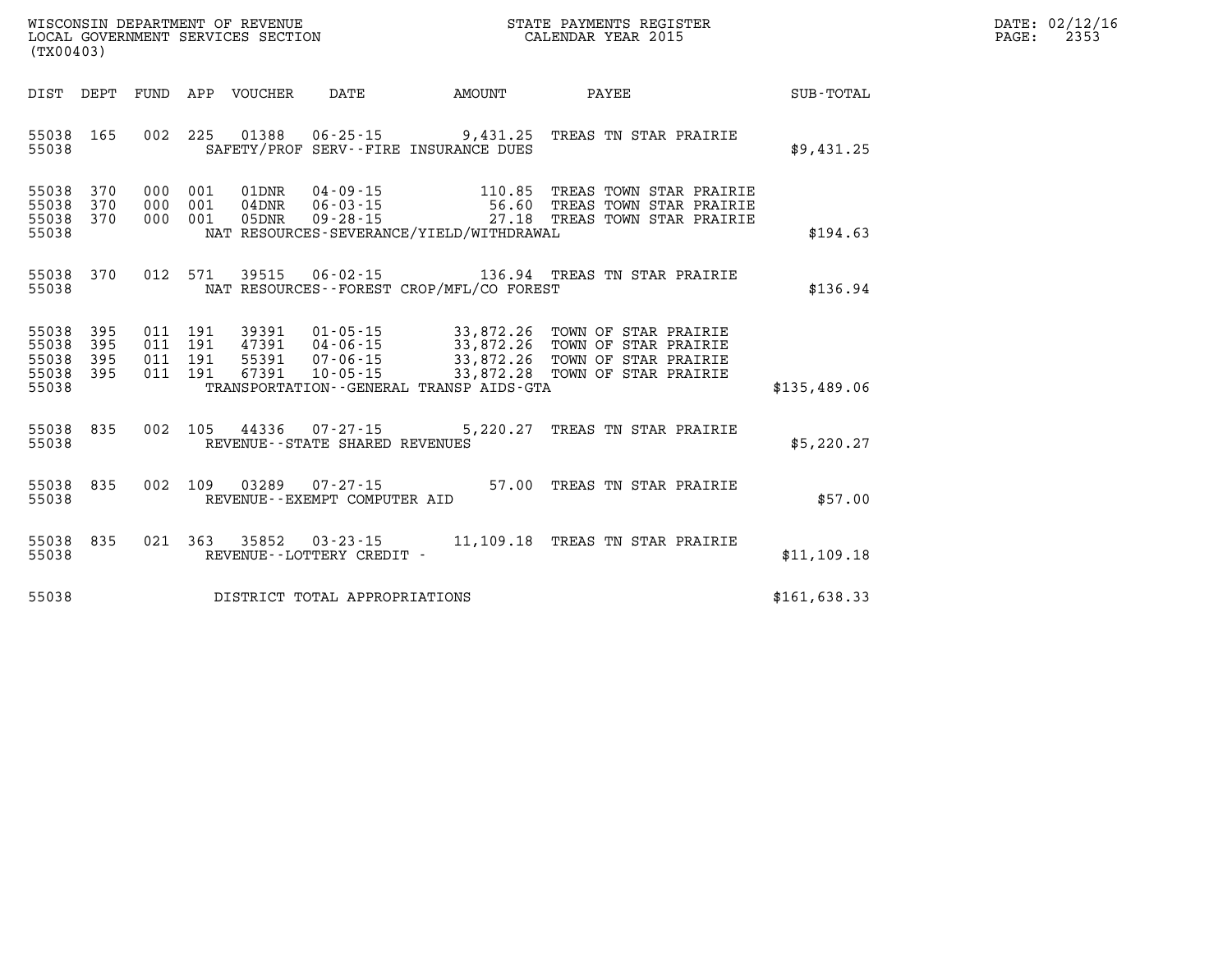|                                      | (TX00403)               |                    |                    |                                 |                                                         |                                                                                                                                                                                                                                                       |                                              | DATE: 02/12/16<br>2354<br>PAGE: |  |
|--------------------------------------|-------------------------|--------------------|--------------------|---------------------------------|---------------------------------------------------------|-------------------------------------------------------------------------------------------------------------------------------------------------------------------------------------------------------------------------------------------------------|----------------------------------------------|---------------------------------|--|
|                                      |                         |                    |                    | DIST DEPT FUND APP VOUCHER DATE |                                                         | AMOUNT                                                                                                                                                                                                                                                | <b>PAYEE</b> PAYEE                           | SUB-TOTAL                       |  |
| 55040                                | 55040 165               |                    |                    |                                 |                                                         | 002 225 01389 06-25-15 22,442.84 TREAS TN TROY<br>SAFETY/PROF SERV--FIRE INSURANCE DUES                                                                                                                                                               |                                              | \$22,442.84                     |  |
| 55040                                | 55040 370               |                    |                    |                                 |                                                         | NAT RESOURCES-SEVERANCE/YIELD/WITHDRAWAL                                                                                                                                                                                                              | 000 001 01DNR 04-09-15 63.15 TREAS TOWN TROY | \$63.15                         |  |
| 55040                                | 55040 370               | 012 571            |                    |                                 |                                                         | 39516  06-02-15  163.06  TREAS TN TROY<br>NAT RESOURCES - - FOREST CROP/MFL/CO FOREST                                                                                                                                                                 |                                              | \$163.06                        |  |
| 55040                                | 55040 370<br>55040 370  | 012 579            | 012 579            |                                 | 20629        04 - 03 - 15<br>20629         04 - 03 - 15 | NAT RESOURCES -- AIDS IN LIEU OF TAXES                                                                                                                                                                                                                | .28 TREAS TN TROY<br>2.80 TREAS TN TROY      | \$3.08                          |  |
| 55040<br>55040<br>55040 395<br>55040 | 55040 395<br>395<br>395 | 011 191<br>011 191 | 011 191<br>011 191 | 67392                           |                                                         | 39392     01-05-15                  49,033.03   TOWN OF TROY<br>47392     04-06-15              49,033.03   TOWN OF TROY<br>55392  07-06-15  49,033.03  TOWN OF TROY<br>10-05-15 49,033.05 TOWN OF TROY<br>TRANSPORTATION - - GENERAL TRANSP AIDS-GTA |                                              | \$196, 132.14                   |  |
| 55040 835<br>55040                   |                         |                    |                    |                                 | REVENUE--STATE SHARED REVENUES                          | 002 105 44337 07-27-15 6,531.17 TREAS TN TROY                                                                                                                                                                                                         |                                              | \$6,531.17                      |  |
| 55040                                | 55040 835               |                    |                    |                                 | 002 109 03290 07-27-15<br>REVENUE--EXEMPT COMPUTER AID  |                                                                                                                                                                                                                                                       | 57.00 TREAS TN TROY                          | \$57.00                         |  |
| 55040                                | 55040 835               |                    |                    |                                 | REVENUE--LOTTERY CREDIT -                               | 021 363 35853 03-23-15 4,577.96 TREAS TN TROY                                                                                                                                                                                                         |                                              | \$4,577.96                      |  |
| 55040                                |                         |                    |                    |                                 | DISTRICT TOTAL APPROPRIATIONS                           |                                                                                                                                                                                                                                                       |                                              | \$229,970.40                    |  |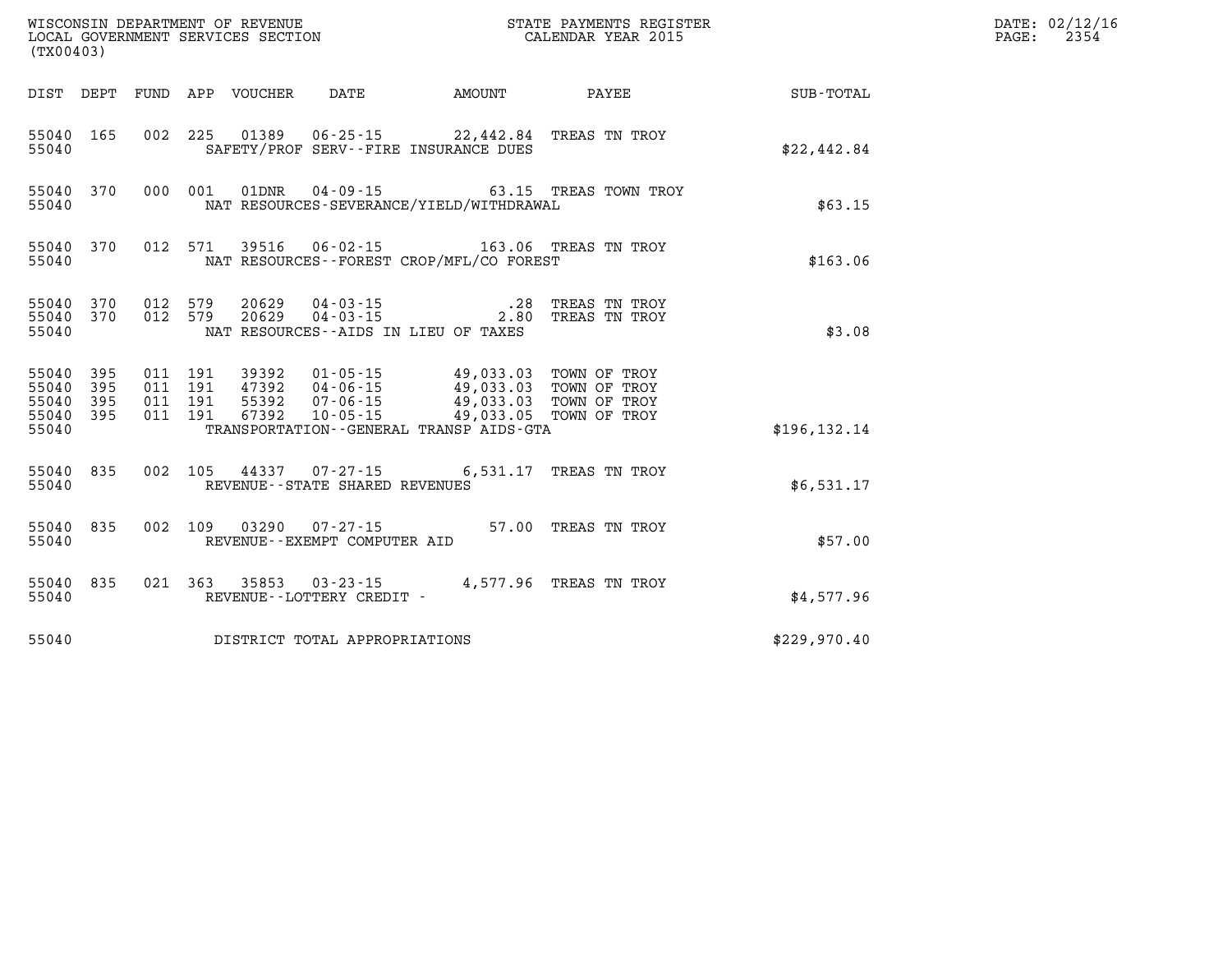| WISCONSIN DEPARTMENT OF REVENUE      | PAYMENTS REGISTER<br>3TATE | DATE: | 02/12/16 |
|--------------------------------------|----------------------------|-------|----------|
| GOVERNMENT SERVICES SECTION<br>LOCAL | CALENDAR YEAR 2015         | PAGE  | つつに「     |

| (TX00403)                                         |            |         |                                          | LOCAL GOVERNMENT SERVICES SECTION |                                                     |                                             | CALENDAR YEAR 2015                                                                                                                      |                             | PAGE: | 2355 |
|---------------------------------------------------|------------|---------|------------------------------------------|-----------------------------------|-----------------------------------------------------|---------------------------------------------|-----------------------------------------------------------------------------------------------------------------------------------------|-----------------------------|-------|------|
| DIST DEPT                                         |            |         |                                          | FUND APP VOUCHER                  |                                                     |                                             |                                                                                                                                         | DATE AMOUNT PAYEE SUB-TOTAL |       |      |
| 55042 165<br>55042                                |            |         | 002 225                                  | 01390                             |                                                     | SAFETY/PROF SERV--FIRE INSURANCE DUES       | 06-25-15 5,153.16 TREAS TN WARREN                                                                                                       | \$5,153.16                  |       |      |
| 55042 370<br>55042 370                            |            |         | 002 503<br>002 503                       | 18203<br>18203                    | $06 - 12 - 15$<br>$06 - 12 - 15$                    | 18,085.14                                   | TREAS TN WARREN<br>60,322.48 TREAS TN WARREN<br>11108.67 TOWN SHARE                                                                     |                             |       |      |
| 55042                                             |            |         |                                          |                                   |                                                     | NAT RESOURCES--AIDS IN LIEU OF TAXES        |                                                                                                                                         | \$78,407.62                 |       |      |
| 55042 370<br>55042                                |            |         | 012 571                                  | 39517                             |                                                     | NAT RESOURCES - - FOREST CROP/MFL/CO FOREST | 06-02-15 47.30 TREAS TN WARREN                                                                                                          | \$47.30                     |       |      |
| 55042 370<br>55042<br>55042 370<br>55042          | 370        | 012 579 | 012 579<br>012 579                       | 20630<br>20630<br>20630           |                                                     | NAT RESOURCES -- AIDS IN LIEU OF TAXES      | 04-03-15<br>04-03-15<br>04-03-15<br>04-03-15<br>21.26<br>21.26<br>21.26<br>21.26<br>21.26<br>21.26                                      | \$257.89                    |       |      |
| 55042 370<br>55042                                |            |         | 074 670                                  | 43008                             | NAT RESOURCES - - RU RECYCLING GRANT                |                                             | 05-29-15 6,225.55 TREAS TN WARREN                                                                                                       | \$6,225.55                  |       |      |
| 55042 395<br>55042<br>55042<br>55042 395<br>55042 | 395<br>395 |         | 011 191<br>011 191<br>011 191<br>011 191 | 39393<br>47393<br>55393<br>67393  | $10 - 05 - 15$                                      | TRANSPORTATION--GENERAL TRANSP AIDS-GTA     | 01-05-15 26,803.84 TOWN OF WARREN<br>04-06-15 26,803.84 TOWN OF WARREN<br>07-06-15 26,803.84 TOWN OF WARREN<br>26,803.86 TOWN OF WARREN | \$107, 215.38               |       |      |
| 55042 395<br>55042                                |            |         | 011 278                                  | 67361                             |                                                     | TRANSPORTATION - - LRIP/TRIP/MSIP GRANTS    | 11-25-15 16,280.00 TREAS TN WARREN                                                                                                      | \$16, 280.00                |       |      |
| 55042 835<br>55042                                |            |         | 002 105                                  | 44338                             | $07 - 27 - 15$<br>REVENUE - - STATE SHARED REVENUES |                                             | 2,213.39 TREAS TN WARREN                                                                                                                | \$2,213.39                  |       |      |
| 55042 835<br>55042                                |            |         | 002 109                                  | 03291                             | $07 - 27 - 15$<br>REVENUE--EXEMPT COMPUTER AID      |                                             | 116.00 TREAS TN WARREN                                                                                                                  | \$116.00                    |       |      |
| 55042                                             |            |         |                                          |                                   | DISTRICT TOTAL APPROPRIATIONS                       |                                             |                                                                                                                                         | \$215,916.29                |       |      |
|                                                   |            |         |                                          |                                   |                                                     |                                             |                                                                                                                                         |                             |       |      |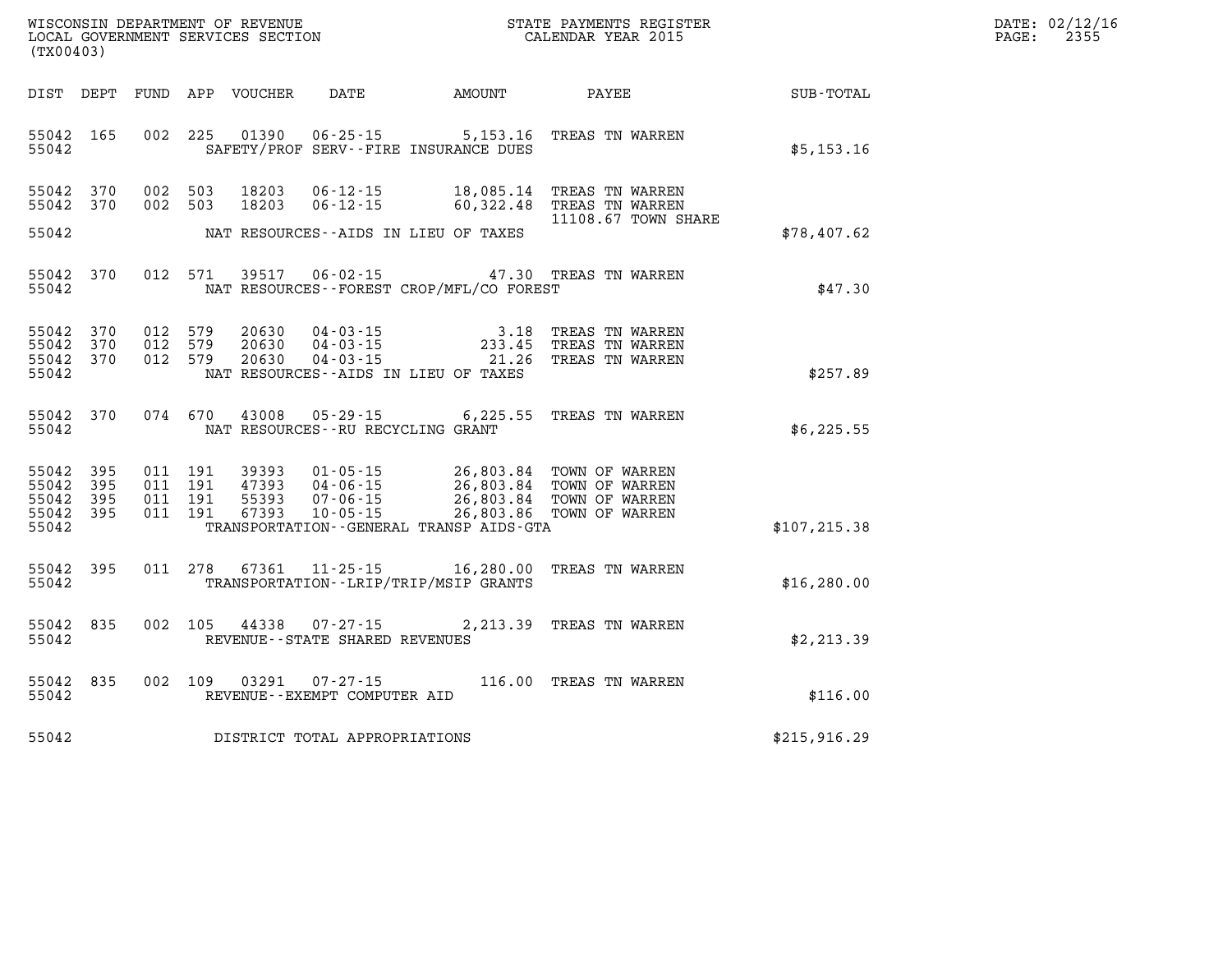| (TX00403)                                         |            |                               |         |       |                                                     |                                                                          |                                                                                                                                                                                                      |              | DATE: 02/12/16<br>$\mathtt{PAGE:}$<br>2356 |
|---------------------------------------------------|------------|-------------------------------|---------|-------|-----------------------------------------------------|--------------------------------------------------------------------------|------------------------------------------------------------------------------------------------------------------------------------------------------------------------------------------------------|--------------|--------------------------------------------|
|                                                   |            |                               |         |       |                                                     | DIST DEPT FUND APP VOUCHER DATE AMOUNT PAYEE                             |                                                                                                                                                                                                      | SUB-TOTAL    |                                            |
| 55106                                             | 55106 165  |                               |         |       |                                                     | 002 225 01391 06-25-15 9,366.71<br>SAFETY/PROF SERV--FIRE INSURANCE DUES | TREAS VIL BALDWIN                                                                                                                                                                                    | \$9,366.71   |                                            |
| 55106                                             |            |                               |         |       |                                                     | NAT RESOURCES--AIDS IN LIEU OF TAXES                                     | 55106 370 012 579 20631 04-03-15 13.20 TREAS VIL BALDWIN                                                                                                                                             | \$13.20      |                                            |
| 55106                                             | 55106 395  |                               |         |       |                                                     | TRANSPORTATION - - HIGHWAY SAFETY - FEDERAL                              | 011 185 61511 10-01-15 4,000.00 TREAS VIL BALDWIN                                                                                                                                                    | \$4,000.00   |                                            |
| 55106 395<br>55106<br>55106<br>55106 395<br>55106 | 395<br>395 | 011 191<br>011 191<br>011 191 | 011 191 |       |                                                     | TRANSPORTATION--GENERAL TRANSP AIDS-GTA                                  | 39394  01-05-15  57,186.40  VILLAGE OF BALDWIN<br>47394  04-06-15  57,186.40  VILLAGE OF BALDWIN<br>55394  07-06-15  57,186.40  VILLAGE OF BALDWIN<br>67394  10-05-15  57,186.41  VILLAGE OF BALDWIN | \$228,745.61 |                                            |
| 55106                                             | 55106 395  |                               |         |       |                                                     | TRANSPORTATION - - LRIP/TRIP/MSIP GRANTS                                 | 011 278 64906 11-02-15 17,272.00 TREAS VIL BALDWIN                                                                                                                                                   | \$17,272.00  |                                            |
| 55106                                             | 55106 435  |                               |         |       |                                                     | HS--PREPAID MEDICAL TRANSPORT REIMBURSE                                  | 005 163 01LGS 11-16-15 15, 127.13 DHS PREPAID MEDICAL TRANSPORT                                                                                                                                      | \$15, 127.13 |                                            |
| 55106                                             |            |                               |         |       | JUSTICE--LAW ENFORCEMENT TRAINING                   |                                                                          | 55106 455 002 231 04805 03-09-15 960.00 TREAS VIL BALDWIN                                                                                                                                            | \$960.00     |                                            |
| 55106                                             | 55106 835  |                               |         |       | REVENUE--STATE SHARED REVENUES                      |                                                                          | 002  105  44339  07-27-15  111,568.59  TREAS VIL BALDWIN                                                                                                                                             | \$111,568.59 |                                            |
| 55106 835<br>55106                                | 55106 835  | 002 109                       | 002 109 | 03292 | REVENUE--EXEMPT COMPUTER AID                        |                                                                          | 07-27-15 6,366.00 TREAS VIL BALDWIN<br>3,128.00 TREAS VIL BALDWIN                                                                                                                                    | \$9,494.00   |                                            |
| 55106 835<br>55106                                |            |                               |         |       | 021 363 35854 03-23-15<br>REVENUE--LOTTERY CREDIT - |                                                                          | 5,445.12 TREAS VIL BALDWIN                                                                                                                                                                           | \$5,445.12   |                                            |
| 55106                                             |            |                               |         |       | DISTRICT TOTAL APPROPRIATIONS                       |                                                                          |                                                                                                                                                                                                      | \$401,992.36 |                                            |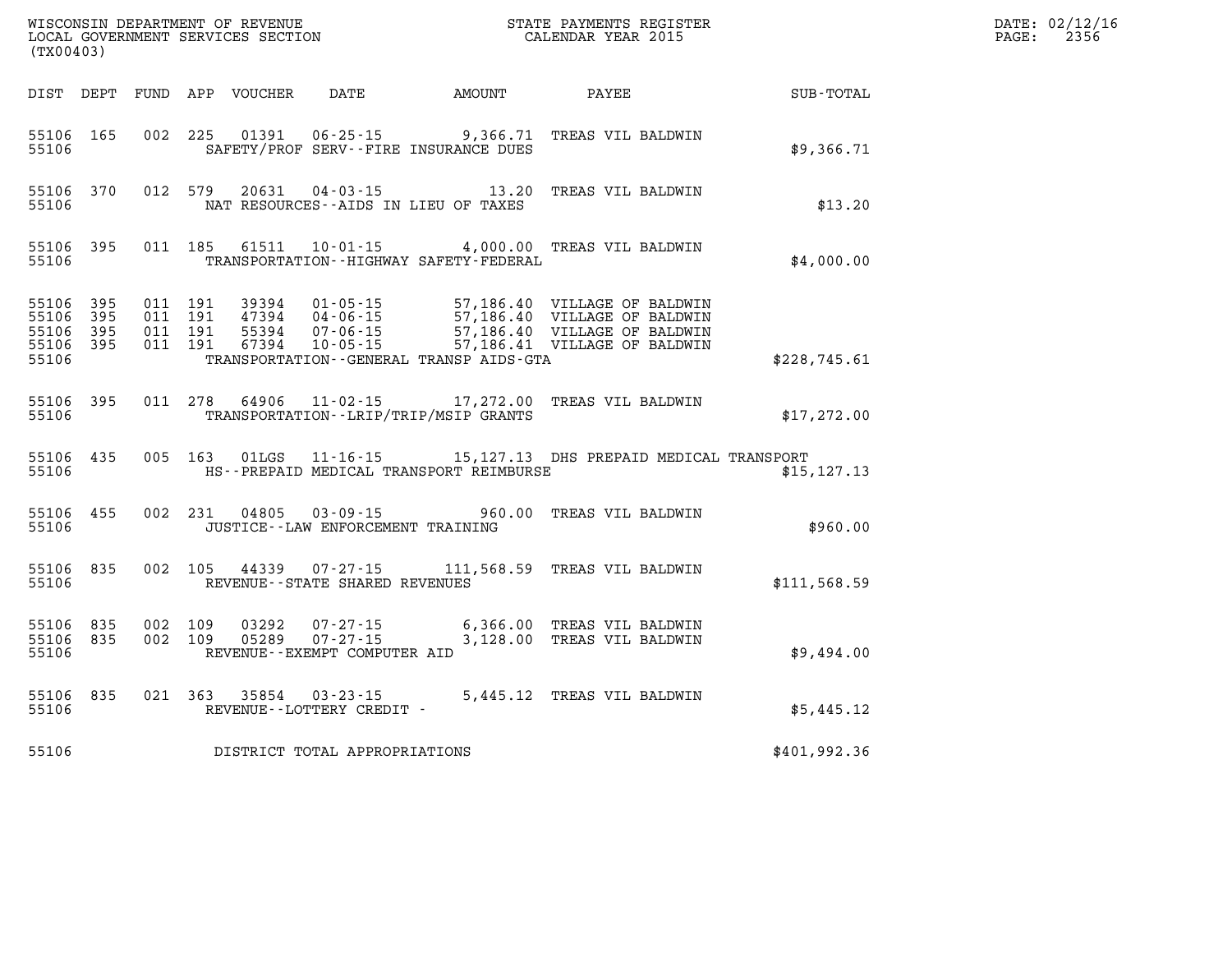| $\mathtt{DATE}$ : | 02/12/16 |
|-------------------|----------|
| $\texttt{PAGE:}$  | 2357     |

| (TX00403)               |                   |                   |                   | WISCONSIN DEPARTMENT OF REVENUE<br>LOCAL GOVERNMENT SERVICES SECTION |                                                   |                                                                     | STATE PAYMENTS REGISTER<br>CALENDAR YEAR 2015                        |             |  |  |
|-------------------------|-------------------|-------------------|-------------------|----------------------------------------------------------------------|---------------------------------------------------|---------------------------------------------------------------------|----------------------------------------------------------------------|-------------|--|--|
| DIST                    | DEPT              | FUND              | APP               | VOUCHER                                                              | DATE                                              | AMOUNT                                                              | PAYEE                                                                | SUB-TOTAL   |  |  |
| 55116<br>55116          | 165               | 002               | 225               | 01392                                                                |                                                   | $06 - 25 - 15$ 468.14<br>SAFETY/PROF SERV--FIRE INSURANCE DUES      | TREAS VIL DEER PARK                                                  | \$468.14    |  |  |
| 55116<br>55116<br>55116 | 395<br>395<br>395 | 011<br>011<br>011 | 191<br>191<br>191 | 39395<br>47395<br>55395                                              | $01 - 05 - 15$<br>04-06-15<br>07-06-15            | 1,668.01<br>1,668.01<br>1,668.01                                    | VILLAGE OF DEER PARK<br>VILLAGE OF DEER PARK<br>VILLAGE OF DEER PARK |             |  |  |
| 55116<br>55116          | 395               | 011               | 191               | 67395                                                                | $10 - 05 - 15$                                    | 1,668.03<br>TRANSPORTATION--GENERAL TRANSP AIDS-GTA                 | VILLAGE OF DEER PARK                                                 | \$6,672.06  |  |  |
| 55116<br>55116          | 395               | 011               | 278               | 64893                                                                |                                                   | $11 - 02 - 15$ 7,875.00<br>TRANSPORTATION - - LRIP/TRIP/MSIP GRANTS | TREAS VIL DEER PARK                                                  | \$7,875.00  |  |  |
| 55116<br>55116          | 835               | 002               | 105               | 44340                                                                | REVENUE--STATE SHARED REVENUES                    | $07 - 27 - 15$ 6,575.96                                             | TREAS VIL DEER PARK                                                  | \$6,575.96  |  |  |
| 55116<br>55116          | 835               | 002               | 109               | 03293                                                                | $07 - 27 - 15$<br>REVENUE - - EXEMPT COMPUTER AID | 7.00                                                                | TREAS VIL DEER PARK                                                  | \$7.00      |  |  |
| 55116                   |                   |                   |                   |                                                                      | DISTRICT TOTAL APPROPRIATIONS                     |                                                                     |                                                                      | \$21,598.16 |  |  |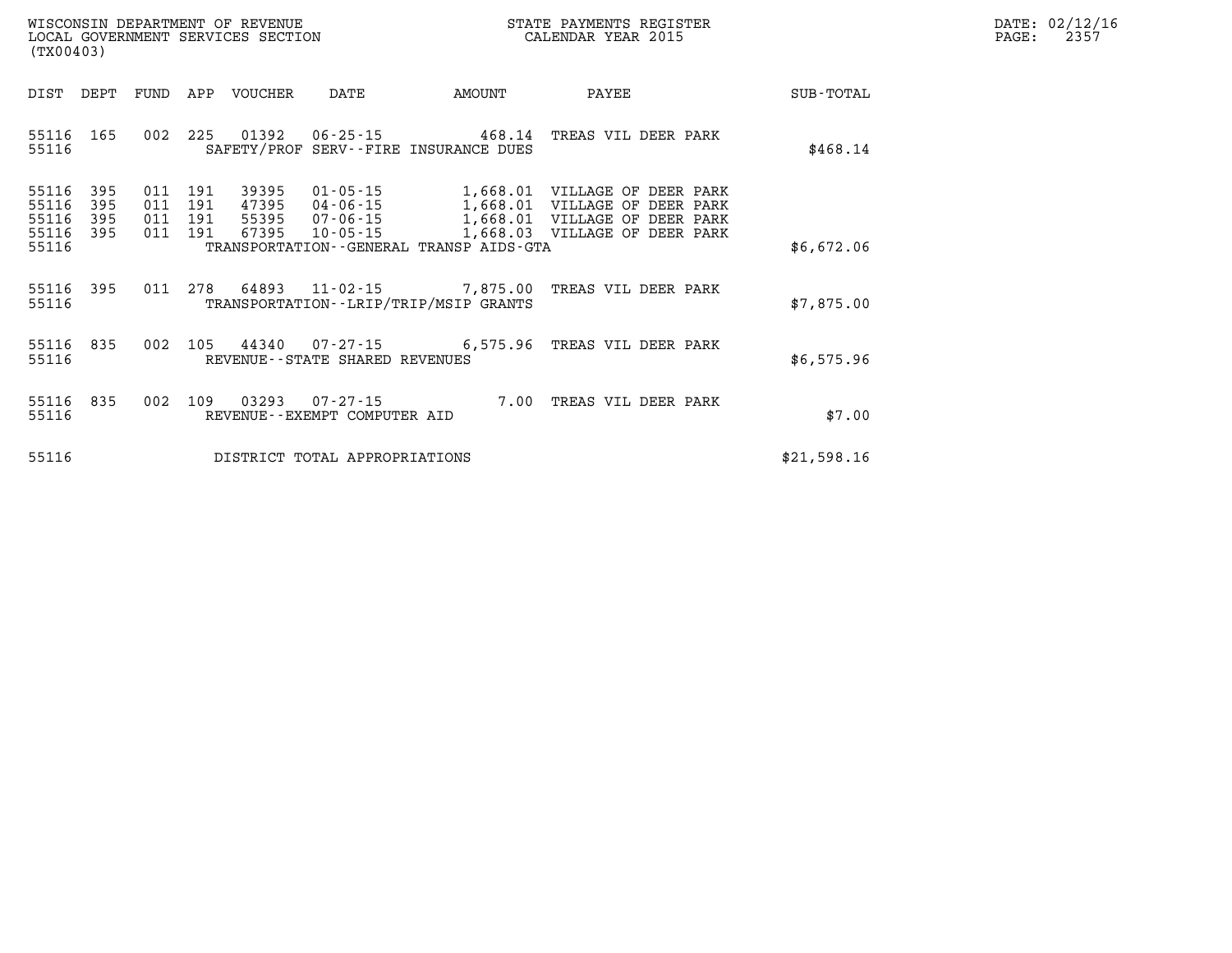| (TX00403)                                 |                          |                          |                          | WISCONSIN DEPARTMENT OF REVENUE<br>LOCAL GOVERNMENT SERVICES SECTION |                                                                  |                                                                  | STATE PAYMENTS REGISTER<br>CALENDAR YEAR 2015                                                                                |                  |  |  |
|-------------------------------------------|--------------------------|--------------------------|--------------------------|----------------------------------------------------------------------|------------------------------------------------------------------|------------------------------------------------------------------|------------------------------------------------------------------------------------------------------------------------------|------------------|--|--|
| DIST                                      | DEPT                     | FUND                     | APP                      | <b>VOUCHER</b>                                                       | DATE                                                             | AMOUNT                                                           | PAYEE                                                                                                                        | <b>SUB-TOTAL</b> |  |  |
| 55136<br>55136                            | 165                      | 002                      | 225                      | 01393                                                                |                                                                  | $06 - 25 - 15$ 4,741.58<br>SAFETY/PROF SERV--FIRE INSURANCE DUES | TREAS VIL HAMMOND                                                                                                            | \$4,741.58       |  |  |
| 55136<br>55136                            | 395                      | 011                      | 185                      | 61512                                                                |                                                                  | TRANSPORTATION - - HIGHWAY SAFETY - FEDERAL                      | 10-01-15  4,000.00 TREAS VIL HAMMOND                                                                                         | \$4,000.00       |  |  |
| 55136<br>55136<br>55136<br>55136<br>55136 | 395<br>395<br>395<br>395 | 011<br>011<br>011<br>011 | 191<br>191<br>191<br>191 | 39396<br>47396<br>55396<br>67396                                     | $01 - 05 - 15$<br>04 - 06 - 15<br>07 - 06 - 15<br>$10 - 05 - 15$ | TRANSPORTATION--GENERAL TRANSP AIDS-GTA                          | 27,533.95 VILLAGE OF HAMMOND<br>27,533.95 VILLAGE OF HAMMOND<br>27,533.95 VILLAGE OF HAMMOND<br>27,533.98 VILLAGE OF HAMMOND | \$110, 135.83    |  |  |
| 55136<br>55136                            | 455                      | 002                      | 231                      | 14                                                                   | JUSTICE - - LAW ENFORCEMENT TRAINING                             | $04 - 08 - 15$ 480.00                                            | TREAS VIL HAMMOND                                                                                                            | \$480.00         |  |  |
| 55136<br>55136                            | 835                      | 002                      | 105                      |                                                                      | REVENUE - - STATE SHARED REVENUES                                | 44341 07-27-15 34,881.29                                         | TREAS VIL HAMMOND                                                                                                            | \$34,881.29      |  |  |
| 55136<br>55136<br>55136                   | 835<br>835               | 002<br>002               | 109<br>109               | 03294<br>05290                                                       | $07 - 27 - 15$<br>$07 - 27 - 15$<br>REVENUE--EXEMPT COMPUTER AID | 1,150.00<br>319.00                                               | TREAS VIL HAMMOND<br>TREAS VIL HAMMOND                                                                                       | \$1,469.00       |  |  |
| 55136<br>55136                            | 835                      | 021                      | 363                      | 35855                                                                | $03 - 23 - 15$<br>REVENUE - - LOTTERY CREDIT -                   | 2,264.52                                                         | TREAS VIL HAMMOND                                                                                                            | \$2, 264.52      |  |  |
| 55136                                     |                          |                          |                          |                                                                      | DISTRICT TOTAL APPROPRIATIONS                                    |                                                                  |                                                                                                                              | \$157,972.22     |  |  |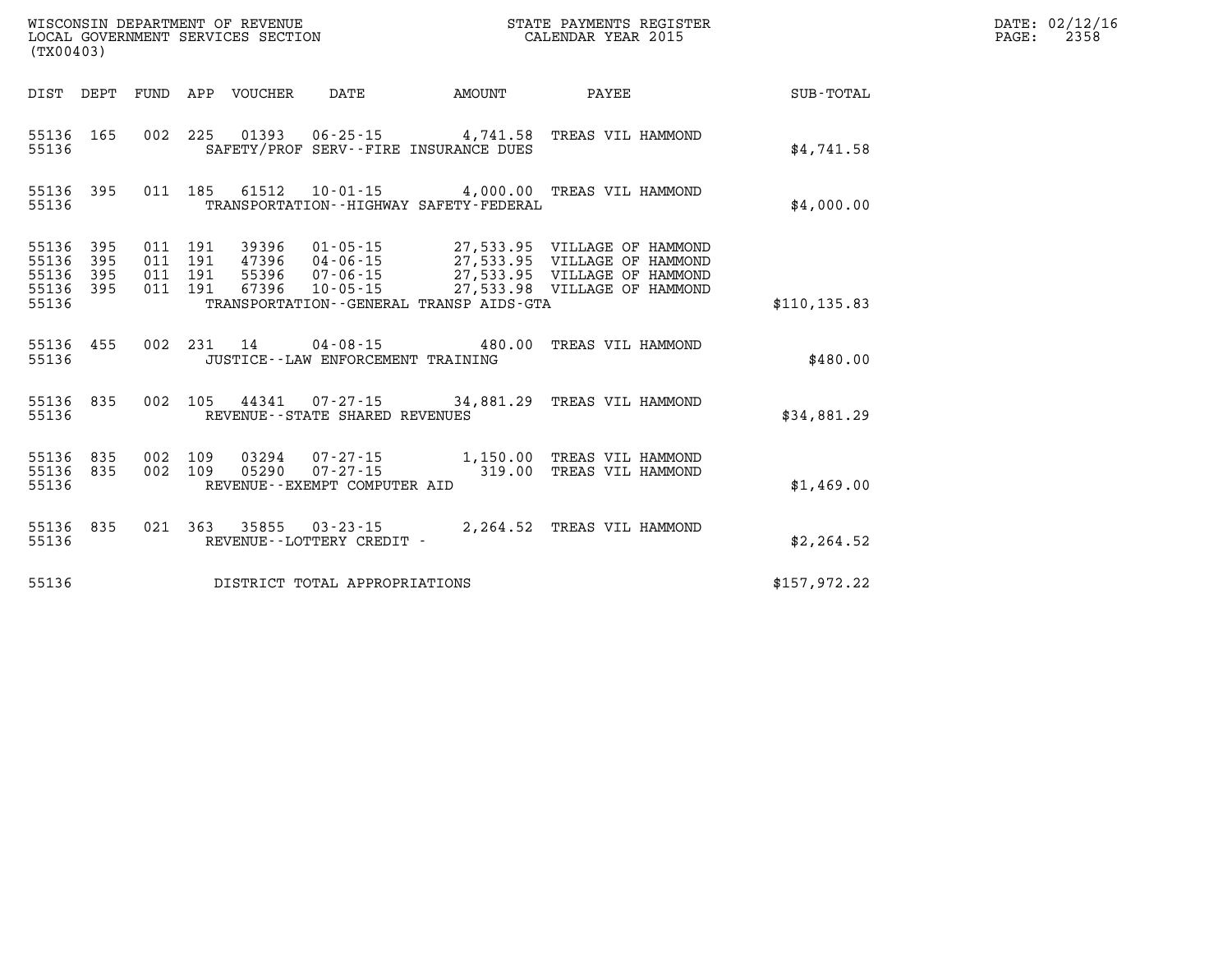| (TX00403)                           |           |                               | LOCAL GOVERNMENT SERVICES SECTION        |                                     |                                               | CALENDAR YEAR 2015                                                                                                                                                                   |              | PAGE: | 2359 |
|-------------------------------------|-----------|-------------------------------|------------------------------------------|-------------------------------------|-----------------------------------------------|--------------------------------------------------------------------------------------------------------------------------------------------------------------------------------------|--------------|-------|------|
|                                     |           |                               |                                          |                                     |                                               |                                                                                                                                                                                      |              |       |      |
|                                     | 55161 350 |                               |                                          |                                     | SAFETY/PROF SERV--FIRE INSURANCE DUES         | 55161 165 002 225 01394 06-25-15 12,652.21 TREAS VIL NORTH HUDSON                                                                                                                    | \$12,652.21  |       |      |
| 55161                               |           |                               |                                          |                                     | TRANSPORTATION - - HIGHWAY SAFETY - FEDERAL   | 55161 395 011 185 61513 10-01-15 4,000.00 TREAS VIL NORTH HUDSON                                                                                                                     | \$4,000.00   |       |      |
| 55161 395<br>55161 395<br>55161 395 | 55161 395 | 011 191<br>011 191<br>011 191 | 011 191 39397<br>47397<br>55397<br>67397 |                                     | 55161 TRANSPORTATION--GENERAL TRANSP AIDS-GTA | 01-05-15 25,677.18 VILLAGE OF NORTH HUDSON<br>04-06-15 25,677.18 VILLAGE OF NORTH HUDSON<br>07-06-15 25,677.18 VILLAGE OF NORTH HUDSON<br>10-05-15 25,677.18 VILLAGE OF NORTH HUDSON | \$102,708.72 |       |      |
| 55161                               | 55161 455 |                               |                                          | JUSTICE -- LAW ENFORCEMENT TRAINING |                                               | 002 231 12 03-23-15 640.00 TREAS VIL NORTH HUDSON                                                                                                                                    | \$640.00     |       |      |
|                                     |           |                               |                                          |                                     | 55161 REVENUE - STATE SHARED REVENUES         | 55161 835 002 105 44342 07-27-15 11,404.42 TREAS VIL NORTH HUDSON                                                                                                                    | \$11,404.42  |       |      |
|                                     |           |                               |                                          | 55161 REVENUE - EXEMPT COMPUTER AID |                                               | 55161 835 002 109 03295 07-27-15 351.00 TREAS VIL NORTH HUDSON                                                                                                                       | \$351.00     |       |      |
|                                     |           |                               |                                          | 55161 REVENUE--LOTTERY CREDIT -     |                                               | 55161 835 021 363 35856 03-23-15 192.72 TREAS VIL NORTH HUDSON                                                                                                                       | \$192.72     |       |      |
| 55161                               |           |                               |                                          | DISTRICT TOTAL APPROPRIATIONS       |                                               |                                                                                                                                                                                      | \$131,949.07 |       |      |

**WISCONSIN DEPARTMENT OF REVENUE STATE PAYMENTS REGISTER DATE: 02/12/16**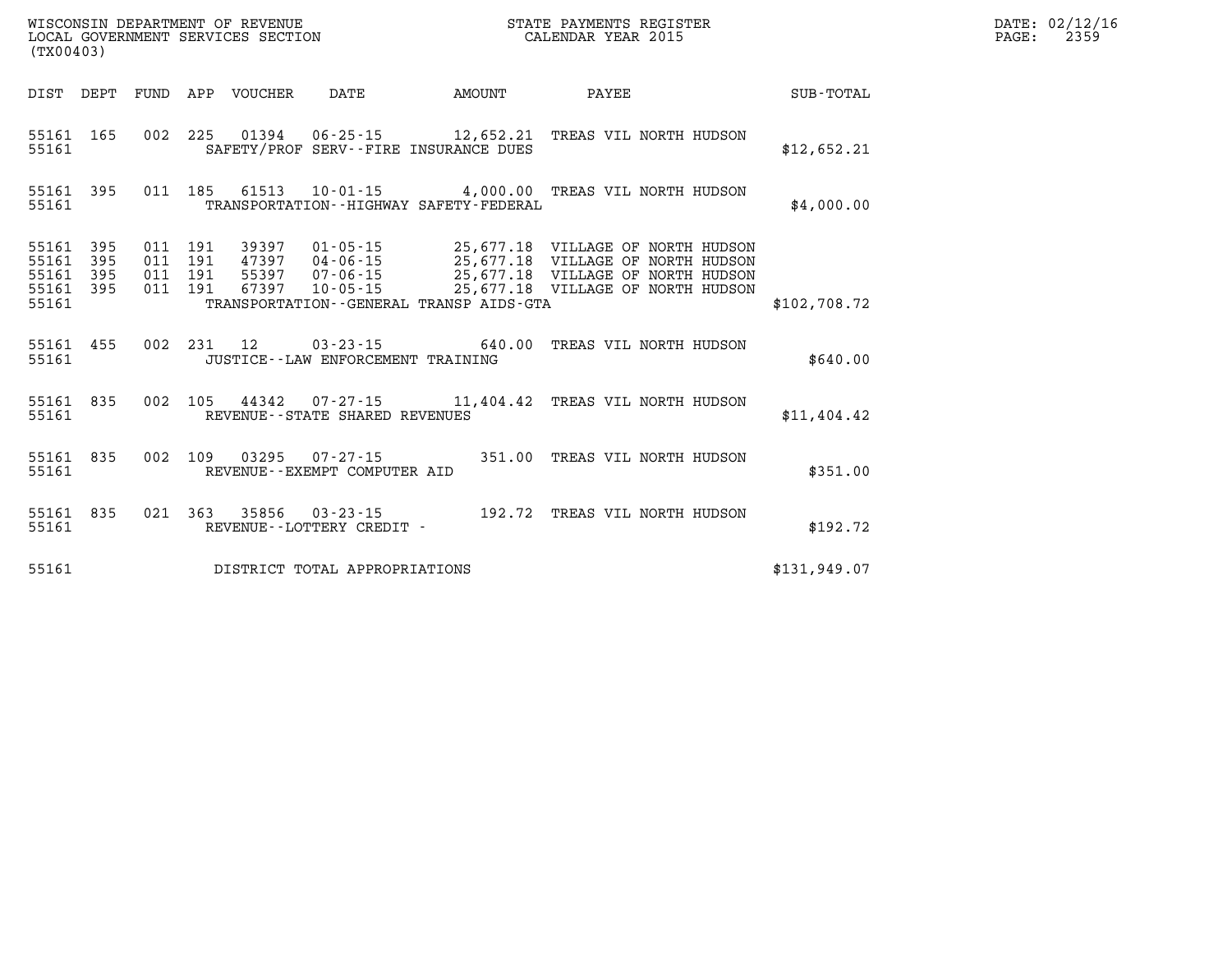| WISCONSIN DEPARTMENT OF REVENUE<br>LOCAL GOVERNMENT SERVICES SECTION<br>(TX00403) |                   |                   |                   |                         |                                                                      |           |                                                                                              |              |
|-----------------------------------------------------------------------------------|-------------------|-------------------|-------------------|-------------------------|----------------------------------------------------------------------|-----------|----------------------------------------------------------------------------------------------|--------------|
| DIST                                                                              | DEPT              | FUND              | APP               | VOUCHER                 | DATE                                                                 | AMOUNT    | PAYEE                                                                                        | SUB-TOTAL    |
| 55176<br>55176                                                                    | 165               | 002               | 225               | 01395                   | $06 - 25 - 15$ 4, 219.36<br>SAFETY/PROF SERV--FIRE INSURANCE DUES    |           | TREAS VIL ROBERTS                                                                            | \$4,219.36   |
| 55176<br>55176                                                                    | 370               | 074               | 670               | 43009                   | $05 - 29 - 15$ 5,671.26<br>NAT RESOURCES - - RU RECYCLING GRANT      |           | TREAS VIL ROBERTS                                                                            | \$5,671.26   |
| 55176<br>55176<br>55176                                                           | 395<br>395<br>395 | 011<br>011<br>011 | 191<br>191<br>191 | 39398<br>47398<br>55398 | $01 - 05 - 15$<br>$04 - 06 - 15$<br>$07 - 06 - 15$                   |           | 21,210.75 VILLAGE OF ROBERTS<br>21,210.75 VILLAGE OF ROBERTS<br>21,210.75 VILLAGE OF ROBERTS |              |
| 55176<br>55176                                                                    | 395               | 011               | 191               | 67398                   | $10 - 05 - 15$<br>TRANSPORTATION--GENERAL TRANSP AIDS-GTA            |           | 21,210.77 VILLAGE OF ROBERTS                                                                 | \$84,843.02  |
| 55176<br>55176                                                                    | 395               | 011               | 278               | 37572                   | $01 - 26 - 15$ 16,398.75<br>TRANSPORTATION - - LRIP/TRIP/MSIP GRANTS |           | TREAS VIL ROBERTS                                                                            | \$16,398.75  |
| 55176<br>55176                                                                    | 455               | 002               | 231               | 18                      | $04 - 20 - 15$<br>JUSTICE - - LAW ENFORCEMENT TRAINING               | 480.00    | TREAS VIL ROBERTS                                                                            | \$480.00     |
| 55176<br>55176                                                                    | 835               | 002               | 105               |                         | 44343 07-27-15<br>REVENUE - - STATE SHARED REVENUES                  | 73,391.80 | TREAS VIL ROBERTS                                                                            | \$73,391.80  |
| 55176<br>55176<br>55176                                                           | 835<br>835        | 002<br>002        | 109<br>109        | 03296<br>05291          | REVENUE--EXEMPT COMPUTER AID                                         |           | TREAS VIL ROBERTS<br>TREAS VIL ROBERTS                                                       | \$1,891.00   |
| 55176<br>55176                                                                    | 835               | 021               | 363               | 35857                   | $03 - 23 - 15$<br>REVENUE--LOTTERY CREDIT -                          |           | 3,709.11 TREAS VIL ROBERTS                                                                   | \$3,709.11   |
| 55176                                                                             |                   |                   |                   |                         | DISTRICT TOTAL APPROPRIATIONS                                        |           |                                                                                              | \$190,604.30 |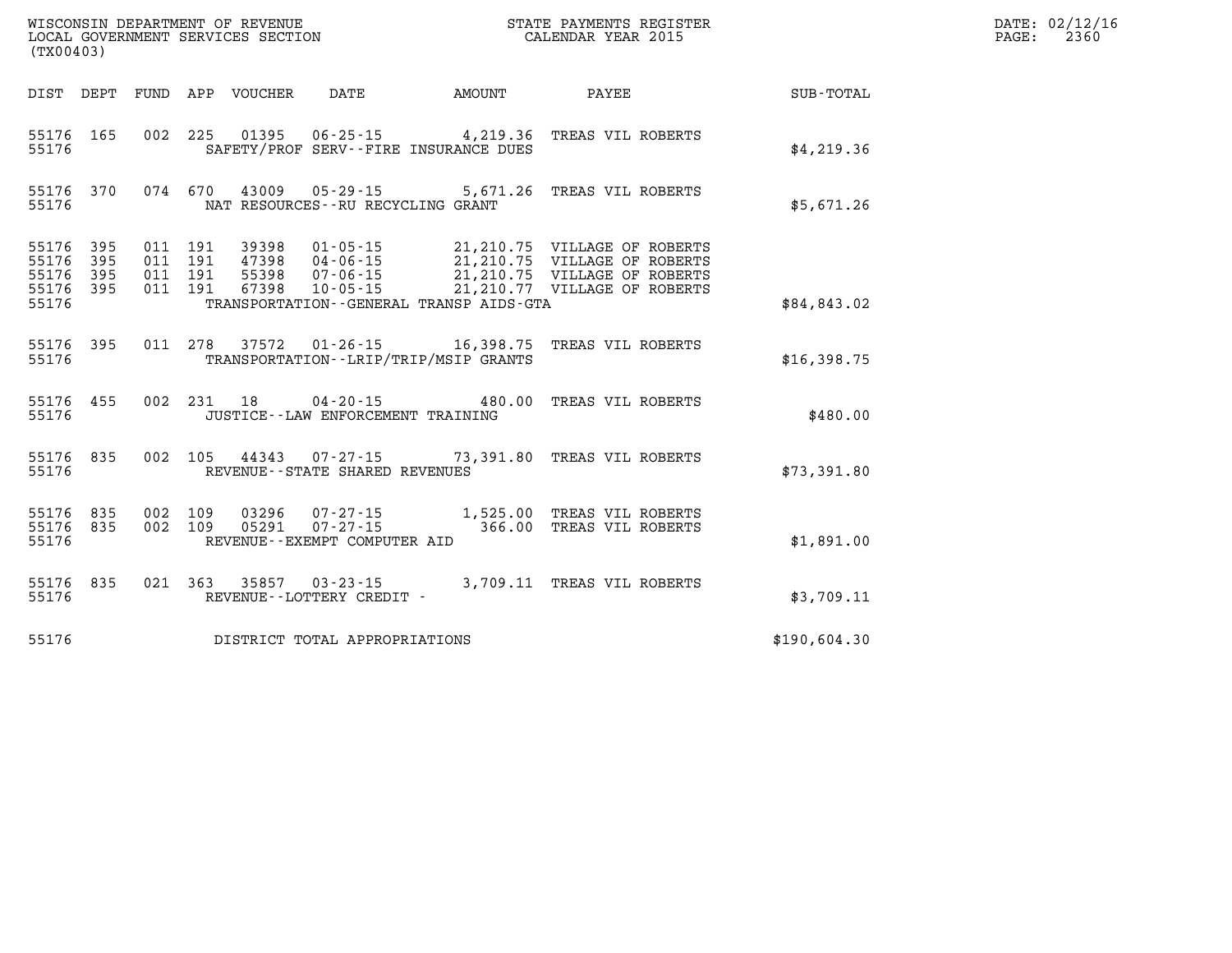| WISCONSIN DEPARTMENT OF REVENUE<br>LOCAL GOVERNMENT SERVICES SECTION<br>(TX00403) |                                |                          |                          |       |                                                |                                             |                                                                                                    |               |
|-----------------------------------------------------------------------------------|--------------------------------|--------------------------|--------------------------|-------|------------------------------------------------|---------------------------------------------|----------------------------------------------------------------------------------------------------|---------------|
| DIST DEPT                                                                         |                                |                          |                          |       |                                                | FUND APP VOUCHER DATE AMOUNT                | <b>PAYEE</b>                                                                                       | SUB-TOTAL     |
| 55181                                                                             | 55181 165                      | 002                      | 225                      |       |                                                | SAFETY/PROF SERV--FIRE INSURANCE DUES       | 01396  06-25-15  7,215.07  TREAS VIL SOMERSET                                                      | \$7,215.07    |
| 55181<br>55181                                                                    | 370                            | 012                      | 571                      |       |                                                | NAT RESOURCES - - FOREST CROP/MFL/CO FOREST |                                                                                                    | \$4.40        |
| 55181<br>55181<br>55181<br>55181                                                  | 395<br>395<br>395<br>55181 395 | 011<br>011<br>011<br>011 | 191<br>191<br>191<br>191 |       |                                                | TRANSPORTATION--GENERAL TRANSP AIDS-GTA     | 55399  07-06-15  38,299.90  VILLAGE OF SOMERSET<br>67399  10-05-15  38,299.90  VILLAGE OF SOMERSET | \$153, 199.60 |
| 55181 455<br>55181                                                                |                                | 002                      | 231                      | 20    | JUSTICE - - LAW ENFORCEMENT TRAINING           | $04 - 27 - 15$ 1,120.00                     | TREAS VIL SOMERSET                                                                                 | \$1,120.00    |
| 55181<br>55181                                                                    | 835                            | 002                      |                          |       | REVENUE - - STATE SHARED REVENUES              | 105 44344 07-27-15 77,040.38                | TREAS VIL SOMERSET                                                                                 | \$77,040.38   |
| 55181<br>55181<br>55181                                                           | 835<br>835                     | 002<br>002               | 109<br>109               | 05292 | $07 - 27 - 15$<br>REVENUE--EXEMPT COMPUTER AID | 1,986.00                                    | 03297  07-27-15  2,683.00 TREAS VIL SOMERSET<br>TREAS VIL SOMERSET                                 | \$4,669.00    |
| 55181                                                                             |                                |                          |                          |       | DISTRICT TOTAL APPROPRIATIONS                  |                                             |                                                                                                    | \$243, 248.45 |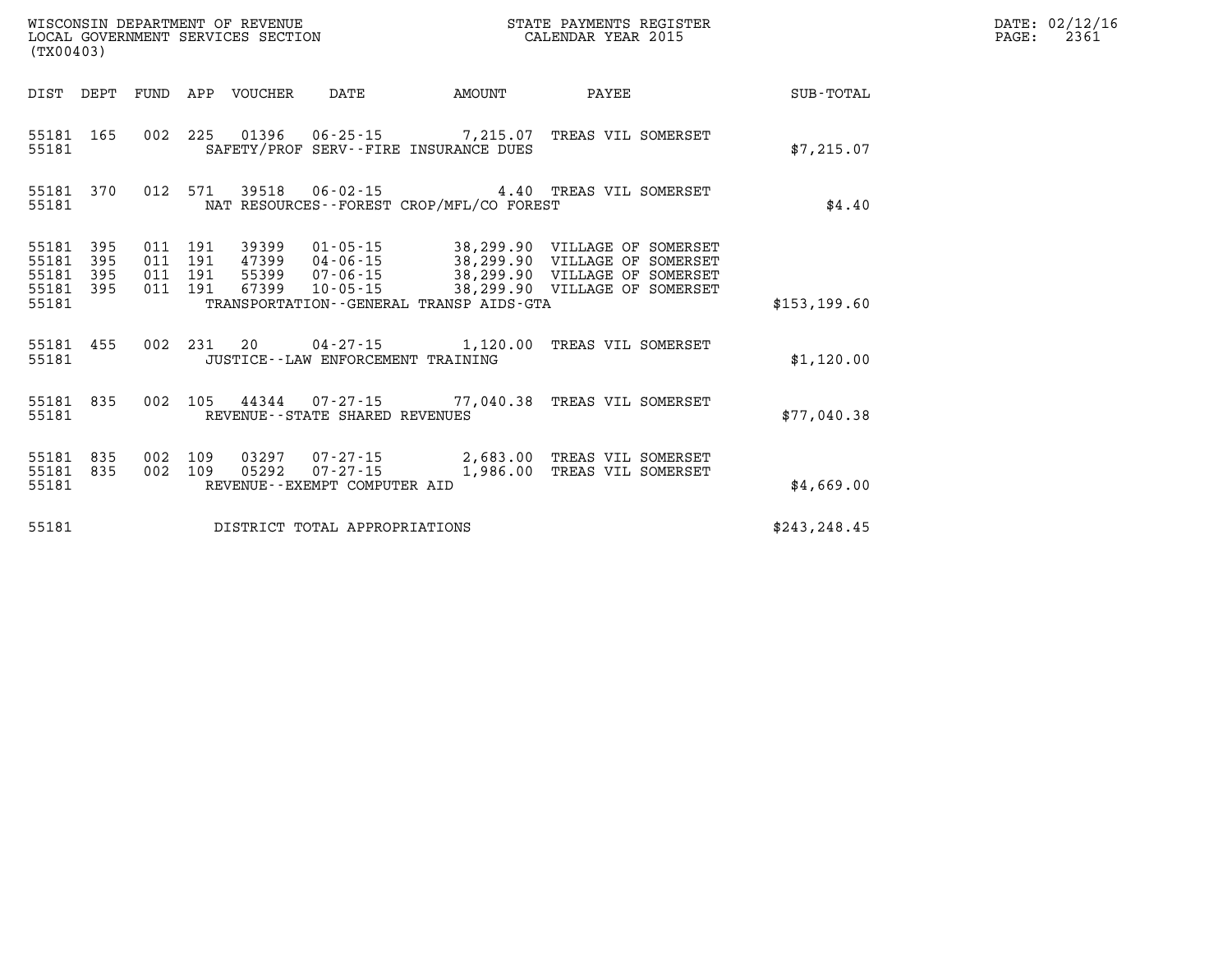| WISCONSIN DEPARTMENT OF REVENUE<br>STATE PAYMENTS REGISTER<br>LOCAL GOVERNMENT SERVICES SECTION<br>CALENDAR YEAR 2015<br>(TX00403) |                          |                          |                          |                |                                  |                                             |                                                                                                                                                                                  |             |  |  |
|------------------------------------------------------------------------------------------------------------------------------------|--------------------------|--------------------------|--------------------------|----------------|----------------------------------|---------------------------------------------|----------------------------------------------------------------------------------------------------------------------------------------------------------------------------------|-------------|--|--|
| DIST                                                                                                                               | DEPT                     | FUND                     | APP                      | VOUCHER        | DATE                             | AMOUNT                                      | PAYEE                                                                                                                                                                            | SUB-TOTAL   |  |  |
| 55182<br>55182                                                                                                                     | 165                      | 002                      | 225                      |                |                                  | SAFETY/PROF SERV--FIRE INSURANCE DUES       |                                                                                                                                                                                  | \$1,292.77  |  |  |
| 55182<br>55182                                                                                                                     | 370                      | 012                      | 571                      |                |                                  | NAT RESOURCES - - FOREST CROP/MFL/CO FOREST | 39519   06-02-15   14.58   TREAS VIL STAR PRAIRIE                                                                                                                                | \$14.58     |  |  |
| 55182<br>55182<br>55182<br>55182<br>55182                                                                                          | 395<br>395<br>395<br>395 | 011<br>011<br>011<br>011 | 191<br>191<br>191<br>191 | 55400<br>67400 | $07 - 06 - 15$<br>$10 - 05 - 15$ | TRANSPORTATION--GENERAL TRANSP AIDS-GTA     | 39400  01-05-15  4,698.51  VILLAGE OF STAR PRAIRIE<br>47400  04-06-15  4,698.51  VILLAGE OF STAR PRAIRIE<br>4,698.51 VILLAGE OF STAR PRAIRIE<br>4,698.53 VILLAGE OF STAR PRAIRIE | \$18,794.06 |  |  |
| 55182<br>55182                                                                                                                     | 455                      | 002                      |                          |                |                                  | JUSTICE - - LAW ENFORCEMENT TRAINING        | 231  17  04-17-15  320.00 TREAS VIL STAR PRAIRIE                                                                                                                                 | \$320.00    |  |  |
| 55182<br>55182                                                                                                                     | 835                      | 002                      | 105                      |                | REVENUE--STATE SHARED REVENUES   |                                             | 44345 07-27-15 8,373.78 TREAS VIL STAR PRAIRIE                                                                                                                                   | \$8,373.78  |  |  |
| 55182<br>55182                                                                                                                     | 835                      | 002                      | 109                      |                | REVENUE--EXEMPT COMPUTER AID     | 03298  07-27-15  145.00                     | TREAS VIL STAR PRAIRIE                                                                                                                                                           | \$145.00    |  |  |
| 55182                                                                                                                              |                          |                          |                          |                | DISTRICT TOTAL APPROPRIATIONS    |                                             |                                                                                                                                                                                  | \$28,940.19 |  |  |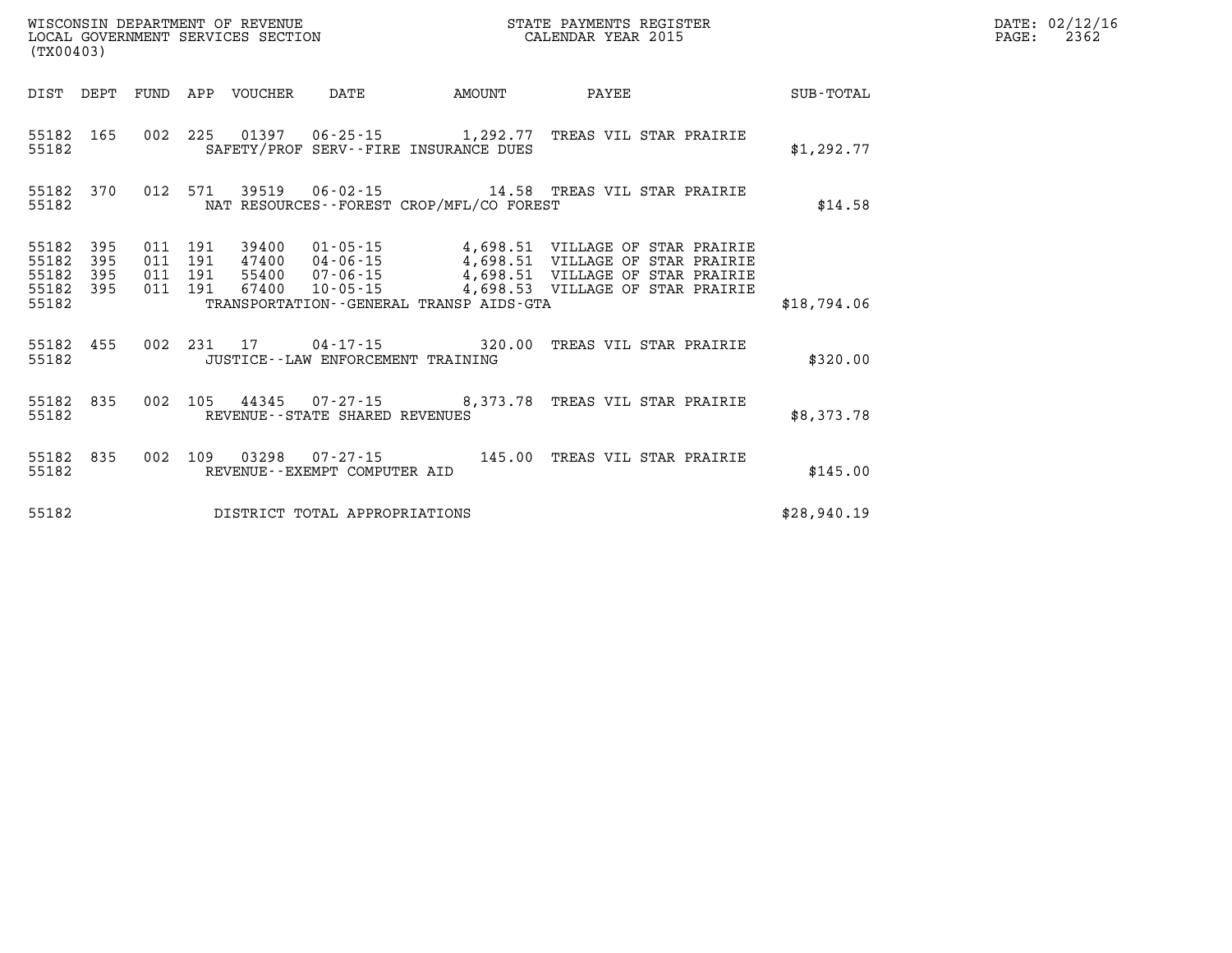| (TX00403)                            |                   |                                          |                                 |                                   |                                             | STATE PAYMENTS REGISTER                                                                     |             | DATE: 02/12/16<br>PAGE:<br>2363 |
|--------------------------------------|-------------------|------------------------------------------|---------------------------------|-----------------------------------|---------------------------------------------|---------------------------------------------------------------------------------------------|-------------|---------------------------------|
|                                      |                   |                                          | DIST DEPT FUND APP VOUCHER DATE |                                   | <b>AMOUNT</b>                               | <b>PAYEE</b>                                                                                | SUB-TOTAL   |                                 |
| 55191                                |                   |                                          |                                 |                                   | SAFETY/PROF SERV--FIRE INSURANCE DUES       | 55191 165 002 225 01398 06-25-15 397.57 TREAS VIL WILSON                                    | \$397.57    |                                 |
| 55191 370<br>55191                   |                   |                                          |                                 |                                   | NAT RESOURCES - - FOREST CROP/MFL/CO FOREST | 012 571 39520 06-02-15 5.40 TREAS VIL WILSON                                                | \$5.40      |                                 |
| 55191 370<br>55191                   |                   |                                          |                                 | NAT RESOURCES--RU RECYCLING GRANT |                                             | 074 670 43010 05-29-15 972.57 TREAS VIL WILSON                                              | \$972.57    |                                 |
| 55191<br>55191<br>55191<br>55191 395 | 395<br>395<br>395 | 011 191<br>011 191<br>011 191<br>011 191 |                                 |                                   |                                             | 39401  01-05-15  2,422.20  VILLAGE OF WILSON<br>47401  04-06-15  2,422.20 VILLAGE OF WILSON |             |                                 |
| 55191                                |                   |                                          |                                 |                                   | TRANSPORTATION--GENERAL TRANSP AIDS-GTA     |                                                                                             | \$9,688.80  |                                 |
| 55191                                |                   |                                          |                                 | REVENUE - - STATE SHARED REVENUES |                                             | 55191 835 002 105 44346 07-27-15 9,765.99 TREAS VIL WILSON                                  | \$9,765.99  |                                 |
| 55191 835<br>55191                   |                   |                                          |                                 | REVENUE--EXEMPT COMPUTER AID      |                                             | 002 109 03299 07-27-15 1.00 TREAS VIL WILSON                                                | \$1.00      |                                 |
| 55191                                |                   |                                          |                                 | DISTRICT TOTAL APPROPRIATIONS     |                                             |                                                                                             | \$20,831.33 |                                 |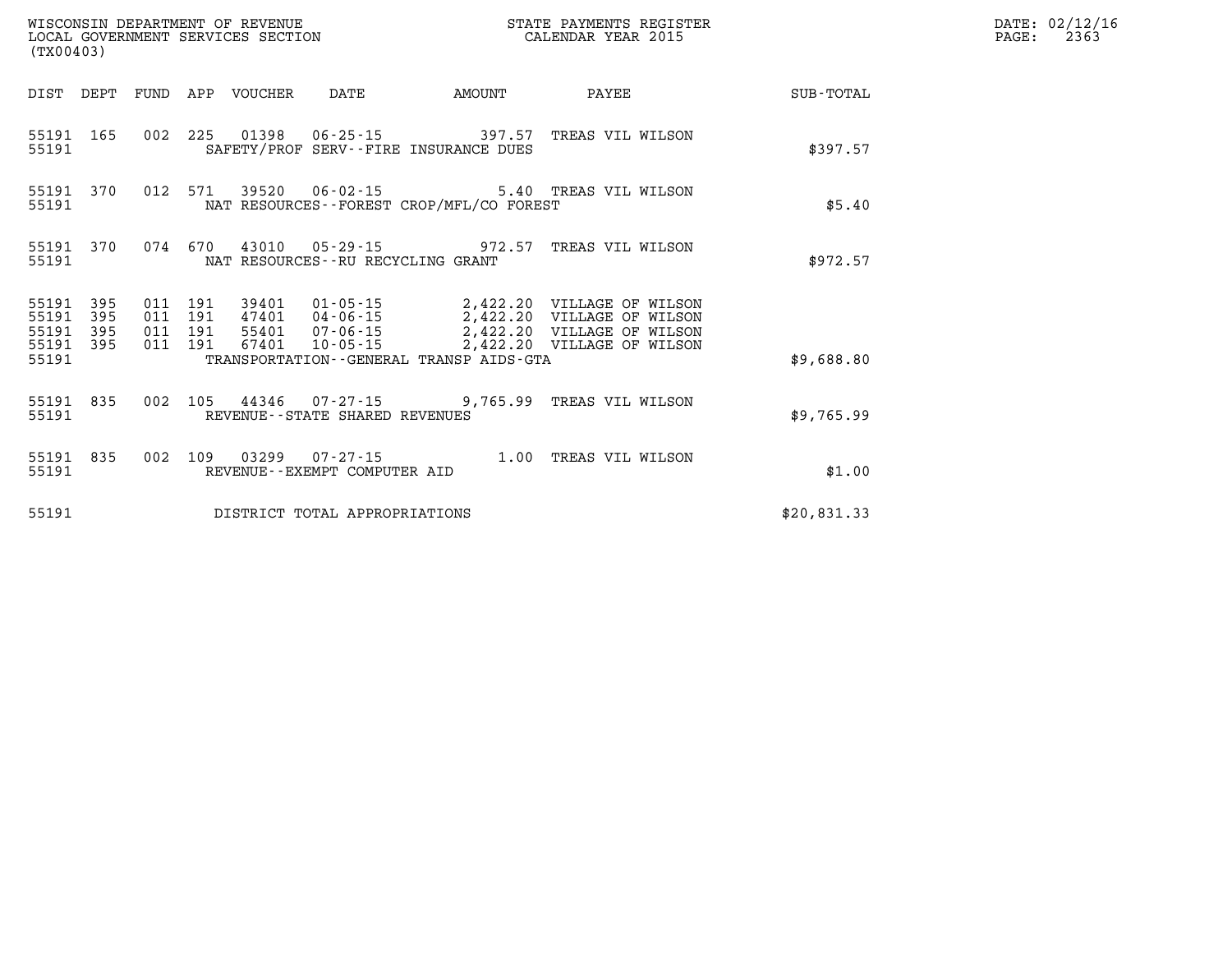| WISCONSIN DEPARTMENT OF REVENUE<br>LOCAL GOVERNMENT SERVICES SECTION<br>(TX00403) |                          |                          |                          |                                  |                                                                      |                                                         |                                                                                                                            |               |
|-----------------------------------------------------------------------------------|--------------------------|--------------------------|--------------------------|----------------------------------|----------------------------------------------------------------------|---------------------------------------------------------|----------------------------------------------------------------------------------------------------------------------------|---------------|
| DIST                                                                              | DEPT                     | FUND                     | APP                      | <b>VOUCHER</b>                   | <b>DATE</b>                                                          | AMOUNT                                                  | PAYEE                                                                                                                      | SUB-TOTAL     |
| 55192<br>55192                                                                    | 165                      | 002                      | 225                      | 01399                            | $06 - 25 - 15$                                                       | 2,901.25<br>SAFETY/PROF SERV--FIRE INSURANCE DUES       | TREAS VIL WOODVILLE                                                                                                        | \$2,901.25    |
| 55192<br>55192                                                                    | 395                      | 011                      | 185                      | 61793                            | $10 - 05 - 15$                                                       | 4,000.00<br>TRANSPORTATION - - HIGHWAY SAFETY - FEDERAL | TREAS VIL WOODVILLE                                                                                                        | \$4,000.00    |
| 55192<br>55192<br>55192<br>55192<br>55192                                         | 395<br>395<br>395<br>395 | 011<br>011<br>011<br>011 | 191<br>191<br>191<br>191 | 39402<br>47402<br>55402<br>67402 | $01 - 05 - 15$<br>$04 - 06 - 15$<br>$07 - 06 - 15$<br>$10 - 05 - 15$ | 20,109.68<br>TRANSPORTATION--GENERAL TRANSP AIDS-GTA    | 20,109.68 VILLAGE OF WOODVILLE<br>VILLAGE OF WOODVILLE<br>20,109.68 VILLAGE OF WOODVILLE<br>20,109.70 VILLAGE OF WOODVILLE | \$80,438.74   |
| 55192<br>55192                                                                    | 395                      | 011                      | 278                      | 51473                            | 06-19-15                                                             | 132,476.62<br>TRANSPORTATION - - LRIP/TRIP/MSIP GRANTS  | TREAS VIL WOODVILLE                                                                                                        | \$132,476.62  |
| 55192<br>55192                                                                    | 835                      | 002                      | 105                      | 44347                            | $07 - 27 - 15$<br>REVENUE--STATE SHARED REVENUES                     | 68,528.50                                               | TREAS VIL WOODVILLE                                                                                                        | \$68,528.50   |
| 55192<br>55192<br>55192                                                           | 835<br>835               | 002<br>002               | 109<br>109               | 03300<br>05293                   | $07 - 27 - 15$<br>$07 - 27 - 15$<br>REVENUE--EXEMPT COMPUTER AID     | 3,172.00<br>1,639.00                                    | TREAS VIL WOODVILLE<br>TREAS VIL WOODVILLE                                                                                 | \$4,811.00    |
| 55192<br>55192                                                                    | 835                      | 021                      | 363                      | 35858                            | $03 - 23 - 15$<br>REVENUE - - LOTTERY CREDIT -                       | 4,946.52                                                | TREAS VIL WOODVILLE                                                                                                        | \$4,946.52    |
| 55192                                                                             |                          |                          |                          |                                  | DISTRICT TOTAL APPROPRIATIONS                                        |                                                         |                                                                                                                            | \$298, 102.63 |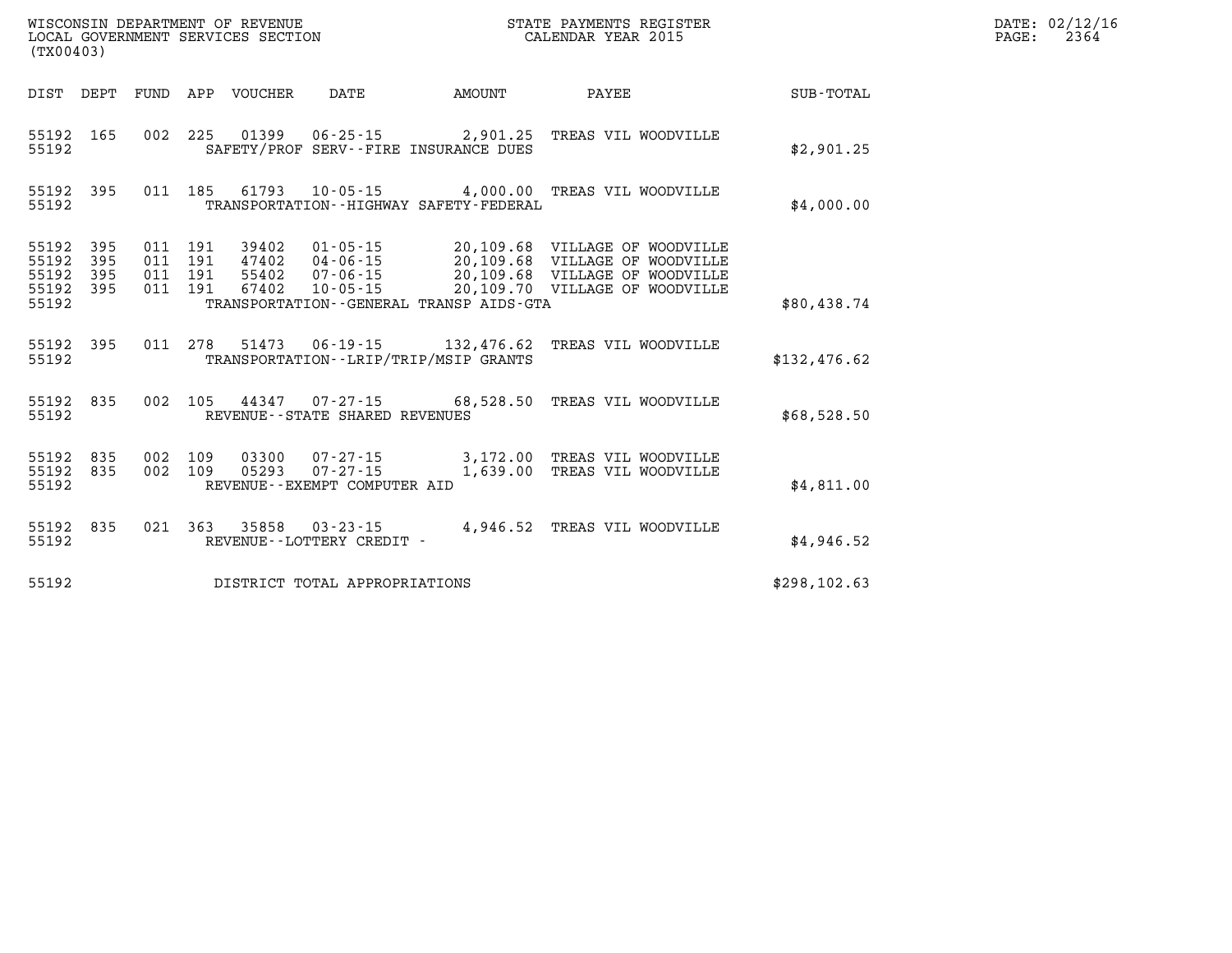| (TX00403)                                    |                        |  |               |                                   |                                                                                                                                                                                                                                                                                      |                  |              | DATE: 02/12/1<br>2365<br>$\mathtt{PAGE}$ : |
|----------------------------------------------|------------------------|--|---------------|-----------------------------------|--------------------------------------------------------------------------------------------------------------------------------------------------------------------------------------------------------------------------------------------------------------------------------------|------------------|--------------|--------------------------------------------|
|                                              |                        |  |               |                                   | DIST DEPT FUND APP VOUCHER DATE AMOUNT PAYEE                                                                                                                                                                                                                                         | <b>SUB-TOTAL</b> |              |                                            |
| 55231                                        | 55231 165              |  |               |                                   | 002 225 01400 06-25-15 2,365.94 TREAS CITY GLENWOOD CITY<br>SAFETY/PROF SERV--FIRE INSURANCE DUES                                                                                                                                                                                    |                  | \$2,365.94   |                                            |
| 55231                                        | 55231 370              |  | 074 670 43011 | NAT RESOURCES--RU RECYCLING GRANT | 05-29-15 9,532.56 TREAS CITY GLENWOOD CITY                                                                                                                                                                                                                                           |                  | \$9,532.56   |                                            |
| 55231                                        | 55231 395              |  |               |                                   | 011 185 45524 04-20-15 4,000.00 TREAS CITY GLENWOOD CITY<br>TRANSPORTATION - - HIGHWAY SAFETY - FEDERAL                                                                                                                                                                              |                  | \$4,000.00   |                                            |
| 55231 395<br>55231 395<br>55231 395<br>55231 | 55231 395              |  |               |                                   | 011 191 39403 01-05-15 11,854.52 CITY OF GLENWOOD CITY<br>011 191 47403 04-06-15 11,854.52 CITY OF GLENWOOD CITY<br>011 191 55403 07-06-15 11,854.52 CITY OF GLENWOOD CITY<br>011 191 67403 10-05-15 11,854.53 CITY OF GLENWOOD CITY<br>TRANSPORTATION - - GENERAL TRANSP AIDS - GTA |                  | \$47,418.09  |                                            |
| 55231                                        | 55231 435              |  |               |                                   | 005 162 01DHS 09-11-15 4,834.83 GLENWOOD CITY AMBULANCE<br>HS--AMBULANCE FUNDING ASSISTANCE GRANTS                                                                                                                                                                                   | \$4,834.83       |              |                                            |
|                                              | 55231 435<br>55231     |  |               |                                   | 005 163 01LGS 11-16-15 3,999.13 DHS PREPAID MEDICAL TRANSPORT<br>HS--PREPAID MEDICAL TRANSPORT REIMBURSE                                                                                                                                                                             |                  | \$3,999.13   |                                            |
| 55231                                        | 55231 455              |  |               | JUSTICE--LAW ENFORCEMENT TRAINING | 002 231 11 03-19-15 320.00 TREAS CITY GLENWOOD CITY                                                                                                                                                                                                                                  |                  | \$320.00     |                                            |
| 55231                                        | 55231 835              |  | 002 105 44348 |                                   | 07-27-15 49,409.08 TREAS CITY GLENWOOD CITY<br>REVENUE--STATE SHARED REVENUES                                                                                                                                                                                                        |                  | \$49,409.08  |                                            |
| 55231                                        | 55231 835<br>55231 835 |  |               | REVENUE--EXEMPT COMPUTER AID      | 002 109 03301 07-27-15 52.00 TREAS CITY GLENWOOD CITY<br>002 109 05294 07-27-15 1,332.00 TREAS CITY GLENWOOD CITY                                                                                                                                                                    |                  | \$1,384.00   |                                            |
|                                              | 55231 835              |  |               | 55231 REVENUE - LOTTERY CREDIT -  | 021 363 35859 03-23-15 3,140.21 TREAS CITY GLENWOOD CITY                                                                                                                                                                                                                             |                  | \$3,140.21   |                                            |
| 55231                                        |                        |  |               | DISTRICT TOTAL APPROPRIATIONS     |                                                                                                                                                                                                                                                                                      |                  | \$126,403.84 |                                            |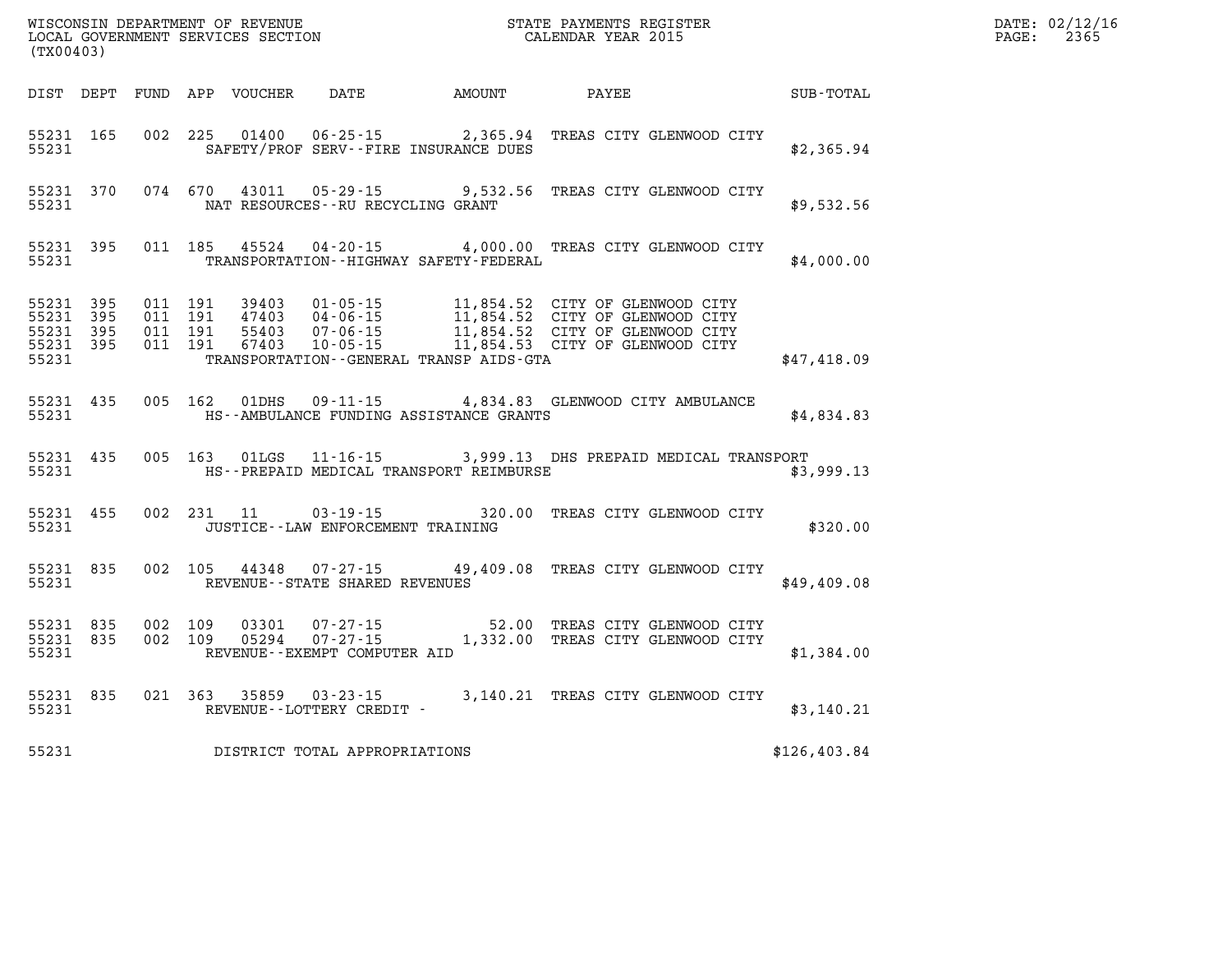| WISCONSIN DEPARTMENT OF REVENUE<br>LOCAL GOVERNMENT SERVICES SECTION<br>(TX00403) |                          |                          |                          |                                  |                                                    | N<br>N<br>N                                                                                                                                                                     | STATE PAYMENTS REGISTER<br>CALENDAR YEAR 2015                              |              |
|-----------------------------------------------------------------------------------|--------------------------|--------------------------|--------------------------|----------------------------------|----------------------------------------------------|---------------------------------------------------------------------------------------------------------------------------------------------------------------------------------|----------------------------------------------------------------------------|--------------|
| DIST                                                                              | DEPT                     | FUND                     | APP                      | VOUCHER                          | DATE                                               | AMOUNT                                                                                                                                                                          | PAYEE                                                                      | SUB-TOTAL    |
| 55236<br>55236                                                                    | 165                      | 002                      | 225                      |                                  |                                                    | SAFETY/PROF SERV--FIRE INSURANCE DUES                                                                                                                                           | 01401  06-25-15  57,532.47  TREAS CITY HUDSON                              | \$57,532.47  |
| 55236<br>55236                                                                    | 370                      | 012                      | 587                      |                                  |                                                    | 02373 04-21-15 15,053.22<br>NAT RESOURCES--URBAN FORESTRY GRANTS                                                                                                                | TREAS CITY HUDSON                                                          | \$15,053.22  |
| 55236<br>55236<br>55236<br>55236<br>55236                                         | 395<br>395<br>395<br>395 | 011<br>011<br>011<br>011 | 162<br>162<br>162<br>162 | 40090<br>48090<br>56090<br>68090 | $04 - 06 - 15$<br>10-05-15                         | 01-05-15<br>04-06-15<br>04-06-15<br>04-06-15<br>04-075.86 CITY OF HUDSON<br>TRANSPORTATION--CONNECTING HIGHWAY AIDS                                                             | 4,475.89 CITY OF HUDSON                                                    | \$17,903.47  |
| 55236<br>55236<br>55236<br>55236<br>55236                                         | 395<br>395<br>395<br>395 | 011<br>011<br>011<br>011 | 191<br>191<br>191<br>191 | 39404<br>55404<br>67404          | $01 - 05 - 15$<br>47404 04-06-15<br>$07 - 06 - 15$ | 143,255.77  CITY OF HUDSON<br>143,255.77  CITY OF HUDSON<br>07-06-15 143,255.77 CITY OF HUDSON<br>10-05-15 143,255.79 CITY OF HUDSON<br>TRANSPORTATION--GENERAL TRANSP AIDS-GTA |                                                                            | \$573,023.10 |
| 55236<br>55236                                                                    | 435                      | 005                      | 163                      | 01LGS                            |                                                    | HS--PREPAID MEDICAL TRANSPORT REIMBURSE                                                                                                                                         | 11-16-15 22,661.71 DHS PREPAID MEDICAL TRANSPORT                           | \$22,661.71  |
| 55236<br>55236                                                                    | 455                      | 002                      | 231                      | 14                               | JUSTICE - - LAW ENFORCEMENT TRAINING               |                                                                                                                                                                                 | 04-08-15 4,480.00 TREAS CITY HUDSON                                        | \$4,480.00   |
| 55236<br>55236<br>55236                                                           | 465<br>465               | 002<br>002               | - 305<br>305             | 00116<br>01049                   | $08 - 21 - 15$<br>$01 - 30 - 15$                   | 232.25<br>$.00 \,$<br>MILITARY AFFAIRS-EMER MGMT-DISASTER RECO                                                                                                                  | TREAS CITY HUDSON<br>TREAS CITY HUDSON                                     | \$232.25     |
| 55236<br>55236<br>55236                                                           | 465<br>465               | 002<br>002               | 342<br>342               | 00116<br>01049                   |                                                    | MILITARY AFFAIRS-EMERGENCY MGMT-FED FUND                                                                                                                                        | 08-21-15 1,393.52 TREAS CITY HUDSON<br>01-30-15 2,906.32 TREAS CITY HUDSON | \$4,299.84   |
| 55236<br>55236<br>55236                                                           | 465<br>465               | 072<br>072               | 365<br>365               | 01040<br>01144                   | $01 - 20 - 15$<br>$07 - 02 - 15$                   | 1,244.99<br>117,332.71<br>MILITARY AFFAIRS - - EMERGENCY MANAGEMENT                                                                                                             | TREAS CITY HUDSON<br>TREAS CITY HUDSON                                     | \$118,577.70 |
| 55236 835<br>55236                                                                |                          | 002                      |                          |                                  | REVENUE - - STATE SHARED REVENUES                  |                                                                                                                                                                                 | 105  44349  07-27-15  25,176.72  TREAS CITY HUDSON                         | \$25, 176.72 |
| 55236 835<br>55236                                                                |                          | 002                      |                          |                                  | REVENUE - - EXEMPT COMPUTER AID                    |                                                                                                                                                                                 | 109  03302  07-27-15  27,209.00 TREAS CITY HUDSON                          | \$27,209.00  |
| 55236 835                                                                         |                          |                          |                          |                                  | 002 501 00003 02-02-15                             |                                                                                                                                                                                 | 159.46 TREAS CITY HUDSON                                                   |              |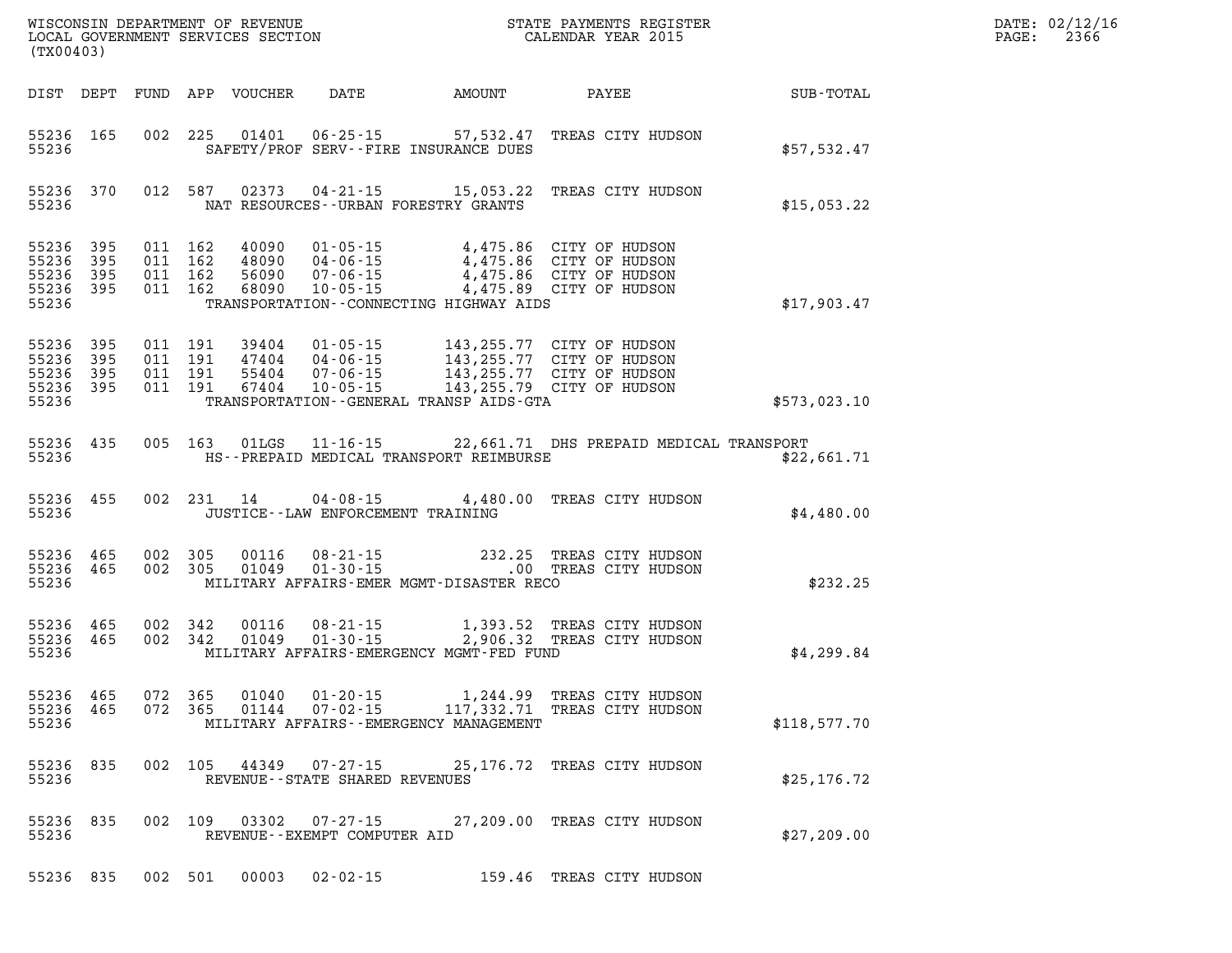| WISCONSIN DEPARTMENT OF REVENUE<br>LOCAL GOVERNMENT SERVICES SECTION<br>(TX00403) |      |      |     |         |                                        | STATE PAYMENTS REGISTER<br>CALENDAR YEAR 2015 |       | PAGE:        | DATE: 02/12/16<br>2367 |  |
|-----------------------------------------------------------------------------------|------|------|-----|---------|----------------------------------------|-----------------------------------------------|-------|--------------|------------------------|--|
| DIST                                                                              | DEPT | FUND | APP | VOUCHER | DATE                                   | AMOUNT                                        | PAYEE | SUB-TOTAL    |                        |  |
| 55236                                                                             |      |      |     |         | DOA-PAYMENT FOR MUNICIPAL SERVICES AID |                                               |       | \$159.46     |                        |  |
| 55236                                                                             |      |      |     |         | DISTRICT TOTAL APPROPRIATIONS          |                                               |       | \$866,308.94 |                        |  |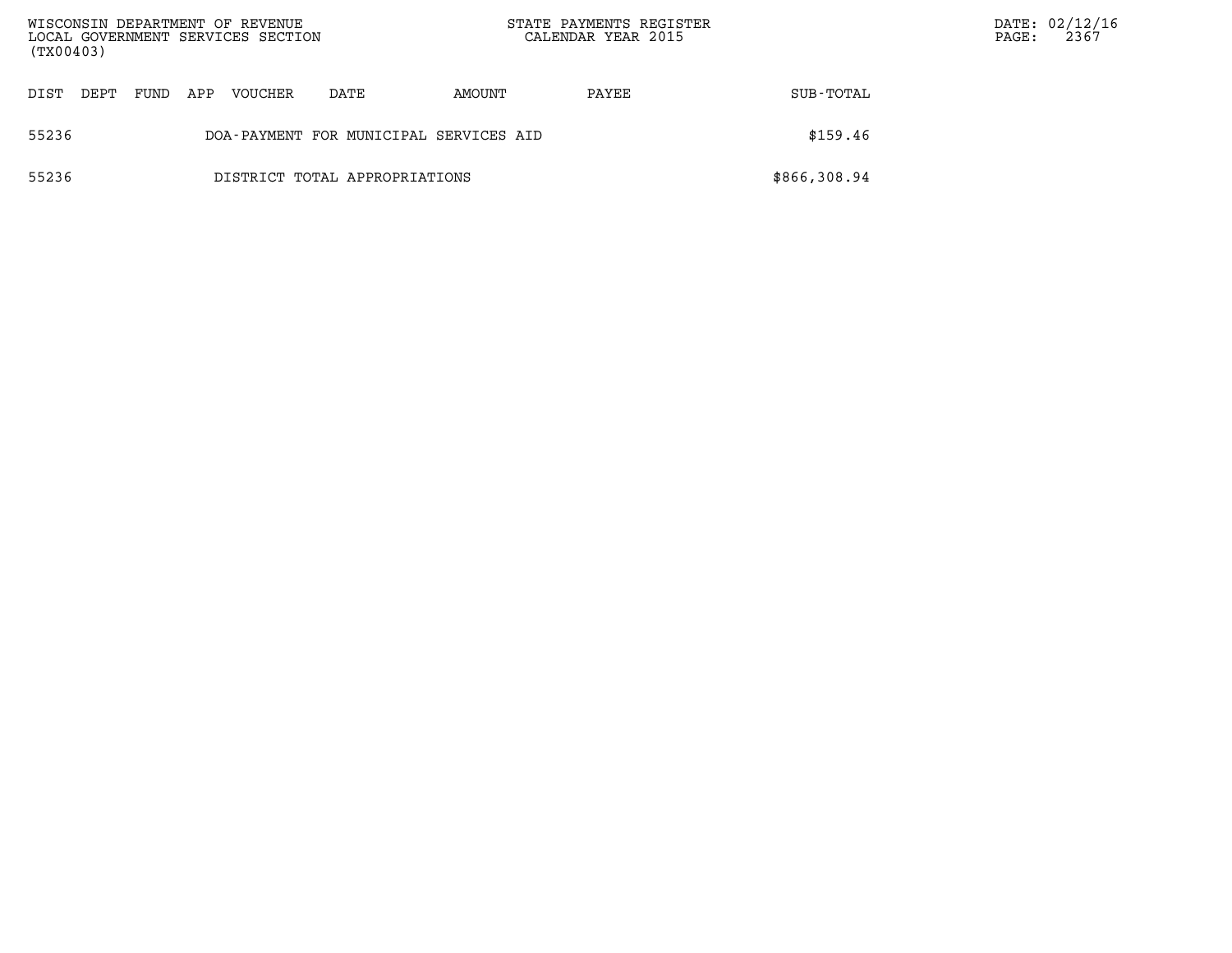| (TX00403)                                 |                          |                          |                          | WISCONSIN DEPARTMENT OF REVENUE<br>LOCAL GOVERNMENT SERVICES SECTION |                                                                                                        |                                                                                             | STATE PAYMENTS REGISTER<br>CALENDAR YEAR 2015                                                                      |              |
|-------------------------------------------|--------------------------|--------------------------|--------------------------|----------------------------------------------------------------------|--------------------------------------------------------------------------------------------------------|---------------------------------------------------------------------------------------------|--------------------------------------------------------------------------------------------------------------------|--------------|
| DIST                                      | DEPT                     | FUND                     | APP                      | <b>VOUCHER</b>                                                       | DATE                                                                                                   | AMOUNT                                                                                      | PAYEE                                                                                                              | SUB-TOTAL    |
| 55261<br>55261                            | 165                      | 002                      | 225                      | 01402                                                                | $06 - 25 - 15$                                                                                         | 22,308.11<br>SAFETY/PROF SERV--FIRE INSURANCE DUES                                          | TREAS CITY NEW RICHMOND                                                                                            | \$22,308.11  |
| 55261<br>55261                            | 370                      | 002                      | 941                      | 01913                                                                | $02 - 27 - 15$                                                                                         | NAT RESOURCES-GENERAL OPERATIONS-FEDERAL                                                    | 103,000.00 TREAS CITY NEW RICHMOND                                                                                 | \$103,000.00 |
| 55261<br>55261<br>55261<br>55261<br>55261 | 395<br>395<br>395<br>395 | 011<br>011<br>011<br>011 | 162<br>162<br>162<br>162 | 40091<br>48091<br>56091<br>68091                                     | $01 - 05 - 15$<br>$04 - 06 - 15$<br>$07 - 06 - 15$<br>$10 - 05 - 15$                                   | 12,325.92<br>12,325.92<br>12,325.92<br>12,325.95<br>TRANSPORTATION--CONNECTING HIGHWAY AIDS | CITY OF NEW RICHMOND<br>CITY OF NEW RICHMOND<br>CITY OF NEW RICHMOND<br>CITY OF NEW RICHMOND                       | \$49,303.71  |
| 55261<br>55261<br>55261<br>55261<br>55261 | 395<br>395<br>395<br>395 | 011<br>011<br>011<br>011 | 177<br>177<br>177<br>177 | 48818<br>58053<br>60053<br>62053                                     | $05 - 28 - 15$<br>$06 - 25 - 15$<br>$07 - 06 - 15$<br>$09 - 30 - 15$<br>TRANSPORTATION - - TRANSIT AID | 5,490.00<br>11,758.00<br>11,758.00<br>11,758.00                                             | TREAS CITY NEW RICHMOND<br>CITY OF NEW RICHMOND<br>CITY OF NEW RICHMOND<br>CITY OF NEW RICHMOND                    | \$40,764.00  |
| 55261<br>55261<br>55261<br>55261          | 395<br>395<br>395        | 011<br>011<br>011        | 182<br>182<br>182        | 40093<br>66041<br>68559                                              | $02 - 20 - 15$<br>$11 - 16 - 15$<br>$12 - 14 - 15$                                                     | 28,927.00<br>14,137.00<br>TRANSPORTATION - - TRANSIT AIDS - FEDERAL                         | 12,029.00 TREAS CITY NEW RICHMOND<br>TREAS CITY NEW RICHMOND<br>TREAS CITY NEW RICHMOND                            | \$55,093.00  |
| 55261<br>55261                            | 395                      | 011                      | 185                      | 63591                                                                | $10 - 22 - 15$                                                                                         | 4,000.00<br>TRANSPORTATION - - HIGHWAY SAFETY - FEDERAL                                     | TREAS CITY NEW RICHMOND                                                                                            | \$4,000.00   |
| 55261<br>55261<br>55261<br>55261<br>55261 | 395<br>395<br>395<br>395 | 011<br>011<br>011<br>011 | 191<br>191<br>191<br>191 | 39405<br>47405<br>55405<br>67405                                     | $01 - 05 - 15$<br>$04 - 06 - 15$<br>$07 - 06 - 15$<br>$10 - 05 - 15$                                   | 109,716.35<br>109,716.35<br>TRANSPORTATION--GENERAL TRANSP AIDS-GTA                         | 109,716.35 CITY OF NEW RICHMOND<br>CITY OF NEW RICHMOND<br>109,716.35 CITY OF NEW RICHMOND<br>CITY OF NEW RICHMOND | \$438,865.40 |
| 55261<br>55261                            | 435                      | 005                      | 162                      | 01DHS                                                                | $09 - 11 - 15$                                                                                         | HS--AMBULANCE FUNDING ASSISTANCE GRANTS                                                     | 4,325.16 NEW RICHMOND AREA AMBULANCE                                                                               | \$4,325.16   |
| 55261 435<br>55261                        |                          |                          | 005 163                  |                                                                      |                                                                                                        | HS--PREPAID MEDICAL TRANSPORT REIMBURSE                                                     | 01LGS  11-16-15  23,125.38 DHS PREPAID MEDICAL TRANSPORT                                                           | \$23, 125.38 |
| 55261 455<br>55261                        |                          |                          |                          |                                                                      | 002 231 12 03-23-15                                                                                    | JUSTICE - - LAW ENFORCEMENT TRAINING                                                        | 2,560.00 TREAS CITY NEW RICHMOND                                                                                   | \$2,560.00   |
| 55261<br>55261                            | 505                      |                          | 002 142                  |                                                                      | 09386  07-01-15<br>DOA--FEDERAL ENERGY GRANTS                                                          |                                                                                             | 10,000.00 TREAS CITY NEW RICHMOND                                                                                  | \$10,000.00  |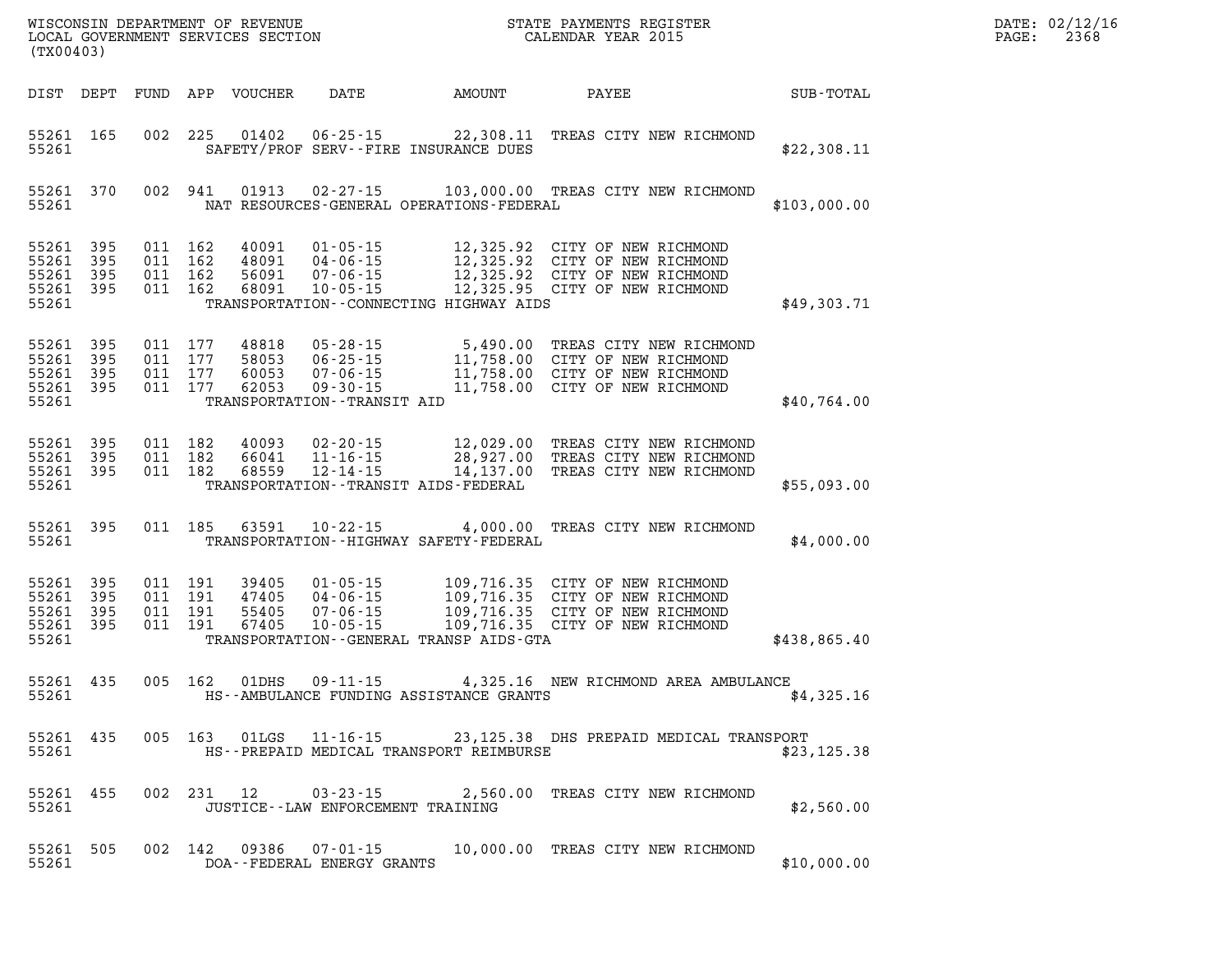| WISCONSIN DEPARTMENT OF REVENUE<br>LOCAL GOVERNMENT SERVICES SECTION<br>(TX00403) |      |                |     |                |                                                                                     | STATE PAYMENTS REGISTER<br>CALENDAR YEAR 2015 | $\mathtt{PAGE}$ : | DATE: 02/12/16<br>2369                             |              |  |  |
|-----------------------------------------------------------------------------------|------|----------------|-----|----------------|-------------------------------------------------------------------------------------|-----------------------------------------------|-------------------|----------------------------------------------------|--------------|--|--|
| DIST                                                                              | DEPT | FUND           | APP | VOUCHER        | DATE                                                                                | AMOUNT                                        | PAYEE             |                                                    | SUB-TOTAL    |  |  |
| 55261 835<br>55261                                                                |      | 002            | 105 | 44350          | REVENUE--STATE SHARED REVENUES                                                      |                                               |                   |                                                    | \$206,574.93 |  |  |
| 55261<br>55261 835<br>55261                                                       | 835  | 002<br>002 109 | 109 | 03303<br>05295 | 07-27-15<br>07-27-15<br>REVENUE--EXEMPT COMPUTER AID                                | 8,630.00<br>17,592.00                         |                   | TREAS CITY NEW RICHMOND<br>TREAS CITY NEW RICHMOND | \$26, 222.00 |  |  |
| 55261 835<br>55261                                                                |      | 002            | 501 | 00003          | 02-02-15 9,943.45 TREAS CITY NEW RICHMOND<br>DOA-PAYMENT FOR MUNICIPAL SERVICES AID |                                               |                   |                                                    | \$9,943.45   |  |  |
| 55261 835<br>55261                                                                |      | 021            | 363 | 35860          | 03-23-15<br>REVENUE - - LOTTERY CREDIT -                                            | 1,517.40                                      |                   | TREAS CITY NEW RICHMOND                            | \$1,517.40   |  |  |
| 55261                                                                             |      |                |     |                | DISTRICT TOTAL APPROPRIATIONS                                                       |                                               |                   |                                                    | \$997,602.54 |  |  |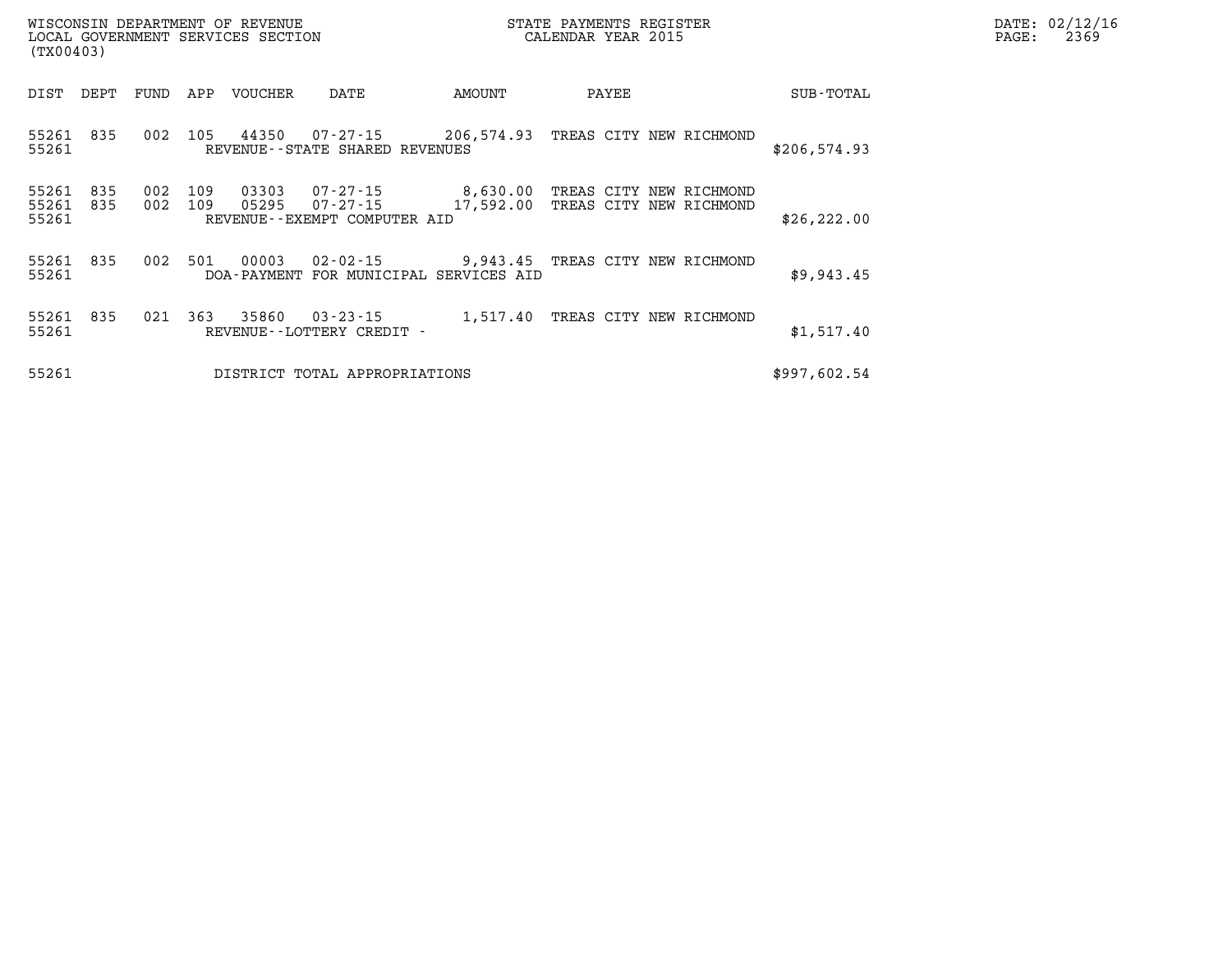| <b>District</b> | District Name (Payee)   | Dept. | Agency Name                    | Fund  | Appropriation | <b>Payment Description</b>     | Voucher  | <b>Date</b>            | <b>Payment Amount</b> |
|-----------------|-------------------------|-------|--------------------------------|-------|---------------|--------------------------------|----------|------------------------|-----------------------|
| M55000          | St. Croix County        | 11500 | Dept of Ag, Trade & Cons Protc | 10000 | 70300         | Soil Water Resource Mgmt       | 00003234 | 12/10/2015 \$          | 48,673.00             |
| M55000          | St. Croix County        | 11500 | Dept of Ag, Trade & Cons Protc | 27400 | 76300         | Soil_Water Mgmt_Cnty Staffing  | 00003234 | 12/10/2015 \$          | 94,104.00             |
| M55000          | St. Croix County        | 16500 | Dept of Safety & Prof Services | 10000 | 23600         | POWTS Replacement Rehab        | 00000406 | 11/12/2015 \$          | 5,740.59              |
| M55000          | St. Croix County        | 37000 | Dept of Natural Resources      | 21200 | 57500         | RA- snowmobile trail areas     | 00009151 | 11/12/2015 \$          | 27,075.00             |
| M55000          | St. Croix County        | 37000 | Dept of Natural Resources      | 21200 | 57500         | RA- snowmobile trail areas     | 00009154 | 11/12/2015 \$          | 27,075.00             |
| M55000          | St. Croix County        | 37000 | Dept of Natural Resources      | 21200 | 66300         | EA - lake protection           | 00013016 | 12/3/2015 \$           | 5,000.00              |
| M55000          | St. Croix County        | 41000 | Department of Corrections      | 10000 | 11600         | Reimbursing counties for proba | 00009565 | 11/18/2015 \$          | 70,891.52             |
| M55000          | St. Croix County        | 41000 | Department of Corrections      | 10000 | 31300         | Community youth and family aid | 00005747 | 11/3/2015 \$           | 2,701.00              |
| M55000          | St. Croix County        | 43500 | Department of Health Services  | 10000 | 97500         | 975- GENERAL RCPT/CLRING       | 00007973 | 11/27/2015 \$          | 838.59                |
| M55000          | St. Croix County        | 45500 | Department of Justice          | 10000 | 27100         | Alt prosecution alcohol drugs  | 00000816 | 10/28/2015 \$          | 16,006.34             |
| M55000          | <b>St. Croix County</b> | 46500 | Department of Military Affairs | 10000 | 30800         | Emergency response equipment   | 00001597 | 11/12/2015 \$          | 1,035.46              |
| M55000          | St. Croix County        | 46500 | Department of Military Affairs | 10000 | 35000         | Federal aid, homeland security | 00001609 | $11/12/2015$ \$        | 11,542.17             |
| M55000          | St. Croix County        | 46500 | Department of Military Affairs | 10000 | 35000         | Federal aid, homeland security | 00002427 | 12/2/2015 \$           | 17,438.77             |
| M55000          | St. Croix County        | 46500 | Department of Military Affairs | 10000 | 35000         | Federal aid, homeland security | 00003207 | 12/22/2015 \$          | 1,067.85              |
| M55000          | St. Croix County        | 50500 | Department of Administration   | 10000 | 15500         | Federal aid, local assistance  | 00003320 | 11/17/2015 \$          | 4,249.72              |
| M55000          | St. Croix County        | 50500 | Department of Administration   | 10000 | 15500         | Federal aid, local assistance  | 00004694 | 12/2/2015 \$           | 1,143.61              |
| M55000          | St. Croix County        | 50500 | Department of Administration   | 10000 | 15500         | Federal aid, local assistance  | 00007111 | 12/29/2015 \$          | 1,438.83              |
| M55000          | St. Croix County        | 50500 | Department of Administration   | 23500 | 37100         | _ow-income assistance grants   | 00003320 | 11/17/2015 \$          | 7,755.99              |
| M55000          | St. Croix County        | 50500 | Department of Administration   | 23500 | 37100         | Low-income assistance grants   | 00004694 | 12/2/2015 \$           | 1,597.75              |
| M55000          | St. Croix County        | 50500 | Department of Administration   | 23500 | 37100         | Low-income assistance grants   | 00007111 | 12/29/2015 \$          | 2,248.22              |
| M55000          | St. Croix County        | 83500 | Department of Revenue          | 10000 | 10500         | County and Municipal Aid       | 00001766 | 11/16/2015 \$          | 440,499.71            |
| M55002          | Baldwin, Town of        | 83500 | Department of Revenue          | 10000 | 10500         | County and Municipal Aid       | 00001733 | 11/16/2015 \$          | 40,444.36             |
| M55004          | Cady, Town of           | 83500 | Department of Revenue          | 10000 | 10500         | County and Municipal Aid       | 00001734 | 11/16/2015 \$          | 19,014.97             |
| M55006          | Town Of Cylon           | 83500 | Department of Revenue          | 10000 | 10500         | County and Municipal Aid       | 00001735 | 11/16/2015 \$          | 17,321.59             |
| M55008          | Town Of Eau Galle       | 83500 | Department of Revenue          | 10000 | 10500         | County and Municipal Aid       | 00001736 | 11/16/2015 \$          | 13,055.75             |
| M55010          | Town Of Emerald         | 83500 | Department of Revenue          | 10000 | 10500         | County and Municipal Aid       | 00001737 | 11/16/2015 \$          | 24,478.64             |
| M55012          | Town Of Erin Prairie    | 83500 | Department of Revenue          | 10000 | 10500         | County and Municipal Aid       | 00001738 | 11/16/2015 \$          | 8,025.21              |
| M55014          | Forest, Town of         | 83500 | Department of Revenue          | 10000 | 10500         | County and Municipal Aid       | 00001739 | 11/16/2015 \$          | 26,174.57             |
| M55016          | Town Of Glenwood        | 83500 | Department of Revenue          | 10000 | 10500         | County and Municipal Aid       | 00001740 | 11/16/2015 \$          | 33,215.05             |
| M55018          | Town Of Hammond         | 83500 | Department of Revenue          | 10000 | 10500         | County and Municipal Aid       | 00001741 | 11/16/2015 \$          | 9,100.15              |
| M55020          | Town Of Hudson          | 83500 | Department of Revenue          | 10000 | 10500         | County and Municipal Aid       | 00001742 | 11/16/2015 \$          | 65,432.31             |
| M55022          | Town Of Kinnickinnic    | 83500 | Department of Revenue          | 10000 | 10500         | County and Municipal Aid       | 00001743 | 11/16/2015 \$          | 14,908.57             |
| M55024          | Town Of Pleasant Valley | 83500 | Department of Revenue          | 10000 | 10500         | County and Municipal Aid       | 00001744 | 11/16/2015 \$          | 11,055.48             |
| M55026          | Richmond, Town of       | 83500 | Department of Revenue          | 10000 | 10500         | County and Municipal Aid       | 00001745 | 11/16/2015 \$          | 21,994.34             |
| M55028          | Rush River, Town of     | 83500 | Department of Revenue          | 10000 | 10500         | County and Municipal Aid       | 00001746 | 11/16/2015 \$          | 10,146.76             |
| M55030          | Town Of Saint Joseph    | 83500 | Department of Revenue          | 10000 | 10500         | County and Municipal Aid       | 00001747 | 11/16/2015 \$          | 32,679.56             |
| M55032          | Town Of Somerset        | 83500 | Department of Revenue          | 10000 | 10500         | County and Municipal Aid       | 00001748 | 11/16/2015 \$          | 30,686.44             |
| M55034          | Town Of Springfield     | 83500 | Department of Revenue          | 10000 | 10500         | County and Municipal Aid       | 00001749 | 11/16/2015 \$          | 36,602.38             |
| M55036          | Town Of Stanton         | 83500 | Department of Revenue          | 10000 | 10500         | County and Municipal Aid       | 00001750 | 11/16/2015 \$          | 31,432.41             |
| M55038          | Town Of Star Prairie    | 83500 | Department of Revenue          | 10000 | 10500         | County and Municipal Aid       | 00001751 | 11/16/2015 \$          | 29,877.64             |
| M55040          | Town Of Troy            | 83500 | Department of Revenue          | 10000 | 10500         | County and Municipal Aid       |          | 00001752 11/16/2015 \$ | 37,155.16             |